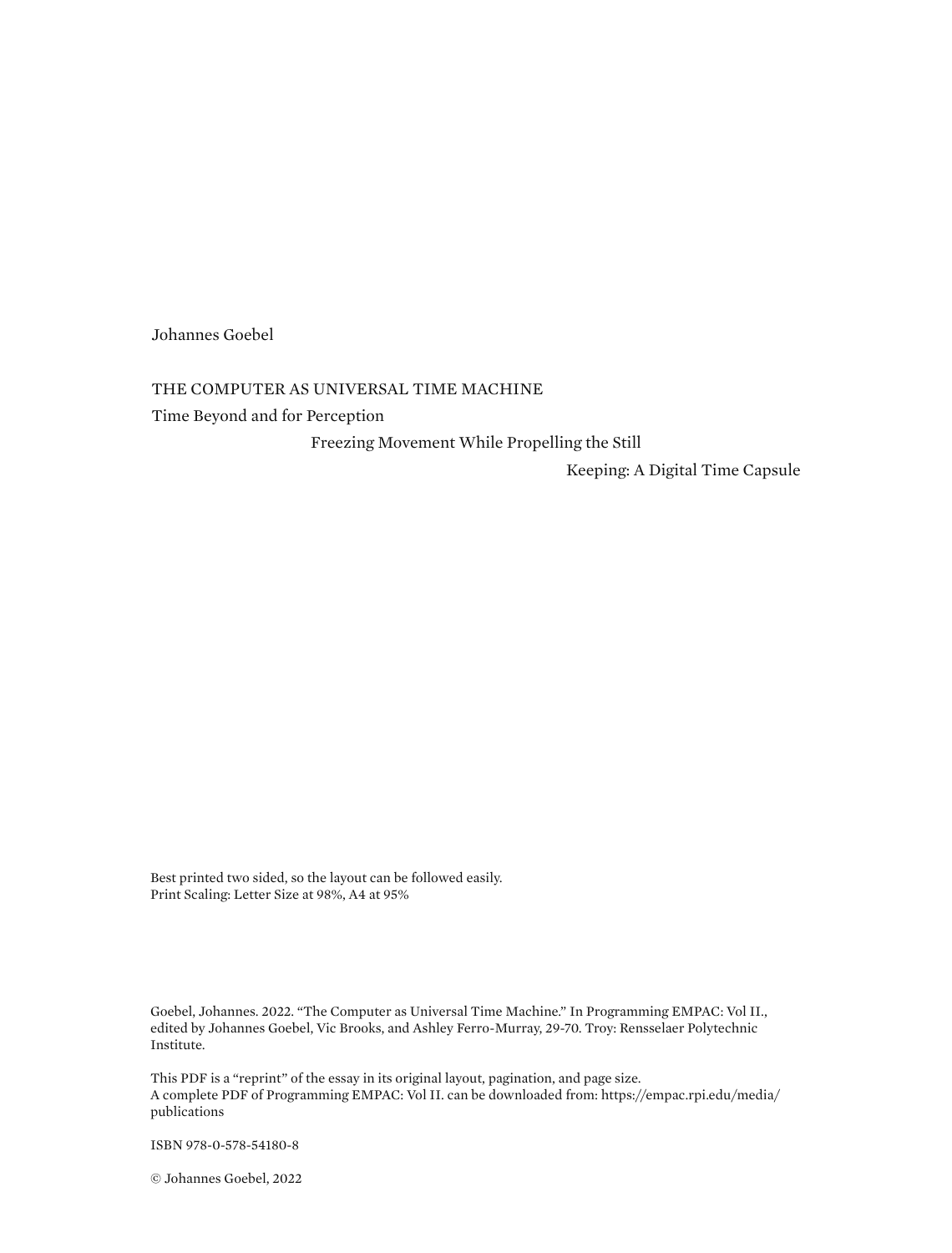The following essay is the counterpart to *Human Scale, the Senses, and the Creation of Meaning*, which was published in the first volume of *PROGRAMMING EMPAC*.

*Human Scale* focuses on EMPAC as a bridge between the physical space of the building's architecture and infrastructure and the potential of the digital domain. While the first text approaches the integration of digital technology with human scale and perception, this complementary essay foregrounds how digital technology is fundamentally time-based and regimented by clocks that exist beyond our perception. *The Computer as Universal Time Machine* approaches this characteristic in relation to the context of human communication, culture, and the documentation of artworks and performances produced and presented at EMPAC. Given the speed of change in the digital realm, the essay discusses the challenges of conserving and recreating works that utilized contemporaneous technology. Can we ensure that audio and video documentation survives perpetual cycles of technical innovation and obsolescence such that it can be viewed in 10, 20, or 50 years? Is it possible to preserve a glimpse into what was once created at EMPAC?

Perhaps a digital archive of moving images and sound will survive to communicate an impression of the work produced at the Experimental Media and Performing Arts Center in the first two decades of the 21st century at Rensselaer. In the longterm, however, the book you hold in your hands may be the only trace of what happened during EMPAC's first 6,116 days, since printed matter has the material capacity to withstand ongoing waves of changes in computer hardware and software – unless, of course, the printer's ink eventually fades and the pages disintegrate. Only time will tell.

| Preserving, Documenting, and Archiving Time-Based Arts       |
|--------------------------------------------------------------|
|                                                              |
|                                                              |
| When Technology Became a Production Tool to Synthetically    |
| Create Time-Based Events in Live Performance  49             |
|                                                              |
|                                                              |
| Digital Archiving across Times, Spaces, and Places  52       |
|                                                              |
|                                                              |
|                                                              |
| Digital Documents vs. Books and Boxes - Ownership,           |
|                                                              |
| Criteria and Critical Issues of the Digital Time Capsule  57 |
|                                                              |
|                                                              |
|                                                              |
|                                                              |
|                                                              |
|                                                              |
|                                                              |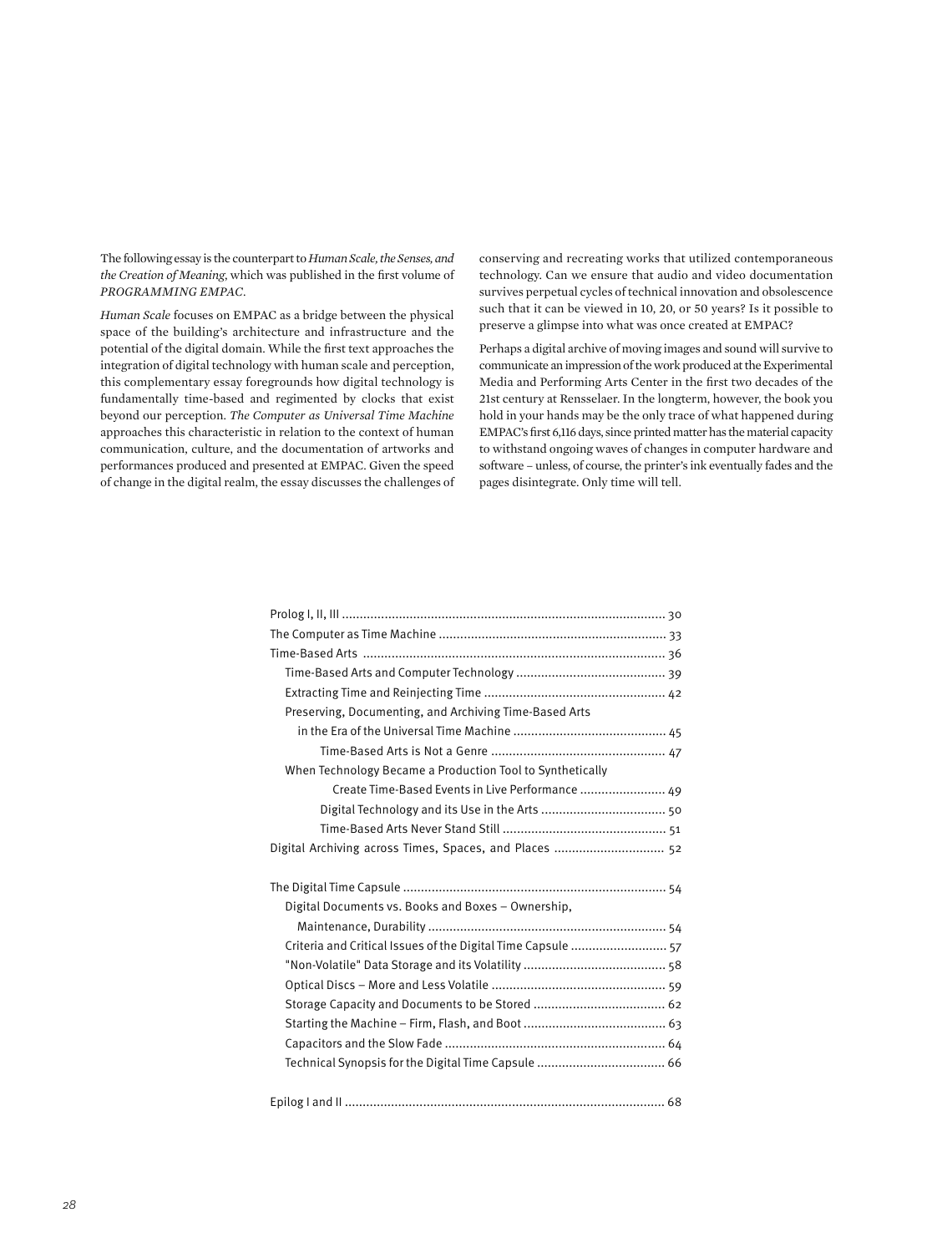*Johannes Goebel* 

# THE COMPUTER AS UNIVERSAL TIME MACHINE

Time Beyond and for Perception

Freezing Movement While Propelling the Still

Keeping: A Digital Time Capsule

And the clock and the calculator begat the computer. With it, a new process of manufacturing time opened a new universe. In this universe, ever-faster running clocks create time at ever-smaller intervals. The offspring of clock and calculator chops and flattens whatever it ingests into series of bits, coordinated by clocks running at speeds too fast to watch. It processes and generates patterns and streams of bits under the rules of the calculator and under the control of hyper-fast clocks. Eventually, it spits these synchronized bits out to enter the realm beyond the computer, to meet us in the time of our seeing and hearing, to print on paper or to print a prosthesis, to control chemical processes or a sewing machine, a car or the lights in a greenhouse – all and everything at their very own speed, on their very own scales of time.

Johannes Goebel is the founding director of EMPAC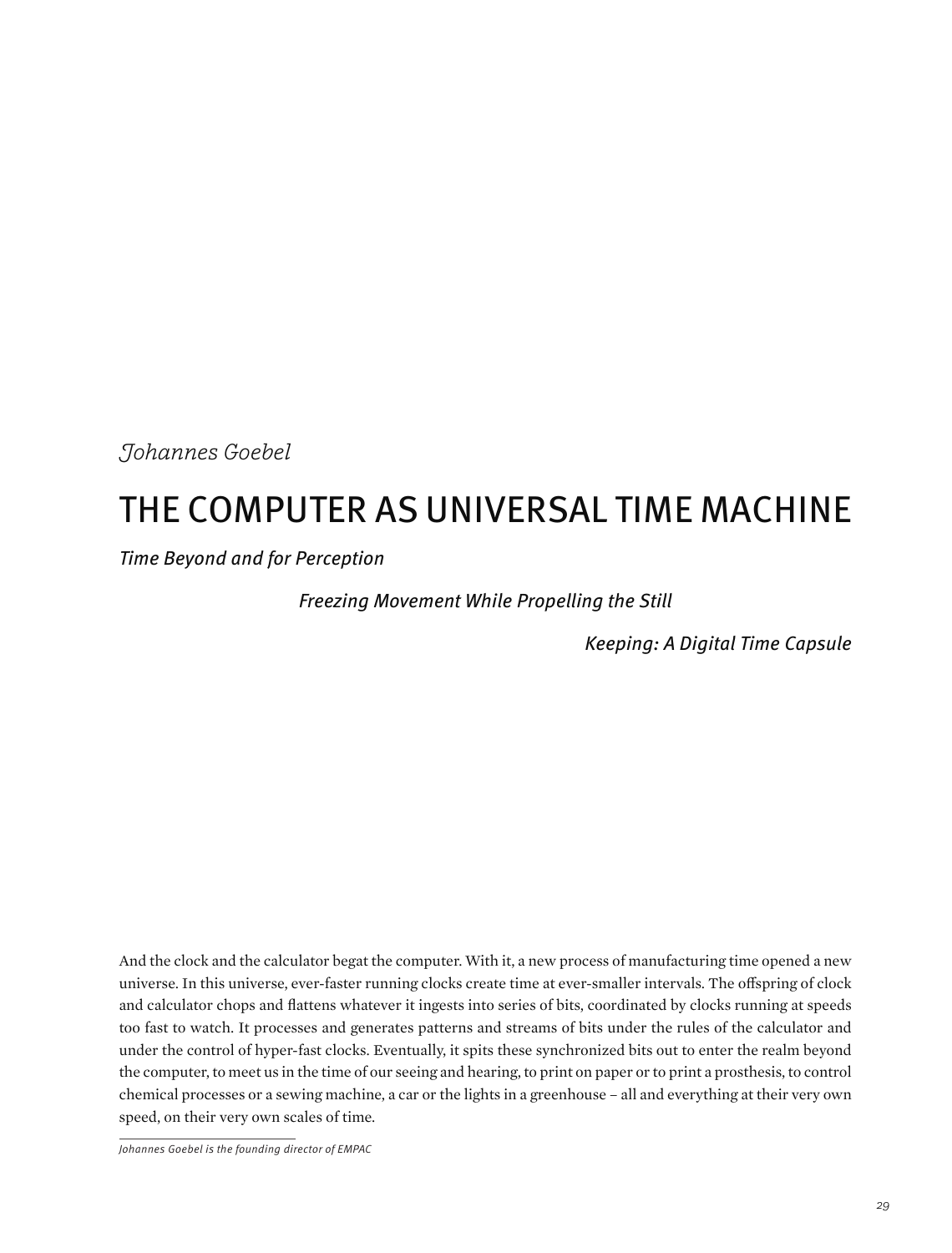#### prolog i

For this essay, a few perspectives were chosen, which reflect off each other and together create a scenario of how digital technology has fundamentally changed the relationships of human time, creation, culture, and tradition. Each perspective focuses on different scales of times.

There is the time of human making, perception, and experience, the time of our hands, feet and mouths, the time of our senses, and the time of making sense.

Then there is the sense-making in and through art, creating one time inside another time, taking time outside of clocked time; in reciting, singing, playing, dancing, and performing, in drawings, sculptures, and objects, in writing and reading, in capturing and projecting movement, scenes, and colors as they change. All taking us through experience into concentrated or ablated time. Time not being the objective, but a mode as fundamental as the heartbeats that keep our bodies and minds a-changing.

Then there is the time created by digital technology, which moved the times of things and movements from their inherent time-scales to below the threshold of human perception, into the realm of unperceivable speeds and intervals inside the machine.

And there are the time-spans of individual human lives, generations, and eons. How we pass thoughts, knowledge, information, and concepts from one person to the next, and from one generation to the following, took a totally new direction over just the past few decades with digital technology creating a radically new foundation for present, past, and future.

What had slowly developed over millions of years in making tools that could be reused; through maybe 60 or 40 thousand years creating sculptures, drawings, and paintings; then maybe starting 8,000 years ago to abduct words out of the time of speaking into the time of writing and then having been written – everything created as physical objects, every material with its own inherent time beyond the time of its creation, perception, and use.

The tradition of crafted objects and documents experienced a tectonic shift in the so-called Western world with the advent of mass book printing technology about 500 years ago. This revolution spread throughout Europe in only very few decades and created radically new directions for any cultural and political system it was introduced to. The technical reproductions created with metal movable types and a mechanized printing press allowed individuals to own, collect, and distribute knowledge. It broke the rule of the Christian Church, the most powerful institution that through the preceding centuries had governed the repositories of documents and the institutions of learning; had decided what was to be kept and copied; controlled the distribution of knowledge and thus laid the rule of the land – like many powerful rulers, dynasties, castes, and institutions through the construction of human history by determining what was to be taken out of time to be kept and controlling who could access the kept. Now thoughts and images could be reproduced more and more independently of the ruling powers, could be smuggled, hidden, secretly studied, or massively distributed to influence the readers, the people. Education spread slowly but steadily over the next centuries, while the control over education was certainly the control over knowledge and tradition and thus people.

The thousands of years of painting, sculpting, building, and writing and the 500 years of distribution and tradition in the form of replicable objects, books, photographs, films, or vinyl records, took a radical turn with time-based digital technology. Due to the computer's deconstruction of physical objects and events into time-based bits, digital technology brought with it as inevitable consequence a radical change in how we keep and pass things and thoughts down through time, just for our own lifetime and from one generation to the next.

The following reflections contextualize these changes, moving from the shared time of oral tradition and performing arts, through a world in which physical objects and written documents were created and shared, could be lost and rediscovered, to the contemporary timescales of computing and data storage. For at least a few billion people, distribution and access to a seemingly endless stream of words, images, sounds, knowledge, and information has shrunk to the moment of desire. But keeping what one wants to keep – under one's own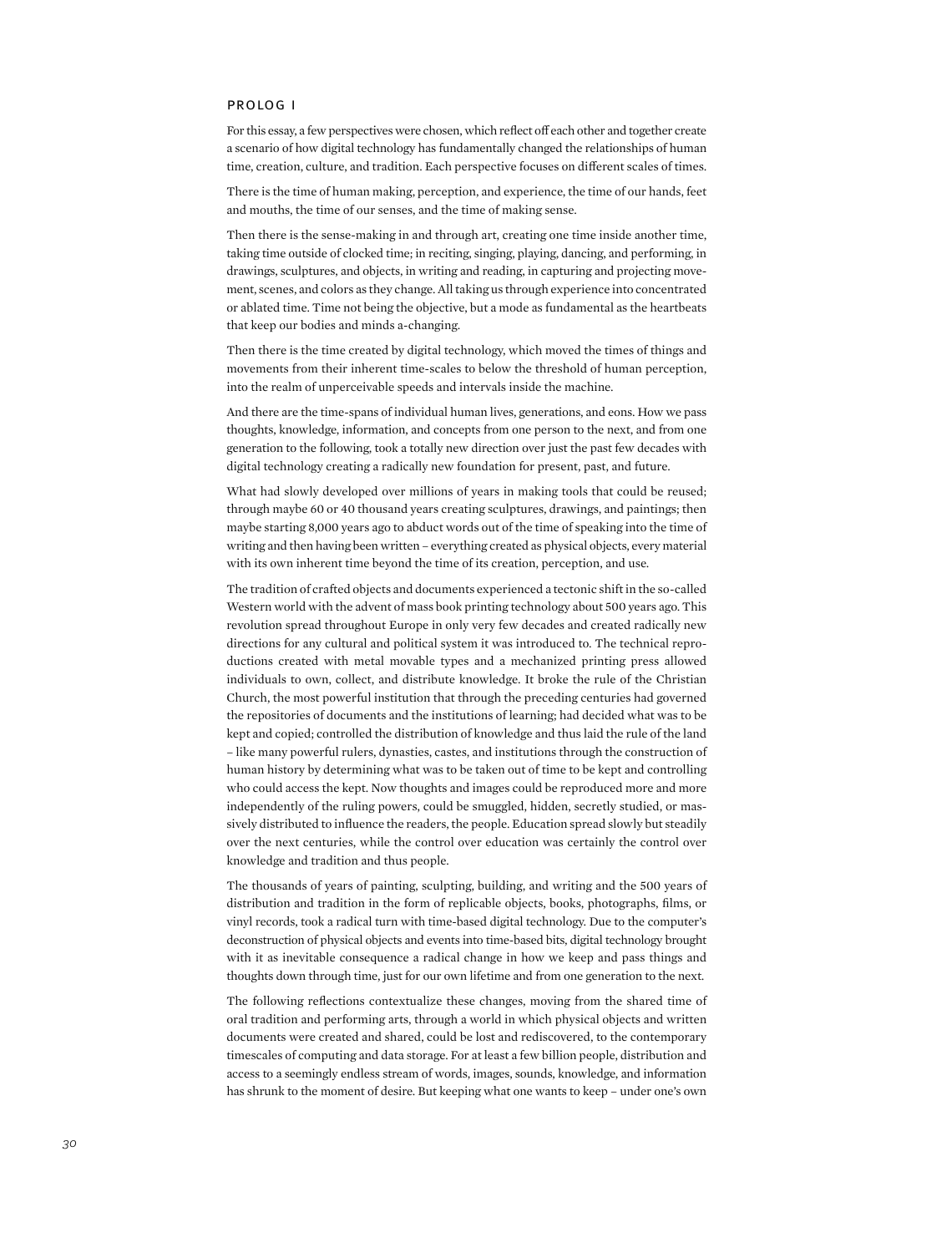control, in one's own home, organization, institution large or small – has become next to impossible without constant care and funding. And even then, we cannot look further down the road than a decade or two. On the one hand the bits themselves, encapsulating what we want to keep, evaporate from most storage media amazingly quickly. And on the other, the cycles of obsolescence in hardware and software, driven by the economic system, are so short that even for the lifetime of an individual it is hard to keep the bits in place to restore them into the time of our perception — our seeing and hearing — whenever we want.

And finally, we may want to keep the bits – representing what we deem important – under our own control. Delegating the storage to "the cloud", to a system and business model we have absolutely no control and say over, may be good for present-day accessibility purposes, but we don't own the physical representation of the bits in the cloud. The cloud takes no responsibility for data loss.

#### prolog ii

There was always a clear difference between the arts that moved in and through time with gestures and sound, and the arts that created objects like drawings or sculptures. One was gone as soon as it entered our perception, and the other remained within reach, touch, and sight over a human life-time, or – as it turned out – through generations, centuries, and millennia. The oral tradition, the teaching by an older person and learning by a younger one in "real time" was the foundation for passing practice and knowledge from generation to generation; this process always included shifts, variations, and embellishments as a fundamental part of the tradition, loss and new inventions being inherent to this process. Drawings and paintings froze a movement, sounds could not be captured, but words could be taken out of time.

As writing once allowed us to write poems and stories down, to elaborate them out of the time of reciting and telling, music notation evolved as well. The oldest discovered examples of music notation stem from around 3,500 years ago, just about 5,000 years later than the oldest found object with written words. Different cultures developed different ways to notate rhythms and melodic contours. In the 9th century a development started in the western part of Europe, which – as many musical notations – began as a mnemonic system, documenting how words were to be sung. This freezing out of time went into a different direction in the following centuries, when the notation was not capturing "the old" and preserving tradition, but rather it was used in a prescriptive way: it communicated to musicians what and how to play what was put down in writing. This notation moved out of the religious realm and, in Western music, underwent constant change through to the mid-20th century. Composition developed, the construction of music out of "real time". Not anymore were changes and inventions bound to the time of playing, but composers predicted how things they wrote down would sound when performed by musicians. The construction of temporal elements outside of time of playing allowed a speculative underpinning of the compositional process. Intellectual and philosophical aspects could be developed and integrated with the composition finding their way into the time of the sounding piece. As had happened with writing language, the notation allowed a local preservation and archive and the distribution of the notated, which allowed performances in other places; all that then exploding with book printing used for music notation and then subsequently with the colonization of the world by the European powers. As musical notation captured more and more details of what and how to play, it was closely intertwined with the change of music over the centuries in Europe, or as Western culture liked to put it, with the "evolution" or "progression" of music.

Over hundreds of years the European culture accumulated experience and knowledge of constructing time-based events outside the time of the eventual performance. A symbolic notation is placed on an imagined timeline that runs from, usually, left to right across a two-dimensional piece of paper. The placement on this horizontal abstract timeline notates the progression from one symbol to the next. On the vertical axis of the page, simultaneity is coordinated, what sounds together at a given point in time. With the continuous addition of symbols to denote how to play something, and more and more complex relationships on the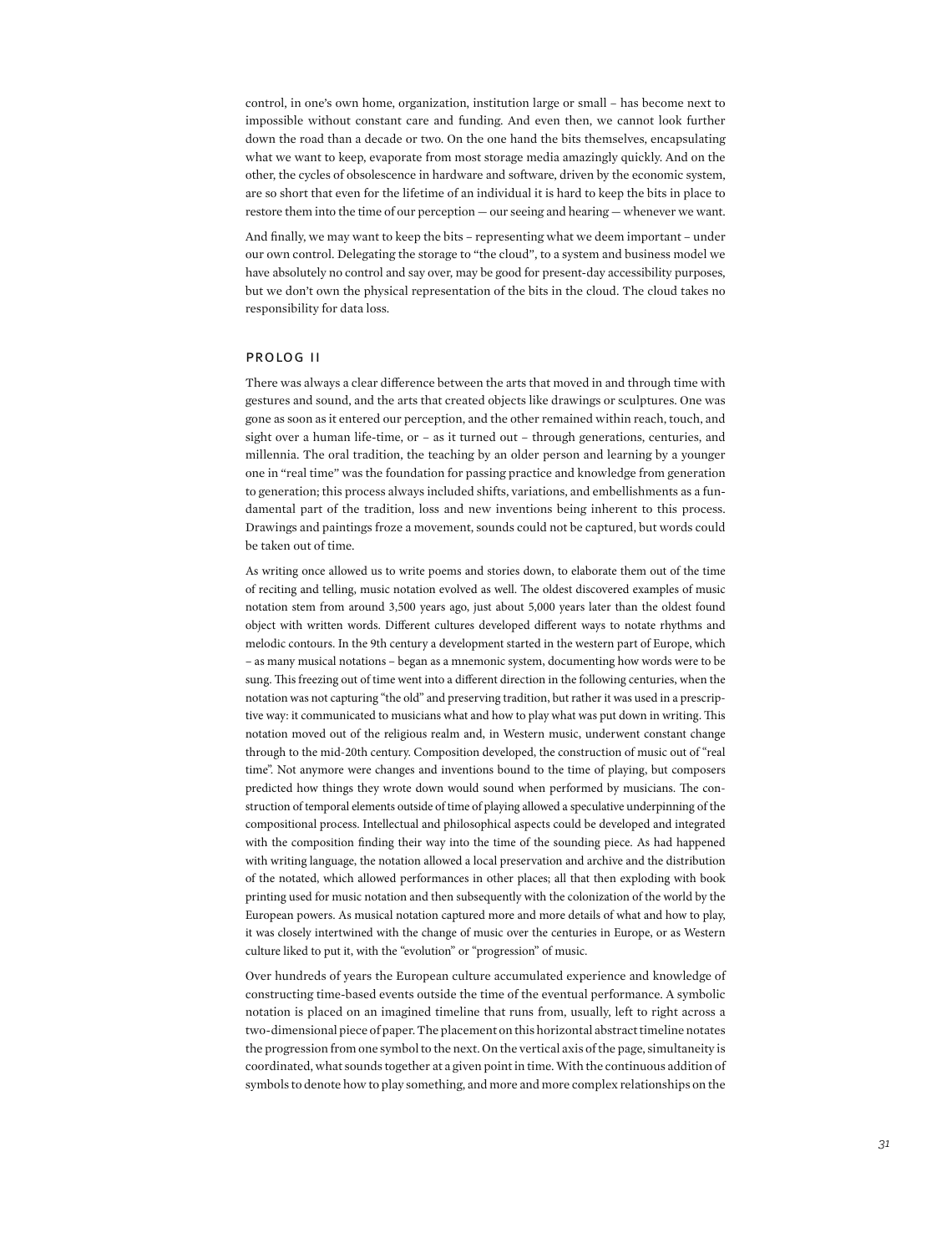timeline for when to play something, one of the most complex graphical systems developed, far beyond any scientific and mathematical graphs, having "frozen time" on an "x-axis" (before the explicit introduction of this axis to the sciences), though with the major difference that the musical notation was prescriptive-compositional versus the descriptive-analytical goal in science.

This process of taking time out of the construction of the time-based art of music did not find a counterpart in dance and theater until technology allowed the capture of movement. No comparable extensive system for dance was developed — theater used the written word, and both started to document aspects of their work through engravings which could be printed along with descriptions.

The canons of the traditional performing arts – dance, theater, and music – then expanded and crossbred through the electrical and electronic technologies of the 19th and 20th century, with film, video, live-electronic performance, performance art, electronic art, new media art, interactive, and web art forming the panoply of time-based arts.

Our relationship to time – how we move in and through it, how history is created through large organizations of power, and how we experience art as a substance of life – may be viewed through the lens of the new time that digital technology manufactured and which it, in the literal sense of the words, incorporates and embodies. The following essay focuses on how the universal time machine turns fleeting what has been still for our perception and interaction, and how it holds the fleeting around us by capturing it at speeds faster than the threshold of our perception for change.

#### prolog iii

Due to the computer's deconstruction of physical objects and events into bits and their synchronization at ever-higher clock speeds, the arrival of digital technology brought with it the inevitable consequence of a radical change in how we pass things and thoughts down through time. The following reflections contextualize these changes, moving from the shared time of oral tradition and performing arts through a world in which physical objects and written documents were created, shared, lost, and rediscovered; to the contemporary timescales of computing and data storage.

Over the past few decades, the cycles of preservation, obsolescence, disappearance, copying, moving, and maintaining these bits have shortened to a fraction of a human generation, and have floated the control over what and how cultural traditions are conveyed back towards powerful entities, whose thrust is needed to propel and maintain the digitized memories. The role the Church once played about 1000 years ago as the controlling body in the era of Europe's first universities is now being taken over by multinational companies through data collection, data mining, and structured accessibility. The revolution of book printing, which allowed individuals to own, collect, and distribute knowledge and which has been essential for the past 500 years, is now being expanded through digital documents that make "everything" accessible "everywhere." However, the infrastructures and business models that are needed to keep the bits "alive" and accessible have now reverted to put the control over resources that hold knowledge and memory across generations back to superstructures beyond individual reach, in the literal sense out of the hands of readers; one might say leading back to the Western medieval ages, with the data companies as the resurrected power of The Church.

The difference in our relationship to the time of a piece of paper, a book, a vinyl record, a photograph or film, and conversely to the time of digital technology, marks a radical change in how we, as individuals, communities, institutions, and even as national and supranational entities, shape our identities and construct continuity for our personal life span as well as for societies and cultures as a whole.

You may hold this text in your hands as part of the book it was originally published in. You will close the book and may put it on a shelf and forget it. If it is safe from fire and water, you can be sure that the printer's ink will still be on this page when you open it in 10 or 20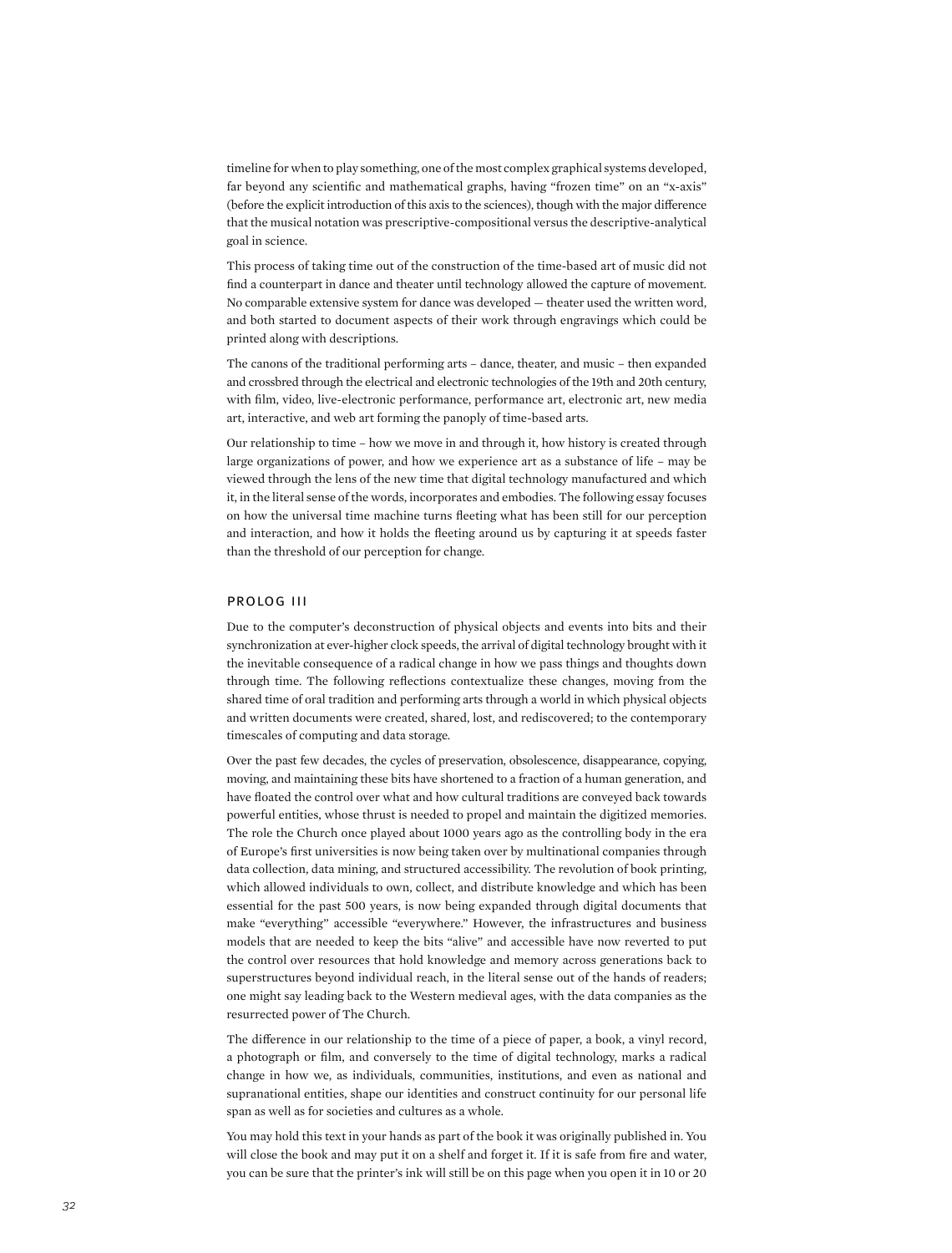years. But if you place digital storage media, such as a thumb drive, on the shelf next to this book, and a decade or two later you want to look at the photographs you stored on it and you are fortunate enough to still have a device you can connect it to, the data and with it your pictures may very well have vanished.

This essay ends with the description of a *Digital Time Capsule* in the context of the evaporating time of digital technology. We researched, developed, and implemented a time capsule, which may enable us to keep our personal or institutional digital documents, words, numbers, pictures, sounds, and moving images under our own control, for our lifetime and beyond, at very low cost and without the continuous need for air conditioning, electricity, and data maintenance.

By creating a perspective on fields as diverse as digital technology, time-based arts, digital preservation, and cultural tradition, any expert may clearly see the shortcomings of this essay in their own fields of expertise. The goal of the text is not to take a position of "right or wrong" as guideline for criteria. Rather, my goal in putting these words on paper and in electronic form is to illuminate theoretical perspectives and concrete consequences arising from my expeditions in digital technology and the time-based arts through concrete projects; ranging from initializing new art works, creating production environments at the intersection of the physical and the digital realms, and developing archives for that which is only time based. And all this fueled by spirited discussions with colleagues in the arts and in technology.

### The Computer as Time Machine

The computer is very different from most other tools we have created. Besides the computer, there are two other devices that stand similarly aside from other tools: the clock and the calculator. The digital computer stems from the intercourse of a clock and a calculator.

Almost all (or maybe all) other tools have the sole purpose of changing matter, the state of matter, or its consistency – putting matter together like with glue, fusing it, baking it in a bread machine, dissolving it when using nail polish remover, creating other objects, changing their shape or position, moving and transporting things or us, extending life or terminating life, putting ink on paper, or blowing up a dam. A hammer can destroy a vase or drive a nail into the wall. A physics or chemistry lab fuses and splits matter. Fabric keeps water, cold wind, or blazing sun away from our skin. The metabolism of living bodies can be changed and pain can be relieved. We can get drunk and drive a car. There is a goal inherent in the design of all these tools; they have the specific goal to change matter from one state to another.

At the same time, most tools can be used against their "original" purpose. A piano can be used to keep a heavy door from slamming shut instead of striking strings to push air molecules back and forth and make sounds. A book can raise the height of a computer monitor. Nuclear reaction can be used to destroy life as well as to turn water into steam and drive a turbine, which in turn generates electricity that can then drive computer chips.

The clock, the calculator, and the computer are tools of a different kind. The operations that make them tick and click are not geared to shape other matter directly. The keys of an old cash register, the spring driving the hands of a clock, and the transistors on a computer chip are certainly all material, but the material change within these tools do not have direct and unmediated effects in the world of things, however small or gargantuan. They just sit there and execute their movements, totally "useless" if not perceived by people interested in their states or connected to tools of the first kind effecting changes in matter.

If a hammer is used to shatter a vase, this is indeed a change in the state of matter. But if a clock, a calculator, or a computer is activated, their change of state needs to be interpreted by a human being, who draws conclusions from what they present to us or who connects them to other specific tools.

A clock – be it a mechanical, electric, electronic, incense, or water clock – is void of meaning. Its change of state – the hands running in a circle, updated digital displays, or shortening of the incense stick – needs to be interpreted by us. It can be connected to a bomb to make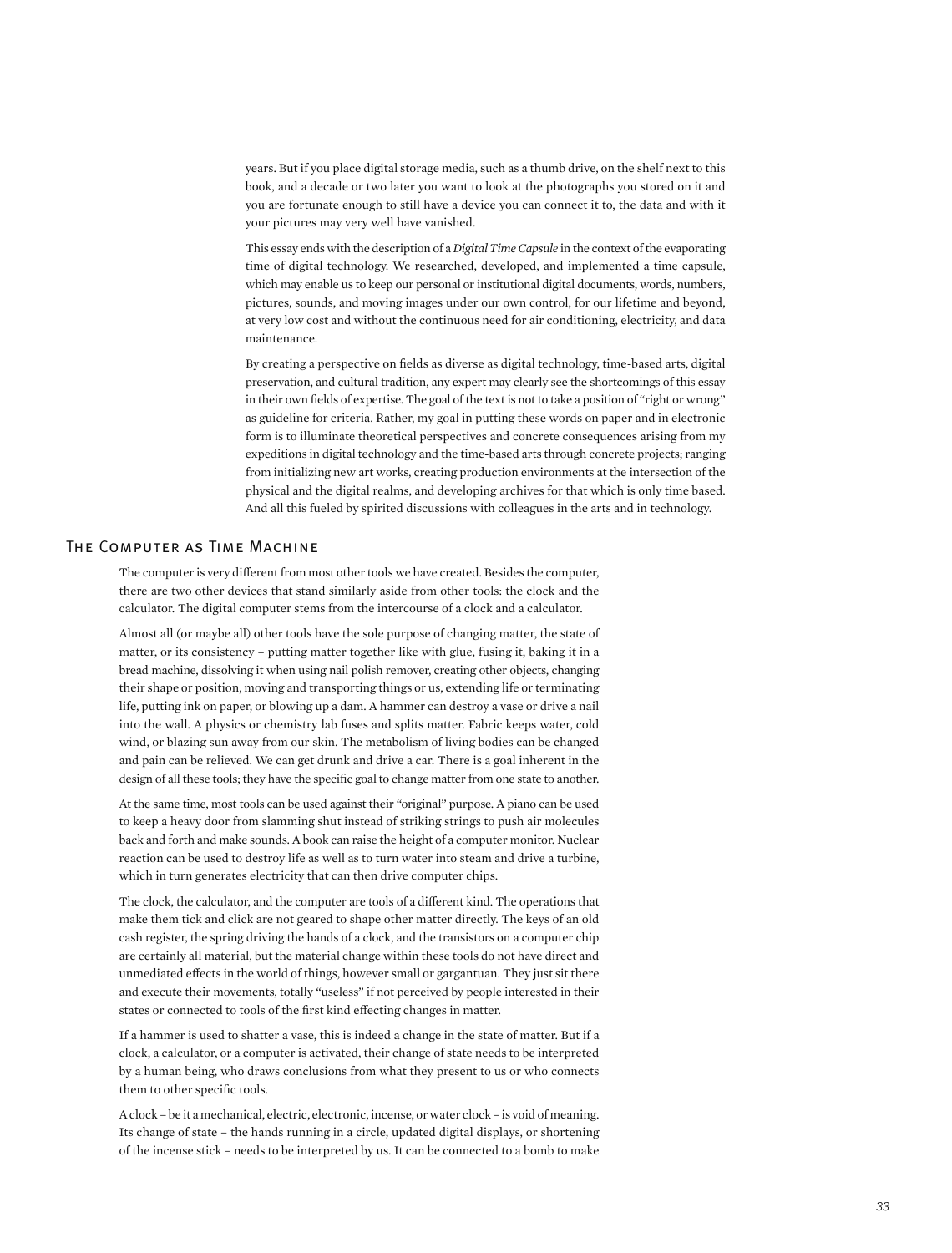it go off at a certain time, but making the connection to an exploding device is the actual interpretation and how the clock is "put to work." A clock makes time present in both an abstract and a physical way, detached from sun, moon, and heartbeats as indicators of intervals of time, while simultaneously creating a representation of what was discarded – turning passing time into a tool for power.

Likewise, a calculator is meaningless in the movements resulting from its buttons being pushed. A calculator does not care about whether it adds eggs, haystacks, molecules, weight, or time measured by a clock. It is constructed to obey certain rules seen as meaningful by us. Its function is always the same but the outcome is abstract, literally detached from its functioning and from the items it is used to get a handle on. Its outcome still needs to be put in some connection to the physical world, with dollars, chickens or eggs, time or distance, constants or variables.

As such, the calculator is the great partner of the clock. It discards the physical properties of things and makes things manageable out of time. It makes things become part of our human concepts of abstraction, making the world of things and systems literally "calculable."

In other words, the output of the calculator still needs to be mapped to something else, be it material things the numbers stand for, or abstractions (like in mathematics, economics, or musical composition). Only through this step of interpretation, of connecting its output with something else, does the calculator become a useful tool, a tool of power over something. Otherwise its functioning is meaningless.

We have these two physical devices, which are abstracting from time and matter, while at the same time making time and matter quantifiable. As their output needs to be reconnected to other things and thoughts, such output is freely assignable and can be interpreted independent from the input. I can add egg by egg by egg by egg, and take the output as proof of being the most successful chicken farmer, or as proof that I should switch to growing more crops to stay in business as a farmer. I can add cups of running water over a number of rotations of a clock and determine that we have a drought twice as bad as last year's. The functioning of clock and calculator are independent from the input, and the output is void without any – logical or arbitrary – connection to something outside of these machines, in the realm of other tools, of matter or things, of human thought and action.

The clock and the calculator were a match made for each other and they begot the electronic digital computer. This computer inherited the properties of its ancestors, being ignorant of its input and being void without output into the world of things, matter, and perception, without interpretation of what it puts forward. The process inside a computer needs to be connected to the physical world; it needs to be converted for our senses to perceive what it did; it needs to be connected to other tools that shape physical matter. We cannot verify what a computer does unless its operations are made tangible, visible, or audible, unless what it triggers in the world of matter becomes sooner or later again tangible to our senses.

The clock was devised to bring passing time into the realm of matter, eating away at a stick of incense, making sand flow in an hour glass, making hands move or digits change. The clock was devised to chop up cycles of experience such as sunrise and sunset, to govern those living in those cycles, thus governing nature and other humans. The clock is a tool for governing as well as a tool for planning future actions. The clock started out as a device to create repeatable and quantifiable chunks of time that could be mapped to our senses of perception, which in turn would govern our own actions as the chunks of time could be correlated to experience. The clock is abstracted from whatever time might be. Or rather, it actually created time in correspondence with the governing cultural, economic, political, and scientific frames of reference. And it made the passing of whatever it created as time tangible and quantifiable beyond the sequence of now, before, and after.

With the electric and electronic clock, time could be chopped into ever smaller chunks, divisions of divisions, which are smaller than we can perceive and have a "sense of." Only from the beginning time and the end time of an event can we determine "what time" has passed, down to the shortest interval on which a clock might be based.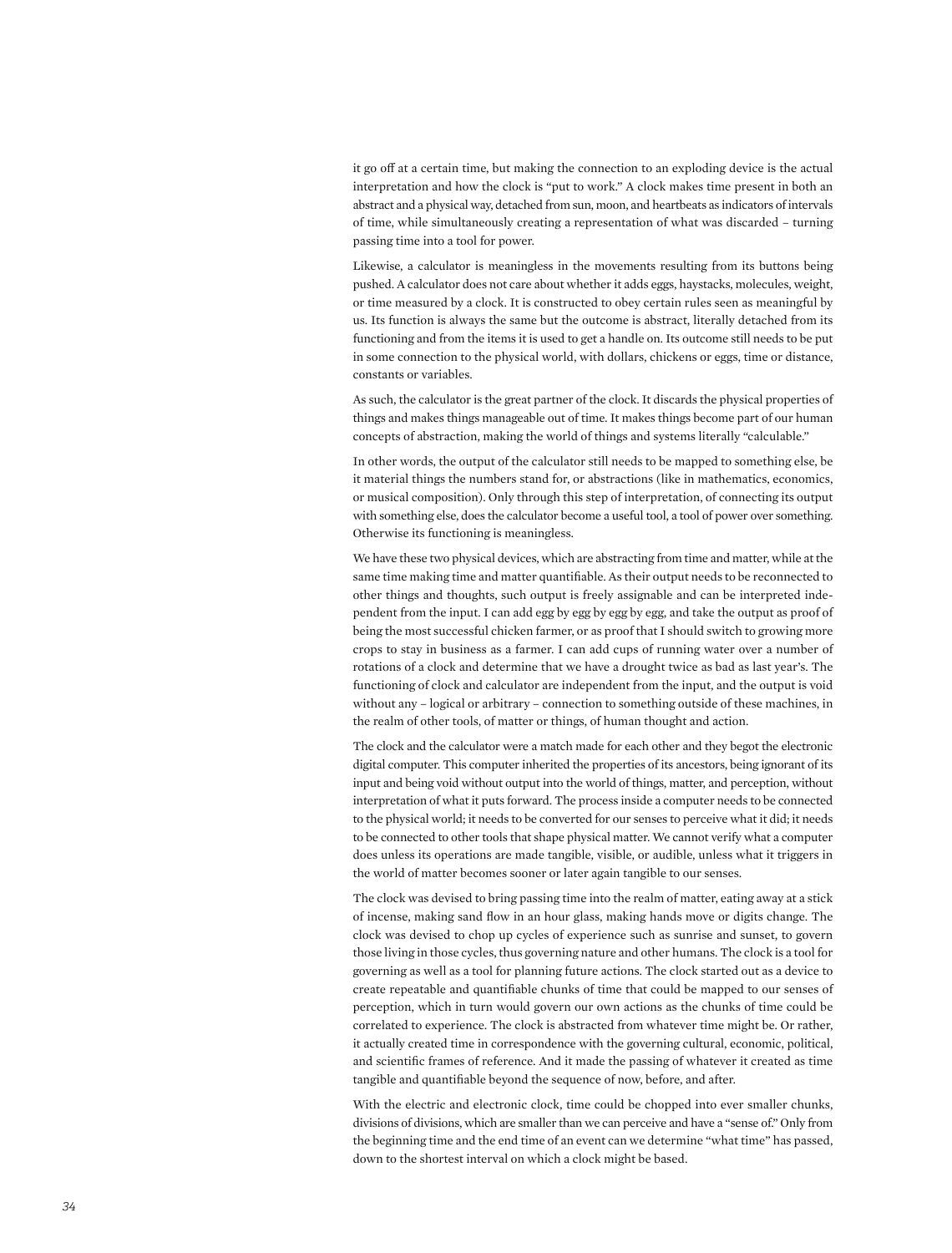Clocks govern the processing inside a computer at very high speeds. It is no longer a matter of fingertips punching the keys of a calculator. We are not able to trace the functioning of computer chips in a directly perceivable way. Instead we have to deduce from its output if it functions correctly, or we have to stop the machine to determine its current state and what might have gone wrong.

The clock originally allowed us to construct time in the realm of visual perception. With the clocks needed for computers to function at ever-higher speeds, time has been pushed out of perception.

The computer is a time machine because it functions only based on "clocks," on synchronicity and a-synchronicity, the flows inside its guts being tightly regimented by *If and Then* interwoven with *Now and Next*. It can only run; it cannot stop. Even when it stops, it is running. This is like Alice in Wonderland meeting the Red Queen, who says one has to run very fast to stay in one place. Once the computer clocks stop, the machine is "dead." Its output, though, has to be presented for our senses at a speed that we can perceive. We have to display output on screens that pretend as if the letters of a text are not moving; we convert bits to sound at a speed perceivable by our ears; we can control cranes and rockets and nanoscale instruments and the flow of electrons. But only an output slowed down for the bandwidth of our senses allows us to verify that the functioning of the computer meets our intentions, creating meaning out of the processes inside the computer. Only a change in matter that we can observe, sense, and experience allows us to control the machine and assign meaning to it (which is also true when brain-computer interfaces are implanted directly in human neural systems, bypassing our sensory organs as physical connections to the world around us.)

Equally on the input side: The speed of our body and mind is the determining factor when programming the computer for processes far beyond our perception. The ever-smaller chunks of time, through which the machine can acquire changes of matter from the physical world outside of its own framework and far beyond our perception, depend on our verification through an output we can perceive, interpret, or use to govern other tools of the first kind.

Input and output of the time-machine computer are only connected by its internal processing, hardware, and software. We design, build, and program this connection between input and output to the degree our senses and mind allow us to be in charge of what happens inside the box, accessible to us only through the doors of our perception and subsequent actions and reactions.

In all other tools, the design of the tool, what it is to be used for, and the resulting deformation of matter are intrinsically linked and fall into that one moment when we use the tool. In clocks, calculators, and electronic digital computers, we have separated "input" and "output." It is absolutely up to us at any given moment to determine how we connect the input and output of a computer. We can acquire data from pictures and turn them into sound; we can detect changes in air pressure and use them to move lights across a stage; we can use data acquired from the sun and have a robot spray-paint a car based on that data. Anything can be mapped onto anything else, as long as we scale the input and the output according to the task.

Because of its complexity and its seemingly universal versatility, this time machine came at a price. It came at the price that its mode of operation became paradigmatic for the interpretation of our world. This is evident for instance in expressions like "the brain is a computer," "neural network computing," or "the bomb with artificial intelligence ethics." And it came at the price that the two opposite time-scales deeply linked in this one machine created a new economic and cultural time of its own dimensions, directly influencing and shaping human life, communication, and history: one being the nano-sliced, unperceivable, and ever-accelerating time grid of its internal operations, and the other being a function on the economic macro scale of changes to the machine through the spiral of hardware and software iterations with their implicit rate of obsolescence.

The computer as time machine abstracts the captured and ingested materials from their original time and puts them under the regimen of its own time of bits and operations. Since these bits can be reproduced seemingly without change and can be reconstituted for the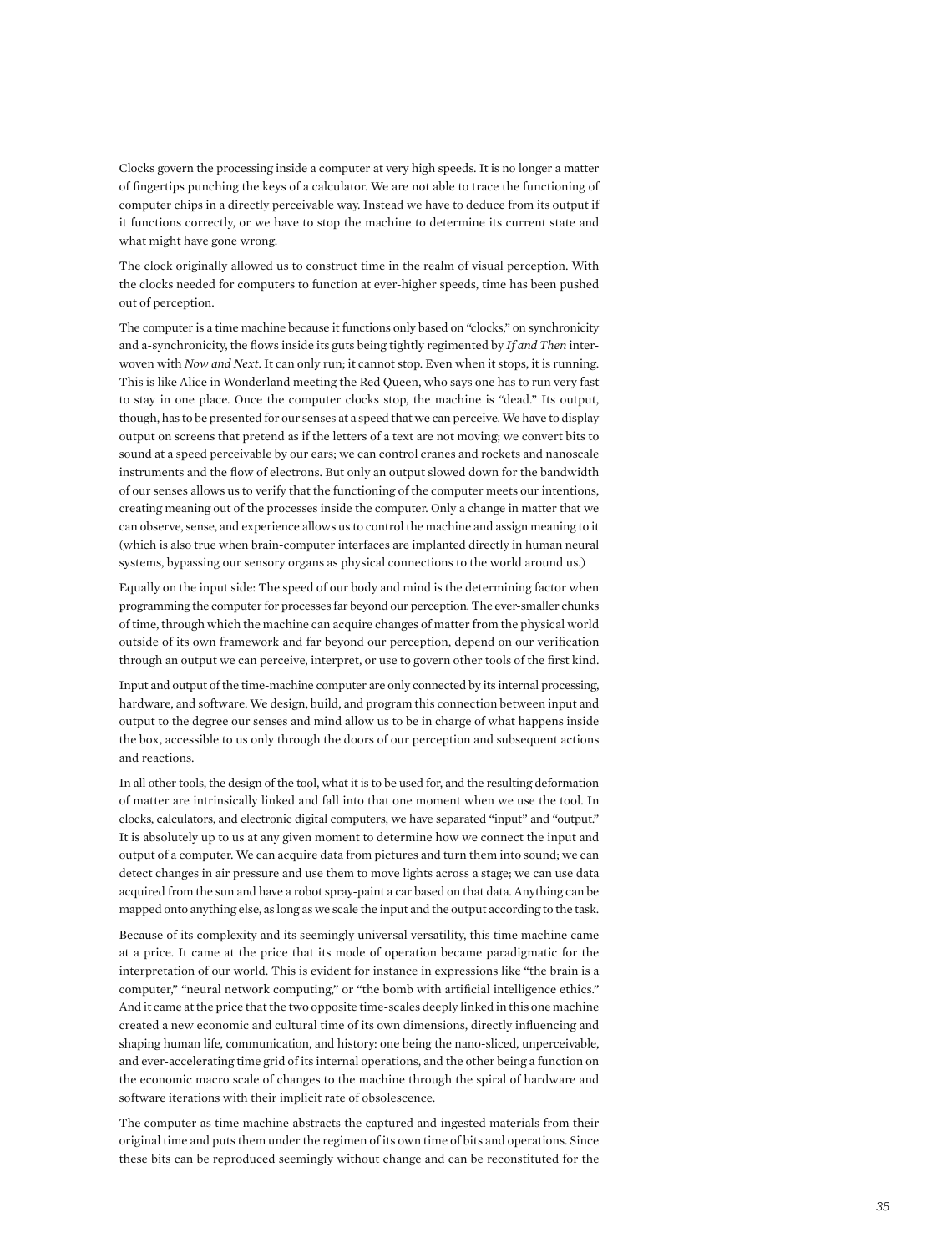world outside of its operations, it is propagated as the solution to hold "all information forever," the eternal archive for human thoughts, activities, and history, including the arts.

These three levels of time that computers underlie and create – the time and logic they operate in and on, the time of their technological changes, and the time they are assigned as part of human history – are contradictory to each other and can most likely not be reconciled as they are all rooted in the economic system. It does not seem to be appreciated how the computer is inherently bound to the economic system. For example, it might be inconceivable that a machine like this would have risen to its current dominance in an egalitarian society where everyone's needs are covered. A hammer and a gun can be used in any economic and political system, but that might not be true for computers. Paradise and computers are exclusive of each other.

### Time-Based Arts

Time-based arts are created through the conjunction of time and space, when a spectator's time is shaped by the time the art takes to unfold. Of course, still – i.e. static – art exists in space and time, however, it does not move perceivably for our human senses. We shape the time of our encounter with the artwork. We walk around a sculpture, along a temple frieze, or past a line of umbrellas across the hills of California. We move our legs, head, and eyes to experience what is there. The artwork does not itself move. We have to move ourselves to move the "still." I read a poem or a novel and take the still letters back into the time of my reading, maybe silently moving my lips.

There is a dance, a theater or music performance, a film or an interactive installation. It moves through time, through repetitions or jumps, cuts, or fades, and we are moved along as long as we are with it, as long as we give our time to follow its time; us and it are shaping where and how the two strands of time meet in the shared space.

Between 2001 and 2008, the Curtis R. Priem Experimental Media and Performing Arts Center (EMPAC) at Rensselaer was specifically designed, built, and equipped for time-based arts. The term "time-based arts" has snuck into more common use relatively recently, over the decades before and after the turn of the 21st century. At EMPAC, the plural form timebased arts – as opposed to the singular time-based art – is used with an all-encompassing scope, embracing any artwork that moves on a timeline, that uses time as "material," or as an explicit constituent: dance, media art, theater, music, film, performance art, video, interactive art, spoken words, Internet art, generative art… The question of how this term came about can be cast in a narrative that sheds light on the current situation of arts practice and experience, on institutional power, and art(s) theory and criticism.

When someone talks about art (singular), they usually mean the fine arts or, more generally, visual art. Up to the acceptance of film (the non-still, moving image) within exhibition contexts, visual art was "still art" (not to be confused with the "still life" as a genre of paintings). It hung on a wall, was supported by a pedestal, or was painted on a ceiling. Once film departed from its origins as animated décor for a theater stage and became a medium for artists, time entered the visual arts. Up to that point in the early 20th century, time was only a constituent part of the performing arts, of music, dance, spoken word, and theater. Certainly "moving parts" had been integrated into the stagecraft for theatrical performance, and clockmakers had created self-playing carillons, music boxes, and mechanical singing nightingales, but the clear division between fine/visual arts and performing arts had been in place for millennia throughout different cultures.

That relationship changed in the 20th century not only with the moving image but also as at the same time visual artists began working with choreographers and composers as equal partners, and the raucous, industrialized, war-driven times in Western culture made visual artists enter time in different ways. Painters froze not only the blur of movement on canvas but, for instance, in 1912, Marcel Duchamp overlaid the movements of a nude descending a staircase within the single frame of a painting. Artists created sculptures that did not show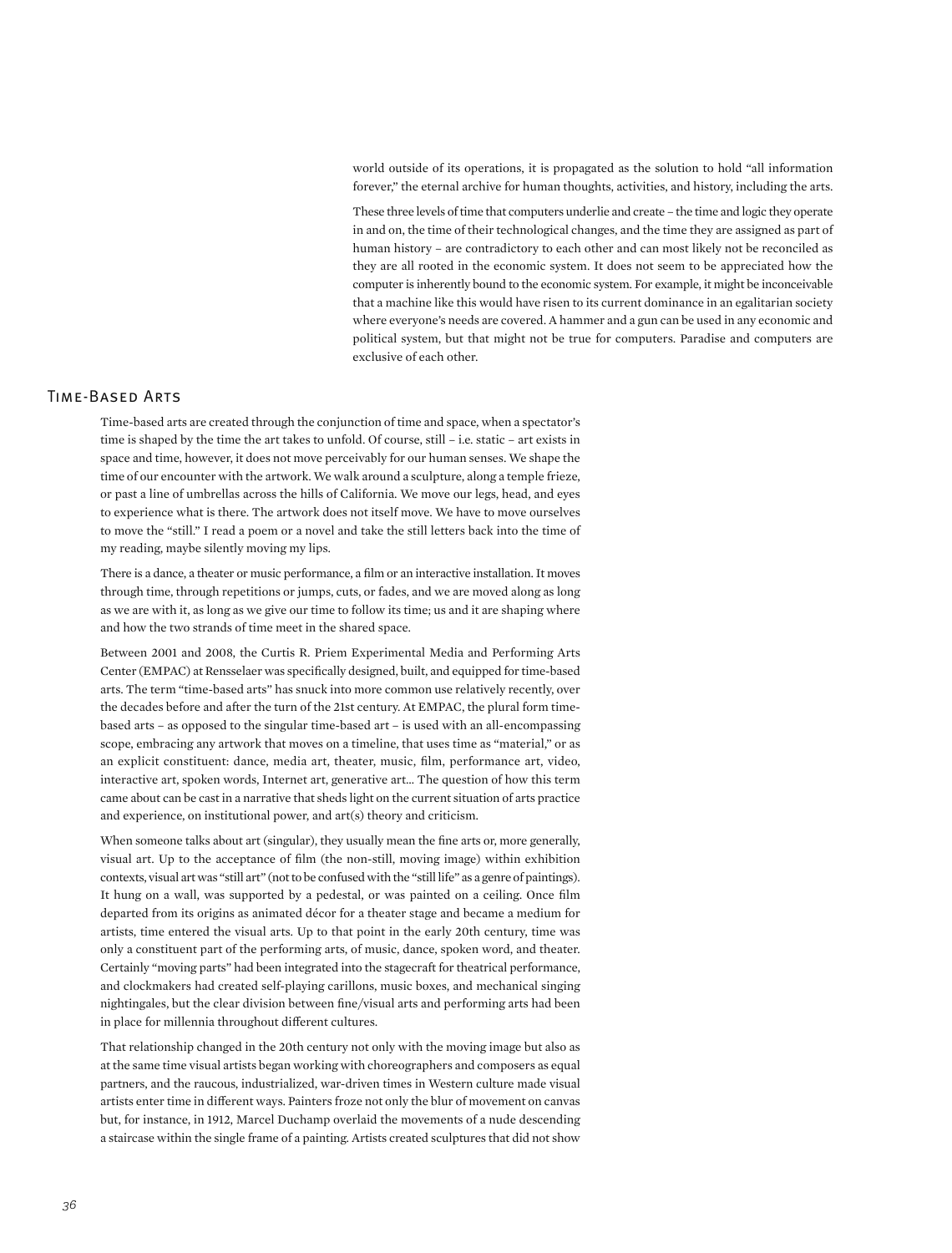only one captured moment of a movement but rather several snapshots frozen in one block of material. In the second decade of the 20th century, the Italian Futurists established their movement, and the painter Luigi Russolo wrote his manifesto *L'Arte dei Rumori (The Art of Noises)*, built his own noise instruments and performed on them. In the same decade, the Dadaists formed as a group embracing visual, literary, and sound art.

They performed in cabaret clubs and used pub tables as their stage in a way that found a continuity in performance art after the Second World War. The painter Paul Klee developed graphical notations of musical compositions. His visual arts colleagues of the German Bauhaus entered the theatrical realm in the 1920s with costumes, choreographies, and mechanically driven stage shows. Musical instrument builders used electricity to build new instruments. Rhythm in time entered the visual arts as artists created kinetic sculptures and used film to compose abstract moving images with visual rhythms. Sounds were layered by capturing the sound of an instrument on a record, playing the recorded music back, and then playing another layer live, while recording the combined result to a new record. Sounds recorded on the light tracks of film could be edited and spliced "out of time" on the film (which had no images, but only the sound track) to bring then the collage back into the time of hearing. A new relationship to time moved through the arts and made the boundaries between still and moving, between visual and performing arts permeable.

In a nut shell: most major trajectories for visual artists to propel their works from static to moving were initialized in Western civilization before the Second World War – driven by mechanization and industrialization, technology and electricity, economic and social upheavals. The killing, destruction, and dehumanization of the First World War went hand-in-hand with accelerated technological development, leading to the Second World War with its unprecedented killing and technological development, while suppressing and interrupting the cultural energies stemming from the preceding decades of the century. The great economic, technological, and research jolt that went through the Western world over the two decades following the Second World War, under the umbrella of the Cold War, which was yet fed by hot proxy wars of the super powers in non-European countries, accelerated "Western" visual artists to integrate time in many different ways. They picked up the threads from the first half of the century. Classical visual arts media became accelerated as for example in action painting, where time and result collapsed in one, like in the performing arts. They broke out of the stasis of museums and galleries through performance art, and adopted time-based technologies, integrated light sources and slides and video synthesizers. Commoditized film, audio, and video technology came into reach as personal production media. And, as soon as they could put their hands on computers, artists used them first in the enclaves of research labs and universities until digital technology became a commodity as well. In short, artists coming from the visual domain integrated time as "material," as "medium of media," entering the areas previously regarded as the domain of performing arts.

At the same time, during this period after the Second World War, performing artists in dance, theater, and music integrated the same time-based technologies used by their visual arts colleagues: tape, film, video, synthesizers, and computer technology.

Coming from the performing arts, I might say that, on the one hand, visual artists integrating time had to learn to catch up with hundreds of years of experience with time in the performing arts, and that, on the other hand, they brought an unburdened freshness to break up old and established patterns formed over hundreds of years in Western performing arts. "Beginning" and "End" were no longer the defined bookends of time-based works, and the audience could come and go during a performance without the expectation established in Western culture over the previous 100 or 200 years of continuous attendance "from beginning to end." Rhythm could be used in the most rigid traditional or pseudo-ritualistic way, or sonic movements just ebbed and flowed. Very, very long events were staged, becoming known as "durational performances." Interestingly, a precursor to such durational performance, the composition *Vexations* created in the early 1890s by the French composer Eric Satie, received its first interpretation only in early 1960s in New York through a performance that lasted 18 hours. The time was ripe.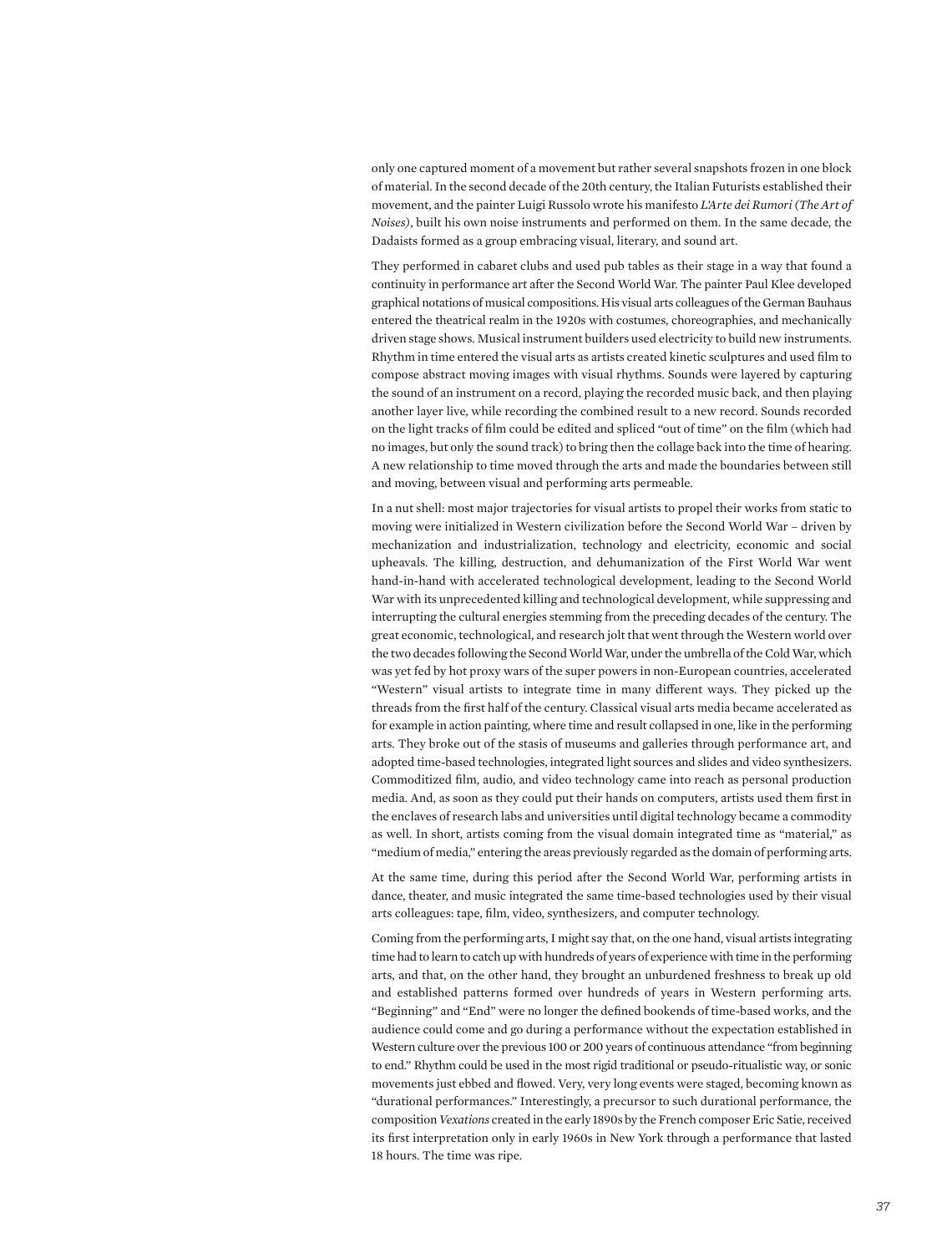And finally, finally: computer technology became a commodity in the late 1980s, integrating all time-based media in one box – moving or still images, sound, text, and image generators, light, movement and interaction, arbitrarily connectable, mappable, mashable, and distributable in their digital abstraction. The ultimate time machine had arrived and became accessible at the cost of a used car. Capturing time-based sound and movement, creating time-based events through algorithms, processing and cross-processing anything that could meet our human senses, the computer inhaled it all through the abstract processes of a symbolic machine, and exhaled it back into the world of our sensory perception, so we could see, hear, and interact.

The traditional performing arts and their historians had no problem integrating into their frame of reference all the new time-based potential that digital technology provided. These were just new instruments added to the repertoire of moving in time. But the theorists and museums of the visual arts were confronted with all these new technologies that came so quickly after the moving images of film and video had found their place in museums. New words and categories needed to be found to place all this in the canon of art history. New museum infrastructure had to be put in place ad hoc and serviced. New museum designs could (!) have integrated the architectural, technical, and acoustic capabilities needed to present these time-based works adequately. And approaches to preserving these works were sought as if they were traditional works of "still art."

The performing arts institutions on the other side struggled to integrate and operate the new technology, which artists required for their works, with their traditional technical infrastructure. Expensive video projectors were needed to enable projections large and bright enough for an auditorium while competing with stage lighting. The cooling fans of video projectors created a noise floor permeating the audience. Dozens of loudspeakers distributed and flown throughout a venue were required. Sensor technology entered performances as well as interactive technology driven by performers and audiences. Computer networks flexible enough to connect "anything with anything" in a performance environment were needed as a backbone, and the computer technology had to be robust enough for repeated performances, which started and ended at a traditionally defined time. If something went wrong, the performing arts lacked the option of hanging an "Out of Order" sign on the door, as often appears in front of interactive installations in museums.

Since the mid-20th century, visual art curators, critics, and educational departments in museums expanded their programs to incorporate film, video art, media art, interactive art, web art, and other categories of time-based visual art, attempting to tame passing time as a medium into their institutional and theoretical frameworks. They were now confronted with a conundrum that dance, music, and theater had been working with for hundreds of years:

There is no way to capture in a holistic way the experience of an audience and the performers in the moment of a performance. Any documentation – be it a multi-camera shoot with surround sound, a full-surround camera capture, still photography, or a written report, sketches, diagrams, or musical notation – always has a specific angle and perspective, which is not the same as a person attending the event, as a member of the social setting, or as a performer with true spatial perception in viewing and hearing. Once the performance is over, it is gone in its entirety. The documentation is not a reproduction. Spacetime as part of our human life cannot be reproduced; it can only be documented, remembered, and newly interpreted. The documentation may help us imagine how it might have been, with our experience, expertise, and fantasy filling in all that the documentation could not capture.

Still art waits patiently in its place to be visited or rediscovered, it waits for the time a visitor brings to it. And it meets a visitor in the timeframe the viewer determines. The performing arts are bound to be interpreted anew, to be performed, and if a work is desired to be brought back into time, it will by necessity come back into time in always different ways, independent of it resting on static notation, descriptions, texts, and sketches, or on moving-image-and-sound documentation, however complete. The time of such events needs to be dry-frozen. The work has to be taken out of time, and, by adding time back again, a different interpretation is created.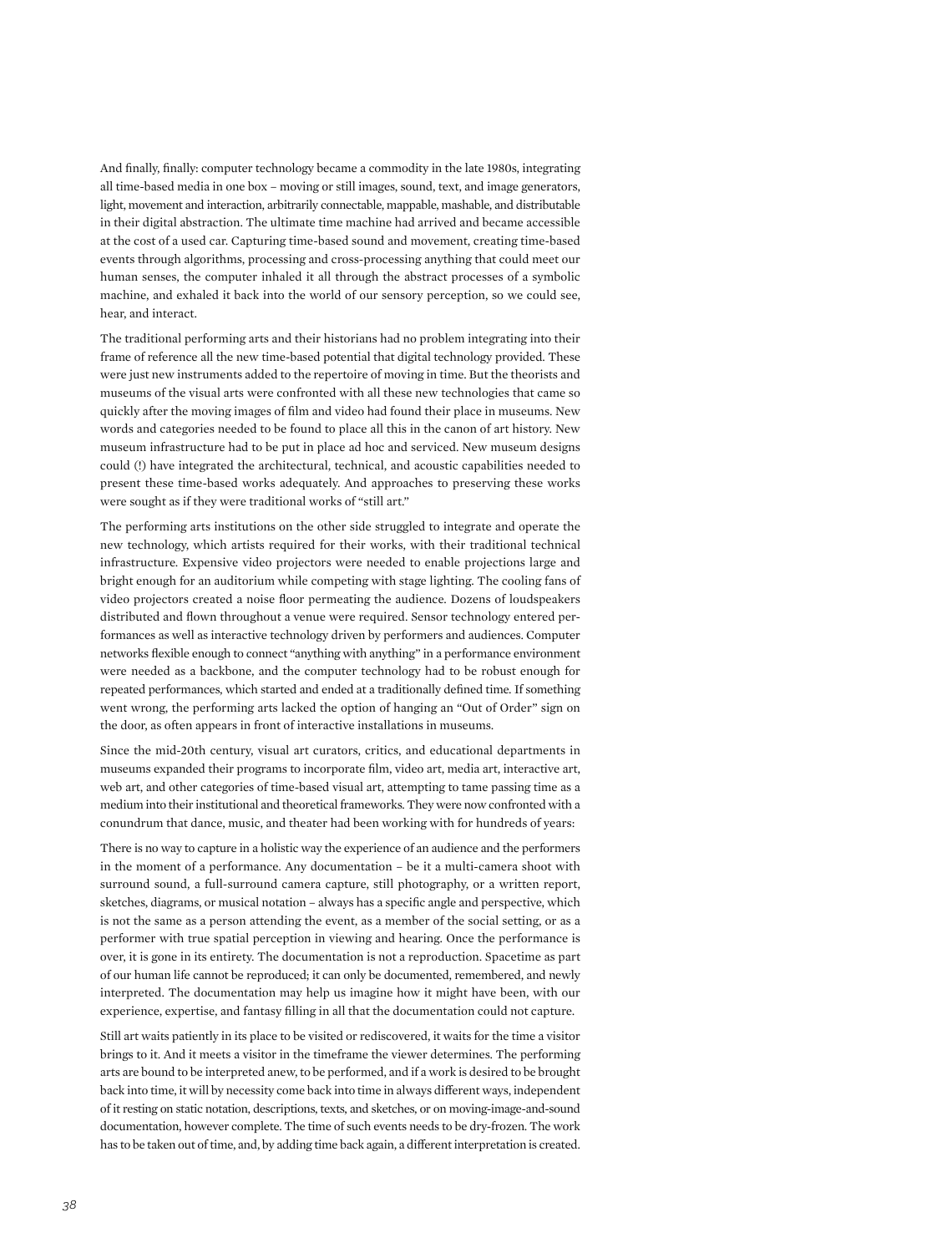Even the most capable media technology, as it evolved from the 19th century until today, cannot capture and reproduce the time-based event an audience experiences in the full complexity that meets our senses, our gaze, focus, and interest in the moment of its "execution." There are only two exceptions: audio and the moving image. If we listen to a recording of sound with headphones, we are very close to the event and we can recreate an impression of what was captured live, albeit without the visual and potential social environment. And film or video, when used as the originating medium for an artwork (not for documentation), can be reproduced for our perception as it was created, provided that the media used – film, video tape, or digital formats – themselves "stood up to time" (a very telling expression).

Many technologies have been developed over the past 70 years that tackle the desire to capture events as we experience them in the moment of their happening, to extract time out of events, to dry-freeze time, and to reconstitute the captured events by infusing time back again for the full experience. But 3D films are flat, and 360-degree immersive environments often imply "to sacrifice the suspension of disbelief." This almost triple negation indicates that digitally created immersion demands the viewer to accept the projected media as identical with a non-projected environment – "yeah, almost, though... yes we know, not quite there yet."

### Time-based Arts and Computer Technology

As soon as a new technology comes about, which can be used in any shape or form by artists, they use it right away. The oldest example we have today is a flute from some 40,000 years ago, made of a bird bone with holes drilled into it. This immediate artistic adoption and adaption has been especially true with the explosion of technology in Western culture during the centuries since the Renaissance. With the universal time-based machine, the computer, at hand, it was immediately embraced as a tool for the arts, both still and timebased. In the mid-1950s Lejaren Hiller and Leonard Isaacson programmed the first algorithms to create music scores to be played by acoustic instruments and, by the end of that decade, music and moving images were generated with computing technology. In the first half of the 1960s, computer-generated graphic art started to get printed on plotters, and interactive music systems using computer technology entered the stage in 1970 with the GROOVE system developed by Max Mathews and F. Richard Moore.

The input to a computer, like sound, light, or force, and its subsequent digital processing, is dissociated from the eventual output for our sensory perception. Input, internal process, and output can be connected in any arbitrary way computer logic and technology provides. These connections can be made independent of "media" and "meaning." This has, as consequence, that in time-based arts all digitally connected time-based media and devices can be driven, generated, or controlled independent of their origin or their "meaning." The creation of "meaning" results from the new digital connections set inside the computer, based only on the underlying logic of the computer. Light can be controlled by tactile interfaces or by sound; movement can be captured and drive images; a theater rigging system can be controlled by brain waves. Any data captured or generated can be mapped and connected to any other media or to any device that has an interface to the digital domain.

Now that "all media" can be used, manipulated (literally "by hand"), automated, processed, and generated by one time-based box (which now costs a fraction of what film and video technologies, video and sound synthesizers, or the clunky electric controls of mechanical devices formerly did), the merging of media is limited only by one's own desire to learn about digital processes. Previous categories assigned to artists and their works have had to give way. New taxonomies have been continually developed by historians and theorists to respond to the fluidity of artists' productions that use the time machine. And artists contribute greatly to this process of theoretical interpretation of their work, creating categories, and establishing a place for their works in the notebooks of history.

As noted previously, the crossing of the visual arts into the domain of time evolved over the 20th century, but now the digital means of production for "all media" have become accessible to whoever wants to use them in whichever way (within the restrictions of digital technology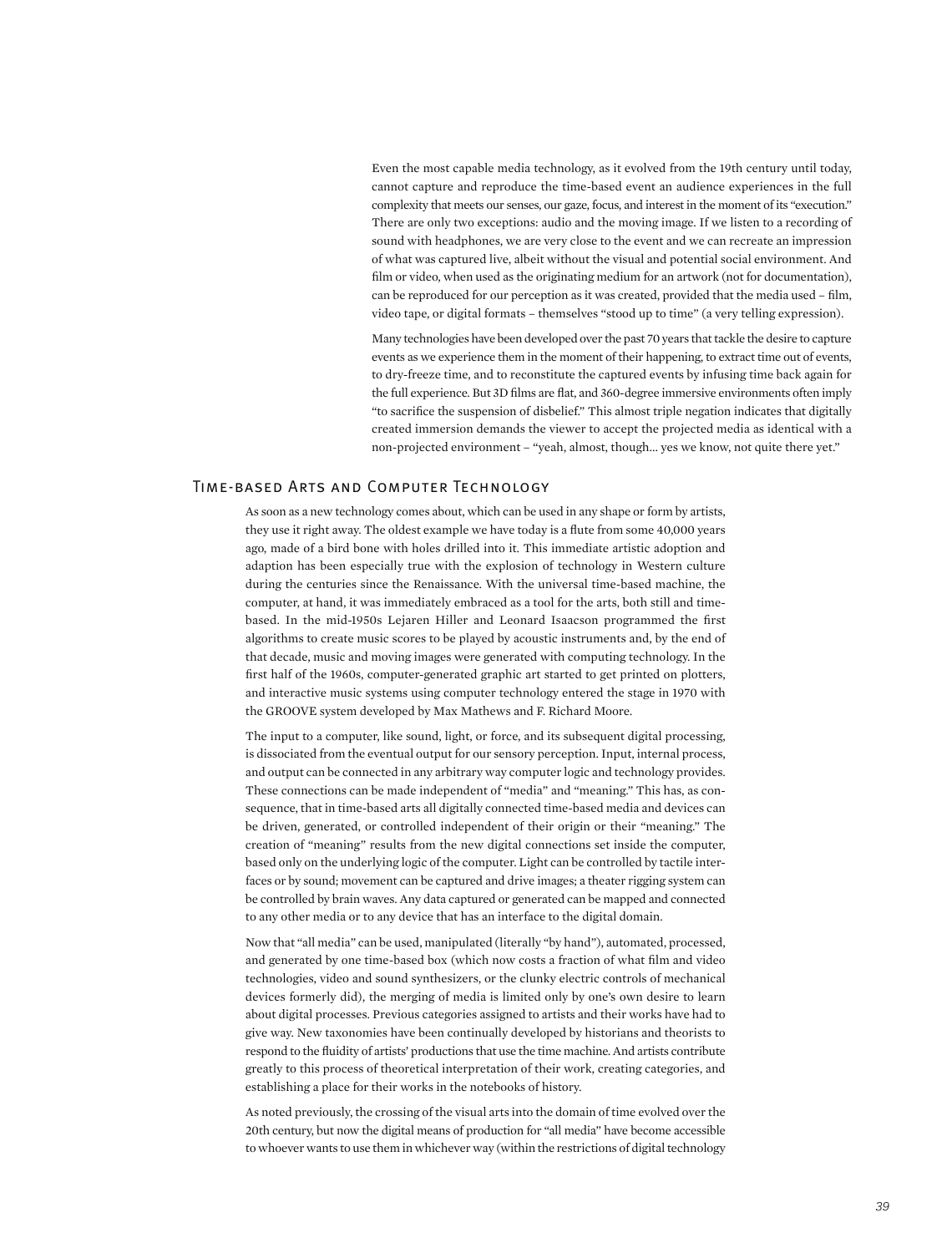and its connectivity to the physical world). As a consequence, physical performance spaces designed and equipped with the technology necessary to present these works are needed to make them part of an experience shared between artists and audiences, visitors, spectators, and participants. This is where the institutional struggle arose and still arises.

Institutions rooted in the traditional performing arts of music, dance, and theater rely on scripts, notations, interpretations, staging, and productions – between what has been handed down from the past and new interpretations. It has always been understood that there was not "one way" to perform a specific work of performing arts but that the performers always engaged in an act of interpretation. Specific to each moment in its cultural, philosophical, scientific, political, and technological shaping, and specifically different between the areas of music, dance, and theater, there are different degrees to which original instructions or documents of a work are related to a new performance. Changing, editing, and shortening the scripts and texts that underlie theatrical works has been a common approach over centuries. Changing notated details in a musical composition has been frowned upon more and more only over the past 200 years, though adapting, "stealing," or arranging a piece of music for instruments other than the original continue to be done, with digital sampling, remixing and mashing up adding over the past 35 years a new layer of appropriation. Changing previous chorographical concepts or creating a new choreography for existing music, be it written for a ballet or otherwise, is customary. Different approaches have been developed over the centuries to radically transform a work, by cutting it up, rewriting it, mixing it with other sources, putting new words to an existing song or piece of music, or changing the dramaturgy. The idea of reconstructing "the original," "how it was meant," and how it was performed at the time of inception is, historically speaking, a relatively recent direction and has become more prevalent with the invention of photography, sound, and moving-image recordings, in conjunction with changes in theoretical and political perspectives, approaches to history, and with new research methods applied to historic sources.

Musicians understand that Western musical notation does not give exact and detailed instructions for how the music was played and sounded at the time it was composed, even as composers notated more and more details. Also the tools, the instruments, changed. For example, the strings on violins changed from gut to steel as the size of performance spaces increased, and pianos and wind instruments, like flutes and oboes, changed quite radically under the influence of advances in precision mechanics during the first half of the 19th century. These changes affected the "tone color" of older works as they were performed on these new instruments and facilitated also new "virtuosic" playing techniques. Even the by most audiences unidentifiable musical characteristics in Western music, the tuning systems, have changed radically over the past 300 years. Notation in the dance community is still variable and does not have a unified code for communicating a choreography. Only since the availability of technologies capable of capturing sounds and visual movement have certain aspects of these works been possible to re-render with the inclusion of more precise details from past performances.

Having institutionalized the accumulation and presentation of still art, museums tackled the new curatorial, archival, and presentation requirements of reproducible time-based media, like film and video, as they became part of the visual art canon. Eventually black cubes needed to be put up "inside the white cube," the accepted standard for the design of museums in the 20th century, especially for "modern art." With the introduction of lights, projections, and video monitors into art works, daylight, and light reflections from walls needed to be blocked. Integrated electronic technologies pushed museums further into the abyss of moving time, facing the questions of how to present, store, maintain, and preserve such works. Could fluorescent light bulbs be replaced or should spares be stored? What about cathode ray picture tubes as used in old TV sets, which were part of an installation? The answer to what constituted an "original" and appropriate conservation method changed as technology-based time and obsolescence entered the realm of the still.

Performance art (not to be confused with the performing arts) blew up the static white cubes and their lobby spaces by introducing performative time into the visual arts. Now, it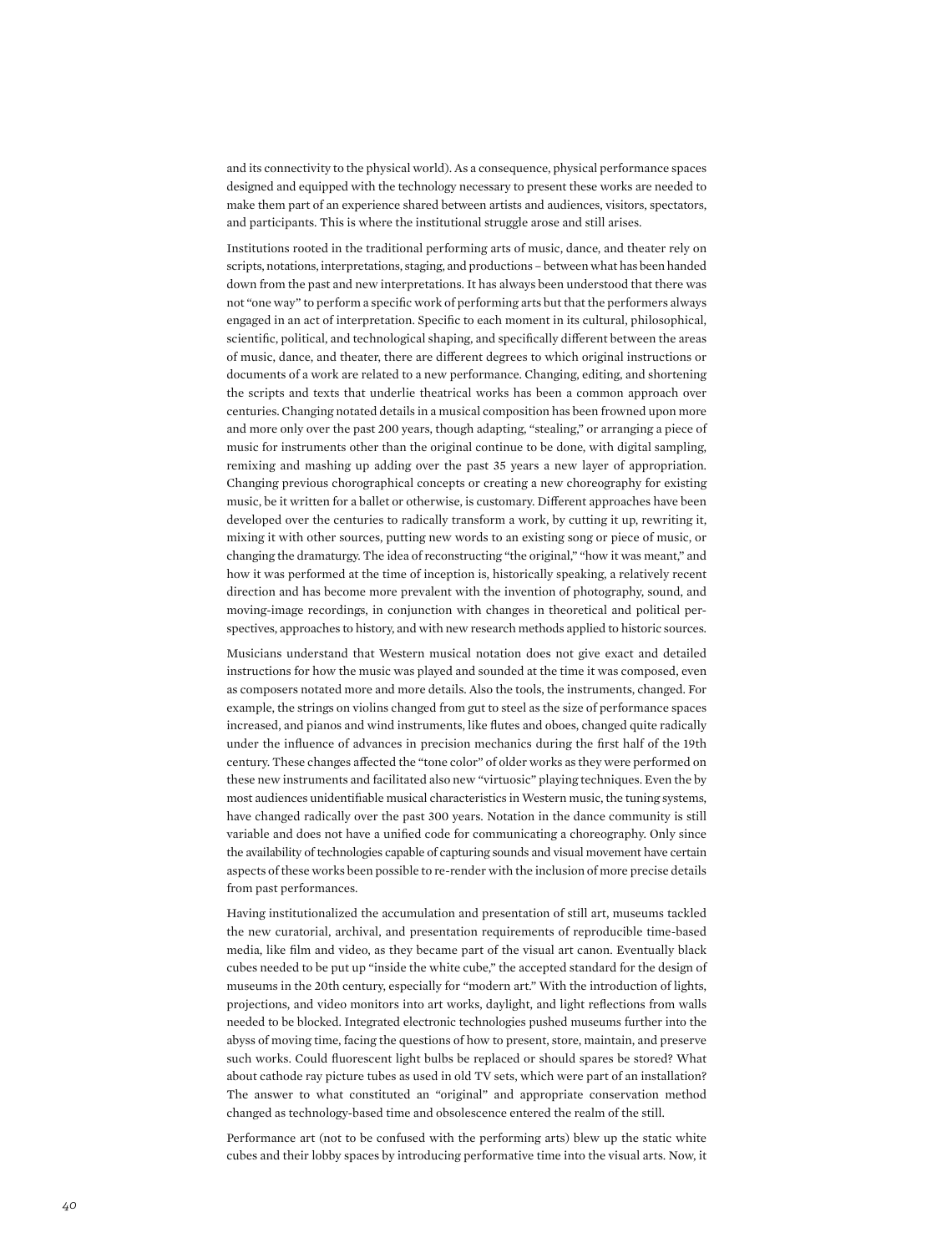was not only the technical time of film, video, and installations, but the human time of doing and moving – of heartbeats – that resisted reproduction and maintenance. The time of the performing arts, along with their modes of operation, infrastructure, and economic frameworks, entered with performance art an institution that had been established to keep objects out of time. The introduction of time could not any longer support the paradigm of a market-driven accumulative value for individual works as established for still art. As time-based works of art in the form of film, media, and video installations did not smoothly fit the well-protected conditions of the market for still art, performance art moved the market conditions even closer to the performing arts. Preserving and re-staging works of time-based visual art demanded different approaches of conservation. Performed art could only be valued in the form of a composer's or writer's manuscript (unless the drawings, sketches, or photographs of the performance could be subsumed under still art and its related economics). The cultural, societal, and economic position of art museums has changed through letting time into their walls. This time bomb suggests that an exchange with the performing arts is and continues to be beneficial on many levels.

Museums, as buildings for still art, were, and are still, challenged by the introduction of time-based technology, with the computer enabling artists to feed eyes and ears "out of one box." Not only are sounds now bleeding through museum galleries from one work to the next, and technical teams are necessary to install works and keep them up and running, but the fundamental paradigm of the museum holding still art has been challenged by the introduction of time and ever-changing technology. The constant change in hardware and software, operating systems and programs, of network protocols, media formats, and data storage have put works of time-based arts under the conditions of the economics of time-based performing arts, which indeed is very different from the higher end market for still art.

> A performance, or time-based event in general, does not accumulate value over time, it cannot be used as long-term investment by just having it stored away and waiting for time to pass and "the market" increasing its value. The return on investment in time-based arts is transactional in direct relationship to each individual human's moment and time spent with the work, as the work moves through its own time with the time of the individuals watching, listening, and interacting. Ticket prices to museums do not influence the value of the still art displayed. Ticket prices, cost for prepackaged media, or fees charged for time-based experiences are solely dependent on the very moment of desire of audience members or participants to share time with what will meet their senses, and the financial calculation and market analysis of the artist, presenter, producer, or distributor.

Digital technology is based on ever-smaller subdivisions of time and reciprocally accelerated processing speed, which are below the threshold of resolution needed to coordinate or control humans in their temporal flow of perception, action, and interaction. Time is not any longer only a measure relative to change in mass and space, or a measure of labor in the trade of human-life time against material goods; time has become an inextricable material of a product. Time embedded in digital technology is as important to digital technology as are the physical substrates of a chip, the soldering of connections, or the electric plug. Time below the threshold of human perception has become a manufactured product and can be used as such like any other product in the economic system. The computer's ever-finer slices of time have become the enablers of communication, processing, control, and document storage, serving the perceivable, physical world at human scale. Their synchronization at very high speeds is absolutely needed to execute the logic computers are based on. The deliberate or enforced innovation and obsolescence of digital hardware, software, environments, and data formats is enabled through the manufacturing of time below the threshold of our perception.

Of course, the traditional performing arts were also confronted with changing technology, especially in the realm of music since the 1950s, the time when live-electronic technology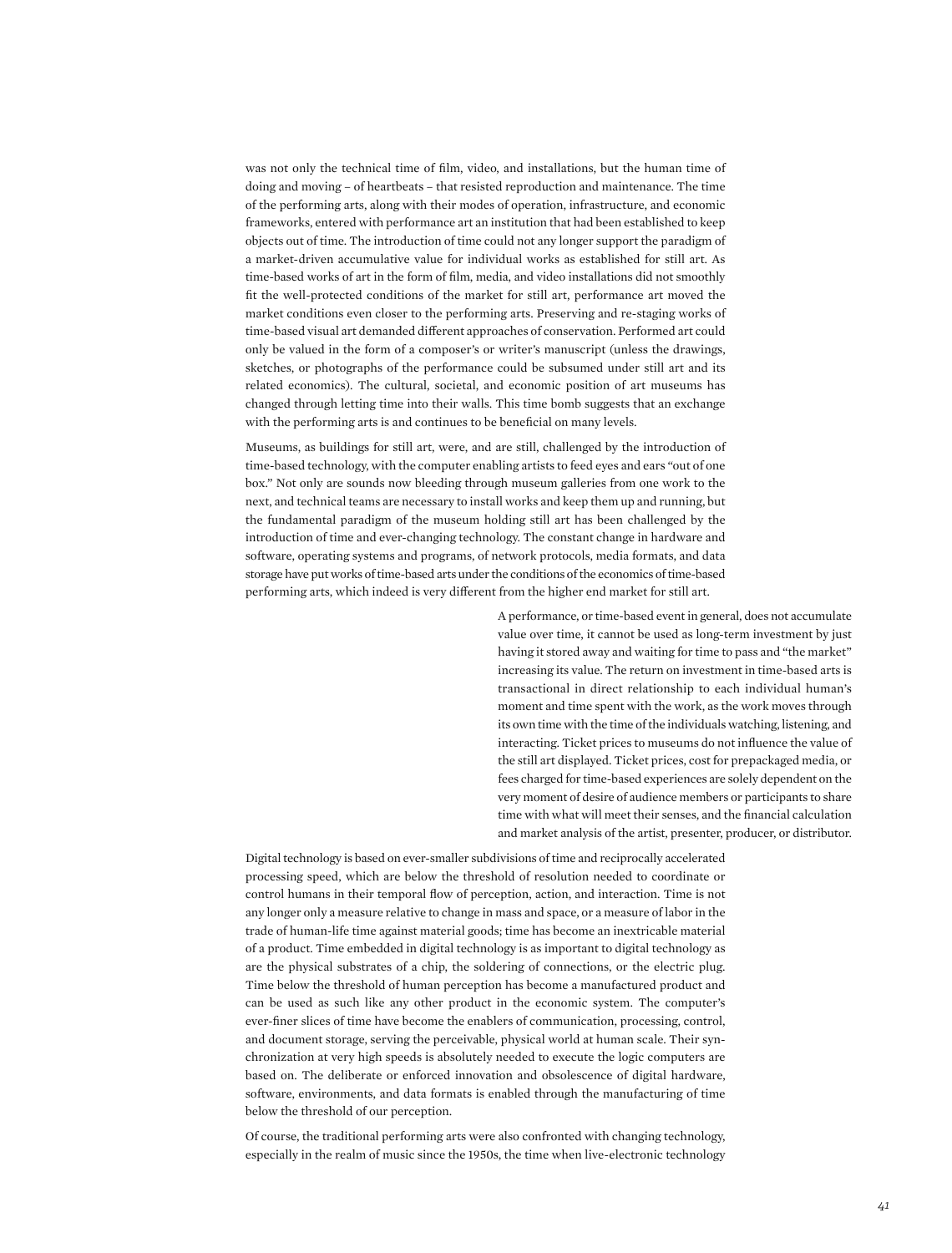became part of contemporary works. Parallel to film and video, music also has a tradition of "fixed media," where either the whole sounding piece is produced and saved on media storage, or where an electronically produced part is played back with the performance of live instruments. These fixed-media works raise the same questions about storage as film and analog video: How can the media itself be stored and how long does the specific storage medium retain the stored? Works with live electronics though, where instrumental or electronic sounds were created, played, or processed in real time during a performance, have had the issue of changing technology since their very beginnings. When technical instruments and devices became obsolete, the works could not be performed anymore. Only for a few works by "famous composers," the configuration of the analog technology and how it was used in a work was documented and, in some cases, ported to the digital domain so the works could still be performed in the then-current digital environment to which it was ported. With the advent of digital technology and its real-time use during a performance, the dilemma widened. Now, even within five or ten years, the original combination of hardware, operating systems, and programs may have become obsolete and, if possible, would need to be resurrected. In only the rarest of all cases, a composer or an institution has invested in the transfer of a work into the next generation of technology. If this did or does not happen, the only leftovers are the notated score (if used), diagrams and descriptions of the technology, possibly some computer programs either in digital format or as print-outs, and the audio recording of a performance. And, in the case of improvisations, only the audio recording would give an impression of what the piece was or might have been. The fleeting time of musical performance has been met by the new fleeting time of technological instruments, which change and disappear at a much faster rate than the acoustical instruments of past centuries.

### Extracting Time and Reinjecting Time

A chiseled inscription, a hand-written note, a book, or a painting are, for our senses, standing still in time. They can be looked at without the aid of any technology and are thus independent of changes in technology. Time nibbles away at their substrate. Sun, rain, and wind can weather stone and wood. Documents and objects can be destroyed by fire and floods, but humans had found a way to communicate across generations. What was to be inscribed on monuments, outlasting human generations, was determined by those in power or by those of means who commissioned such memorials. Writing on wood and clay tablets allowed for communication across days, years, decades and, unimaginable at the time, millennia. As education in reading and writing spread, there was a change in what was deemed to be, in the literal sense, noteworthy. In the medieval ages of Europe, the rule over knowledge was exerted by the church, through their libraries and their control over universities, as well as over the workforce of monks who could produce manually written copies of manuscripts. With book printing and the cultural and political change during what we call the Renaissance era – which in turn was based on the rediscovery of classical Greek and Latin documents by their intellectual elite – wider education and access to mechanically copied books became available, bypassing schools, universities, and libraries, and undermining those who ruled the distribution of and access to documents, especially now that documents in the commonly spoken languages could be massively distributed. With lithography and offset printing, the mass distribution of media, which allowed asynchronous communication between author and reader, reached the pinnacle of accessibility without any technical support needed by the reader. A box with books could be forgotten in an attic, could be rediscovered after a few centuries, and had the potential to still be read. In other words: depending on the substrate used to communicate across times, a very high density of words could be packed into a very small object. A library could contain more volumes than the owner could ever read in his (yes, mostly his) lifetime.

All this has changed with the introduction of mechanisms and clocks into the communication process, which extract time from the captured material and require that the extracted time be infused again into the stored information in order to make it perceivable by us. Extracting and reconstituting time requires the exact same time machine for these two processes; otherwise there is nothing to be brought to our attention. The record player has to play back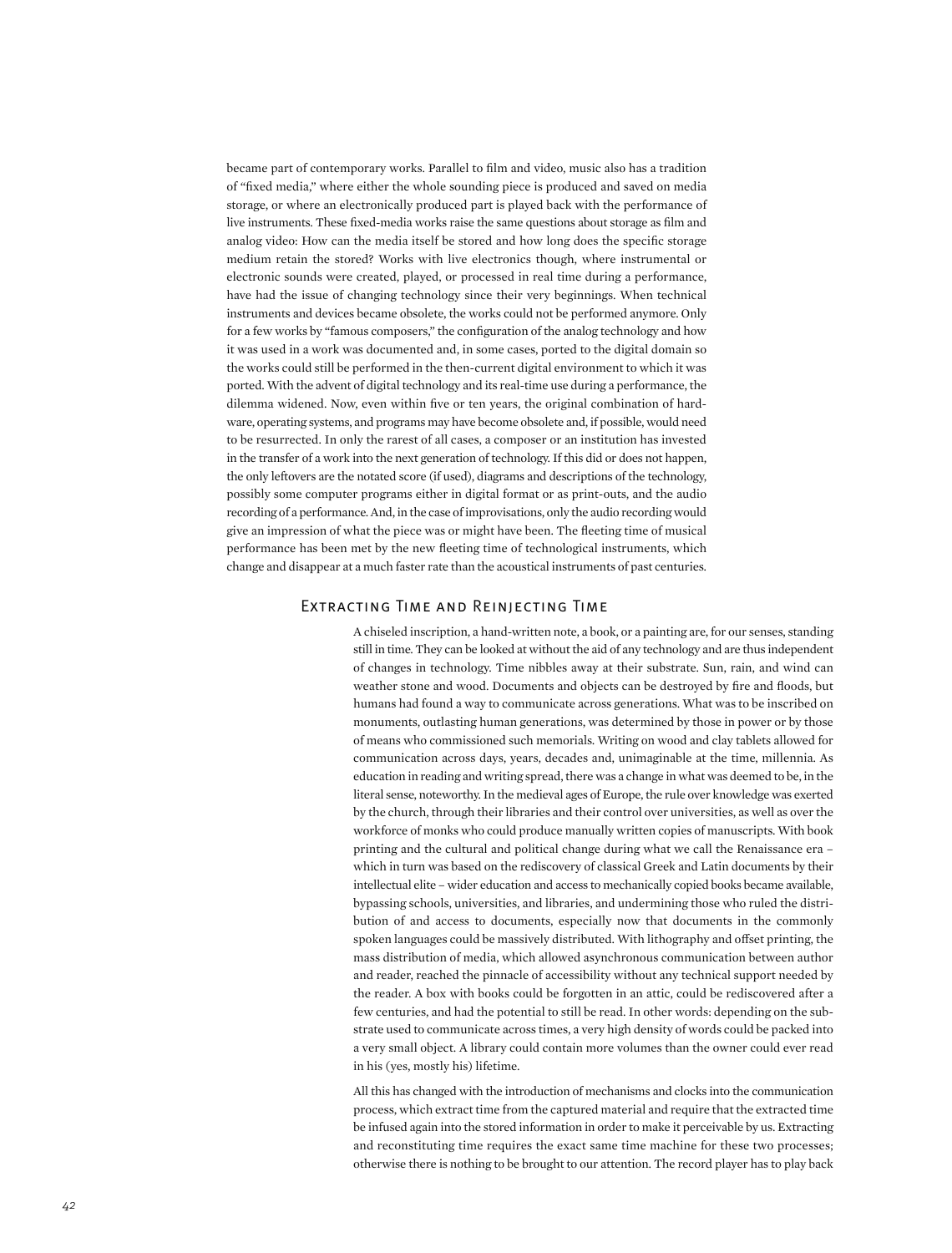the frozen image of sound waves on the disk at the same speed with which it had been recorded. The film projector has to project the same number of frames per second that the camera captured and froze out of time.

With the time machine computer now also taking over the storage not only of time-based media, but also of still media (like books and still images), we have potentially reentered an era close to that of the Western medieval or Renaissance ages. It took thousands of years to turn oral tradition into written tradition, which existed independent of the memory and life span of an individual, and it took centuries for the post-Roman Europe to wrangle the copying process out of the hands of the church and subsequent secular institutions of power. This development culminated in the Xerox machine and its forerunners, a most radical invention allowing individuals to produce small runs of physical copies for distribution – an invention not to be underestimated in its political power for subversion and civil disobedience, similar to social media today.

But with the wide spread of magnetic storage technology for sound, video, digitized docu ments, and data in general in the second half of the 20th century, it only took a few decades to fall back into the need for continuously created identical copies of original information, since the magnetic storage on tape and disks lasted only a fraction of the longevity achieved by printing on paper, vinyl records, or film. The instant access and worldwide distribution of digital data as a fundamental business resource resulted in vast, continuously supported cloning and back-up strategies to keep the data from getting physically corrupted and dis appearing.

So, today, it is as it was in the time before the invention of book printing, when oral tradition became captured out of time in individual manuscripts, and it was a matter of corporate, ecclesiastical, or worldly powers and funding that created physical copies of such manuscripts. Now continuous funding is needed for the copying and maintenance of digital data, which holds the dry-frozen representation of what is to be communicated, and which needs the reinfusion of time through the computer to be accessed. Just creating a one-time "archive" of, for instance, digitized books, photographs, films, or audio, will not yield the same per manence of a collection of "analog" media in their specific physical forms.

Even though the technology became a commodity, the time machine, its encoding, its data retention, and the peripheral technologies change so quickly that we are again dependent on big institutions to ensure the preservation of experience, thought, and knowledge, with companies having replaced the church and monarchs, along with governments, public institutions, and universities. As digital technology brought forth the potential for and implementation of mass distribution and accessibility to oceans of "information" in the immediate now, it powerfully reinstated at the same time the seemingly overcome old hierarchical power structures that govern the selection of what is to be kept, and the lon gevity and tradition of knowledge.

To reiterate, the internal working of the computer is dependent on clocks slicing time into ever-smaller segments. Even still media are parsed by the computer, transformed for its internal working, and then absolutely dependent on its time-based functioning. The stillness of a written text or a picture needs the exact process that turned it into a digital format to return it to a form our eyes can perceive, whether by creating a static object again through printing or by creating a seemingly still representation on a computer monitor. These internal processes of a computer depend on its hardware, its software and encoding formats, the input/output (I/O) devices, and the actual storage of the data that the still information was turned into through digitization.

With still information, like text and images, there are two main issues literally at hand and in sight: On the one side, there is the time machine and its inner marriage of time-based and logical operations, and, on the other, the storage of the captured and frozen data outof-time. The data is the transubstantiation of what is directly perceivable to our senses into the time-sliced bits and pieces inside the machine, which need to be put back together by the time machine in order to be perceivable by our senses as standing still.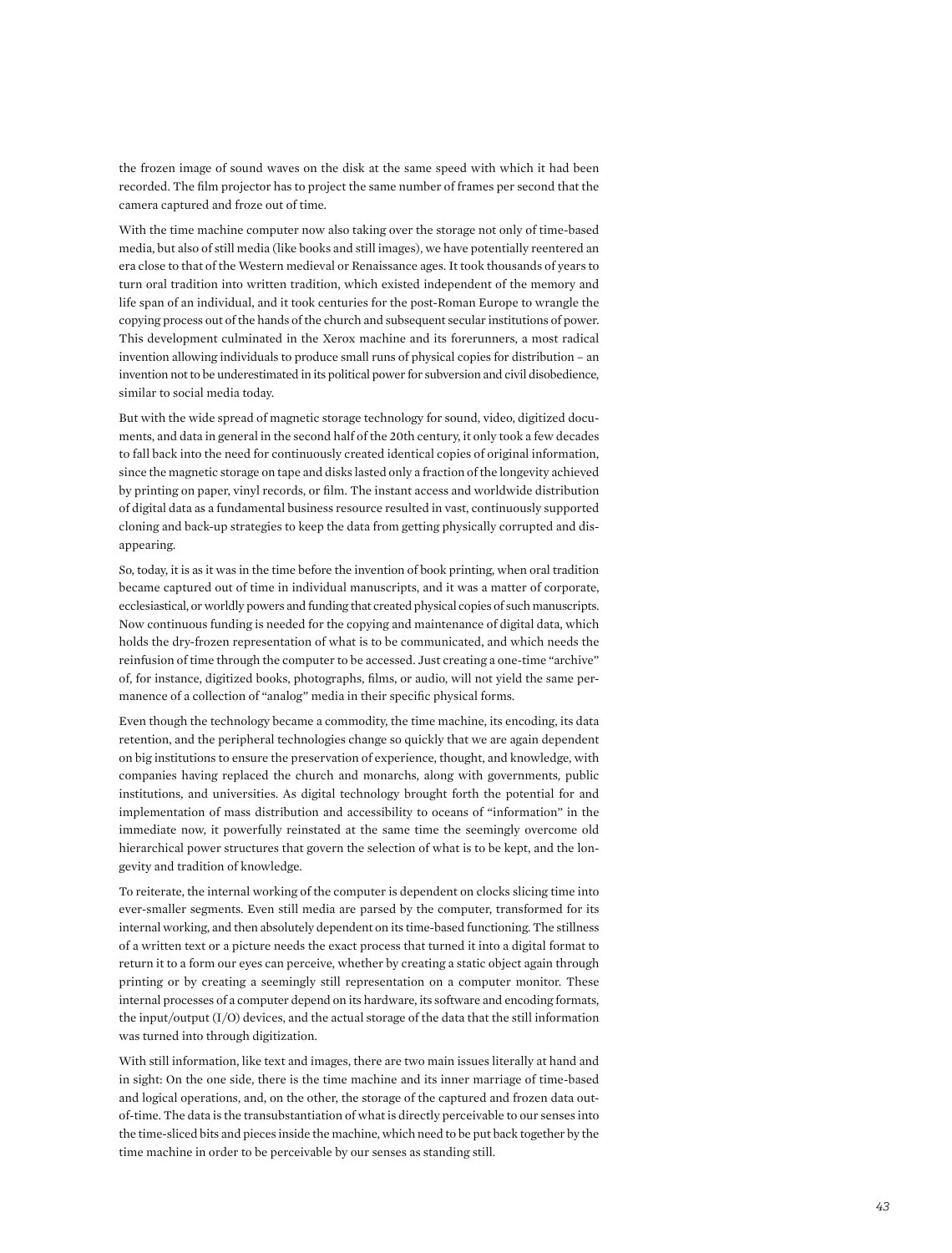The rapid change of the time machine's technology and components is determined by increases in the processing speed of the internal time slices and the synchronization of these internal operations in relation to the ever-increasing amount of data. The longevity of the stored information, on the other hand, depends in a very material sense on the substrate used to store the data, and thus underlies a very different scale of time, which is outside of the time scales at which the machine operates. Both temporalities are fully intertwined and demand constant attention and care to be kept in-sync across the widely differing time scales, supported by the absolutely necessary funding for labor and continuously changing technical infrastructure.

One is not without the other; the time scales of the processes internal to the computer and the time scales of data storage outside the machine are co-dependent. The digitized document cannot be made perceivable for us if the core time machine and its programs changed to be incompatible with data stored previously under a different configuration of hard-and software. The same is true if the data stored outside the time machine, the bits and pieces to be put back together through the time machine, have been corrupted on the material substrate to which they were stored. In both cases, the time machine cannot ingest the data and infuse the time again into a document to make it appear for us in the temporal and spatial domain of our senses.

The crucial point is that the technology, in its combination of hardware and software, changes several times over the lifetime of an individual, and such change is absolutely out of the control of an individual who uses it as their main repository for documents, photos, music, films, poems, tax returns, or scientific papers. At the same time, the diverse storage media, which hold the digital abstraction of the previous still media, undergo a temporal process of material deterioration. Imagine a printed book losing the printer's ink over less than a decade. The digital information stored on mass storage media, like hard disks, solid-state memory, or optical discs, needs to be checked and copied diligently throughout an individual human's lifetime. If one or the other side, the computer system or the stored data, becomes invisibly out of sync with the other, then there is nothing to be viewed, accessed, or kept.

Still media before the introduction of the computer had only been threatened by slow processes or sudden catastrophic events, but digitized and digital media are shorter "lived," needing to be turned over, checked, copied, or transformed several times over one generation of human life. Grown-ups will not be able to see pictures of themselves as children, or of their grandparents, unless their parents take care to copy, protect, transfer, or print them. "The cloud" is no solution unless we suppose that the companies who govern, own, and operate it will be as eternal as the church in the medieval times of Europe, both determining explicitly and implicitly what is to be kept and what is not. No individual, organization, university, museum, or library has control over "the cloud." Now, as several hundred years ago, it is again a matter of economic power controlling data, information, content, knowledge, and tradition, thus people.

We have gained the instant accessibility and world-wide distribution of what can be packed into digital information at the price of having lost the control over our very own collection and tradition, unless we take on the lifelong task to maintain the data encoding of what we cherish. Even if an institution commands enough funds to constantly monitor, copy, and update their archive through humans or robots, we have no experience with what the situation will be 50 years from now and what will happen if an institution runs out of funds to check, copy, and port the data, if it cannot pay the utility bill for air conditioning, update hardware and software, or if it has to shut down the tunnels dug deep into the mountains for their repository. Fundamentally, this is a very different situation than in the era when still media were kept in still archives, which had the potential to remain stable unless faced with fire, water, or censorship. These still media, accessible without technical aids, could be hidden, forgotten, and rediscovered.

Almost everyone has the experience of not being able to open old file formats created with programs that don't run on current computers any more, or the inability to read data from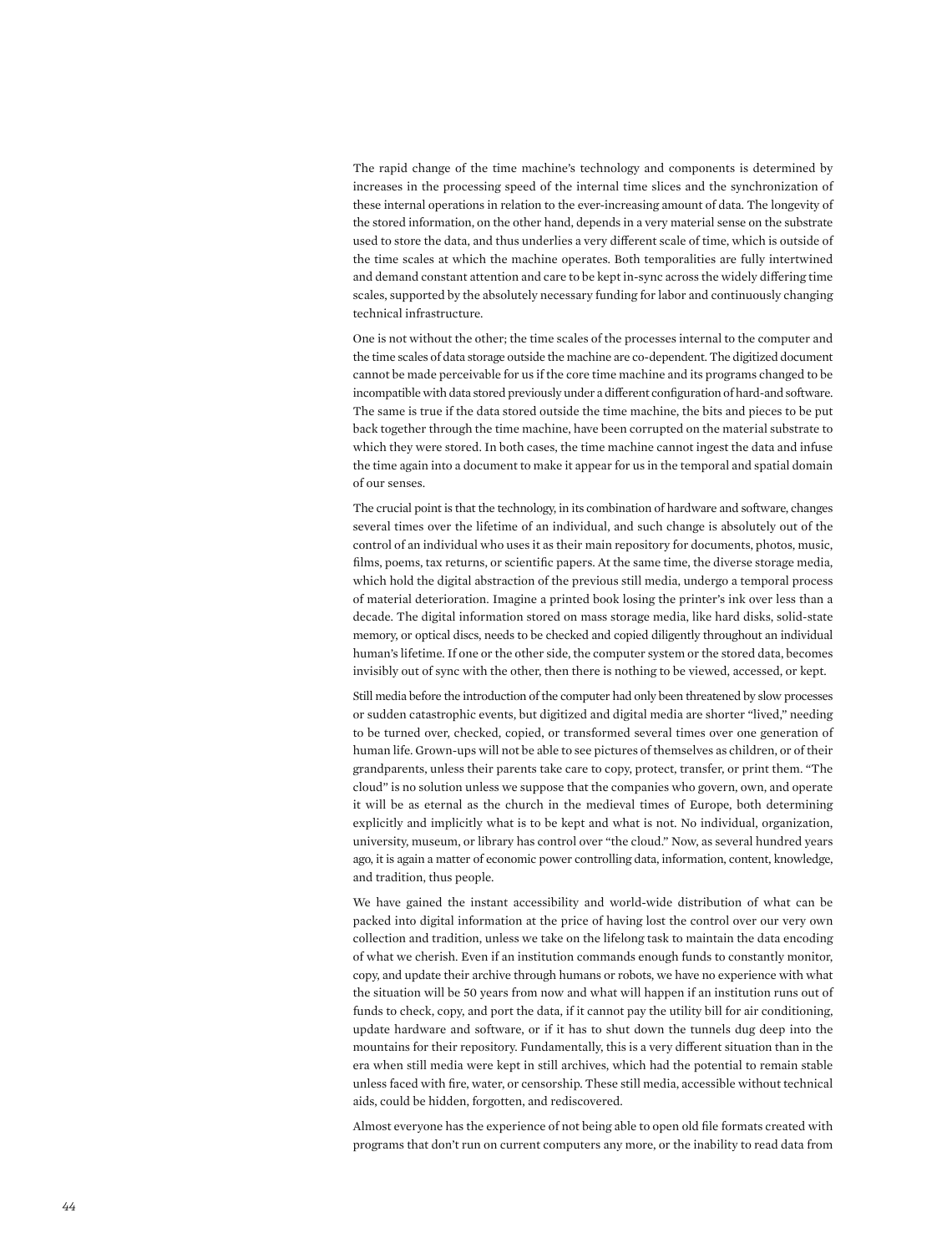a hard drive from 1995, 2005, or 2010. There are no boxes in the attic to be discovered by future generations, no scribbles on wood, clay, or paper, notwithstanding engraved monuments to political and religious power that are still continually erected worldwide. Perhaps these monuments should only be erected in virtual reality for future generations, and rather than being toppled after a government is overthrown, an error message will appear: "Cannot open file."

### Preserving, Documenting, and Archiving Time-based Arts in the Era of the Universal Time Machine

As noted before, time-based arts encompass all productions that move perceivably on a timeline. In the context of the following considerations, three groupings are addressed: the traditional performing arts, the moving image and recorded sound, and art oscillating between human time and computer time. Each one is based on a different relationship to time and space.

The first group, the traditional time-based performing arts of dance, music, and theater, has three-dimensional, physical bodies and objects at its center and shares with an audience a common space filled with motion in time. Physical objects, lights, machines, humans, sounds, land- or cityscapes: all this envelops the audience in a performance that fills the three-dimensional world as we experience it in everyday life. The visual and auditory, maybe also the tactile and olfactory, scene is now filled with motions differentiated from everyday life (even though the performance might be embedded in an everyday environment or may reflect, very directly, everyday life). What is happening is intentionally focused in the moment of the shared communal event. This also includes all computer-controlled or generated events and objects that extend into this physical space of the performance, from sound to lights, machines, or robots.

The second category consists of captures of time-based events that take them first out of the time of their unfolding, and then reintroducing time again for our perception. The temporal components are reconstituted at the same frequency with which they were removed. As the time-based sequence can get reanimated, spatial components of the captured events are reduced through the technologies used for capture and projection. The capturing devices standing in for our senses – like a lens or a microphone – flatten the spatial environment through their specific properties. Each individual microphone captures the sound from a source with reflections coming from walls, ceilings, and floor surfaces in one "wave", specific to its location and its properties. And the lens of a camera bends everything through its optical system. What has not been captured cannot be brought back, though techniques can be applied to distill some of the spatial properties from a flattened capture and correct or enhance the projections for our perception.

The endless complexities and subtleties of "rays and waves" as they meet our sense organs in their fields of perception cannot be captured despite all technologies applied, and the reanimation of what has been captured works best for an individual in a specific location in relation to the surface of the projected image and to loudspeakers as sound sources, possibly with "stereo goggles and headphones", but not everyone in a group of people sharing a common viewing and listening space will be able to perceive it with the same levels of quality.

The screens and monitors used for the creation of moving images may be curved, panoramic, or domed, but the images themselves are flat and two-dimensional, however "3D" a stereoscopic image might appear. "3D" images, created for a group of spectators to perceive a certain sense of depth, expand only in the two dimensions of one plane, serving each eye a separate image to produce a mirage of three dimensionality. What is currently advertised as "holographic" in stage productions is the resurrection of *Pepper's Ghost* from the 19th century, which overlays a projected two-dimensional image on the actual three-dimensional physical space behind or in front of the surface reflecting the image. Over the past decades, true holographic capture and projection has decelerated from its once anticipated course of development and the "holodeck" still lingers in the domain of fiction, where it works perfectly.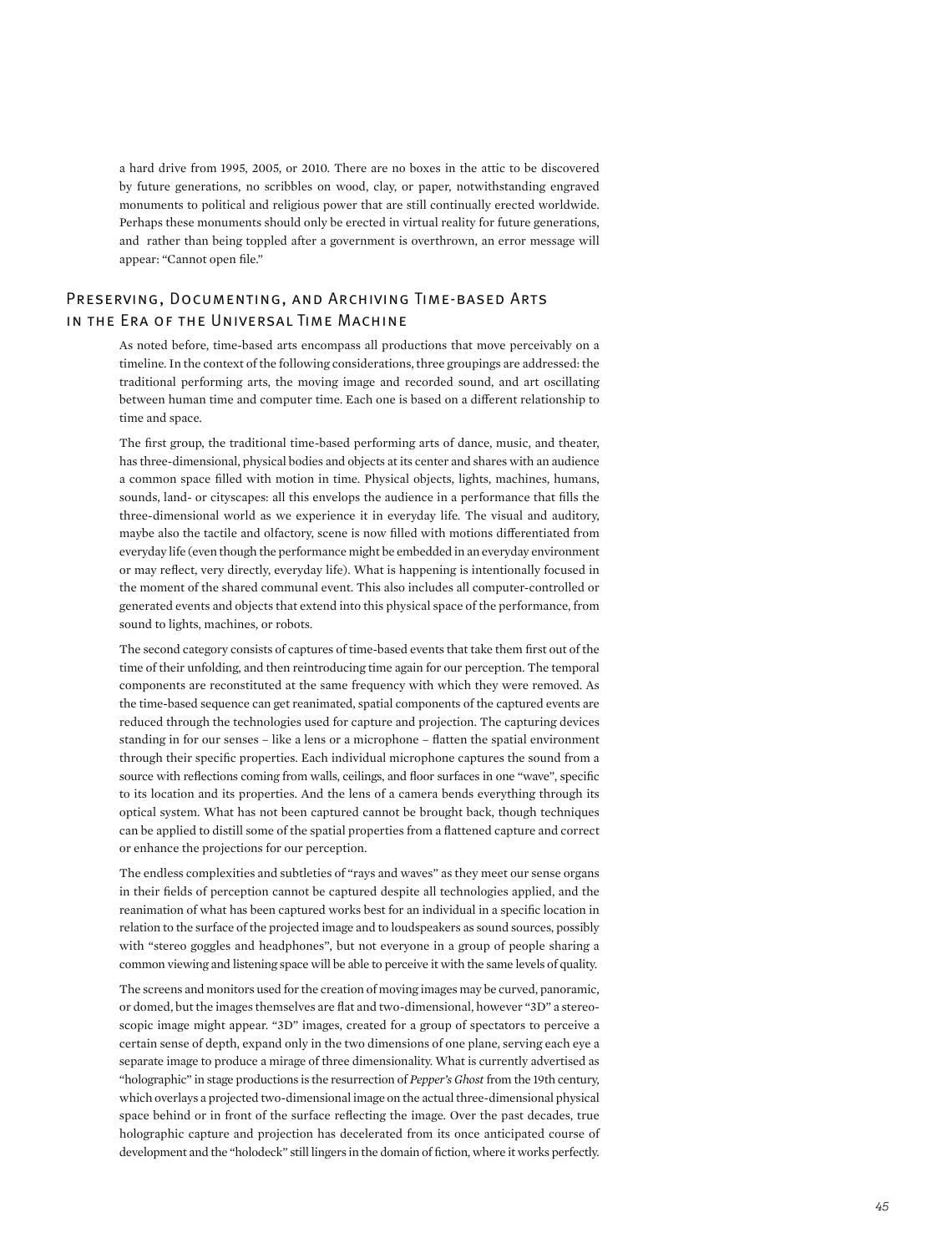The capture and production of spatial audio is similarly limited in comparison to physical acoustic immersion. The so-called binaural capture and reproduction with headphones requires highly individualized technology to come as closely as possible "to being there and not here." A fully three-dimensional synthetic wave field synthesis system for audio is (almost) technically possible but is vastly complicated and expensive.

The main point with this second category is that the capture of time-based events up to now always flattens space. In freezing time, space gets lost. In stereoscopic moving images, volume is lost. And in multi-channel audio, the effects of space, its volume and material properties on sound are folded on top of each other, reduced to sound points and vectors, eliminating complex spatial patterns as they evolve in space before they meet our ears. Yet, our experience and imagination comes into play as time is reconstituted through the play back of this captured experience; we might not miss the third dimension when the content engages us. This is what makes documentation or technical reproduction without a true third dimension still extremely valuable.

Viewing and listening to something in three physically present dimensions requires inde pendent temporal movement of the viewer/listener independent of the images meeting our eyes and sounds meeting our ears, like the slightest movements of the eyes and head, as well as the movement of the body around an event or object in space, in order to perceive what was hidden at any given point in time and to put together the puzzle of the object or event's spatial and material properties in one's mind.

In the third group of time-based works, where the perceived oscillates between human time and computer time, the human time of action and perception is intertwined with the processing speed of digital technology. This category intersects with the previous two groups, but it relates differently to time and space. It may be described as a category for algorithmically controlled or generated occurrences, which move from digital abstraction in chopped-up time to the physical space and time of our sensory perception. Examples from this category are interactive installations with sounds, images, and true physically three-dimensional objects; web or browser art; computer games; interactive narratives; and virtual environments. The condition here is that the digital processing and generation is happening in "real time," which has to be faster than we can perceive and takes place within the temporal and formal-logical framework of computing. This real-time process fuses with the time and space of our perception, action, and reaction. Interfaces and sen sors serve as input from the physical world to the internal machinations of the computer, which then feeds a signal back through interfaces, projections, and actuators into the physical and personal world of perception. The potential of digital technology is integrat ed with the tangible properties light, sound and objects, and with the different times scales of human perception.

In synthetic immersive or augmented-reality environments, the missing third dimension can be added through the processing power of computer graphics at such a speed that it actually seems to be "there" as we move around. It will remain a there and cannot become a here ("there is no there there" – or in this case, "there is no here there"). These environments can only be viewed by an individual with light and sound emitting instruments strapped to their head, with the agency of navigation limited to one person in order to maintain the proper point of convergence and the physical point of view. These are not captured events, as we have no technology to capture light and wave fields in their four-dimensional simultaneity of space and time. Even if this will become possible someday, the gap between the live and captured will not fully close, and most likely never at the same time for a group of people being untethered and moving freely through space.

These three groups can be viewed, analyzed, and compared in their very different relationships to the dimensions of space and time, to which our human communications and shared experiences are bound. The three groups do intersect. For instance, computer-generated stereoscopic moving images can be generated in real time and may be projected into a tra ditionally staged performance, and live electronic-sound processing can be fused with the performance of a string quartet. The common ground for the three groups is "us" as we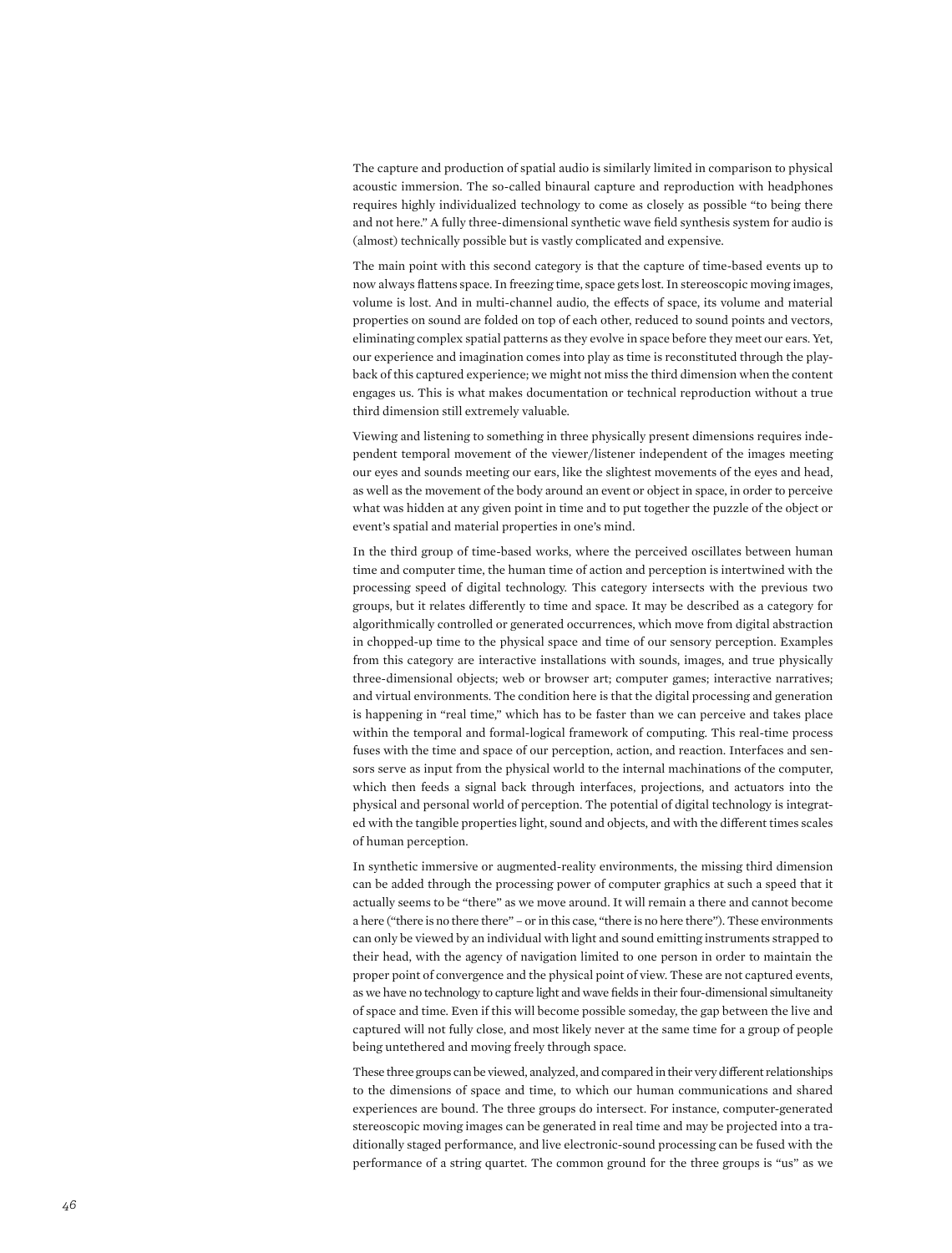relate to those things, which are merged for our focused experience in and through timebased works, using the universal time machine to create, intermingle, mash-up or isolate, generate, process, or control streams of time, media, and space outside of our human scale of time and space.

> Time-based arts is not a genre. Any number of genres can exist under this umbrella while rooted in different artistic, historical, and analytical traditions and expertise. New taxonomies are created to bring order to the interpretation of what artists make and do, and which become part of our culture before the "correct" category has been defined (as categories are always defined after the fact). Even though certainly not only limited to the application and use of digital technology, time-based arts acknowledges that the universal time machine unifies different media under the same control structure, which has changed our relationship to time and space and to media and experience like no other device before. Yet, the differences, differentiations, histories, and aesthetic reflections are not flattened by the space, time, and operational modes of the universal time machine; our creation of meaning in its close relationship to our senses, perception, and experience still happens within our framework of time and space, in our living.

Up until the capturing of sound and moving images in the 19th century, there was no way to document time-based events other than putting them in still documents, through descriptions, notes, sketches, diagrams, and pictures. The direct flow of time present was excluded from the documentation. A great example of how descriptions and still images fused with diagrams and texts document time-based human activities and mechanical processes is the *Encyclopédie, ou dictionnaire raisonné des sciences, des arts et des métiers* by Denis Diderot, which was published between 1751 and 1772. The plates on *Trades and Industries* offer detailed imagery of how machines functioned and how things were done. Likewise, the instructions of "what to do when and how" for works in the performing arts were – and still are – described in texts, with words and stage instructions, symbolic notation for music, complemented by reports, reviews, and descriptions of performances, engravings of stages, costumes, dance movements, and written treatises on artistic theory and praxis.

With technology capable of capturing time-based events, like the movement of light on film and the movement of sound on tin, wax, shellac, vinyl, or magnetic tape, a technically reproducible physical document of what had happened over time became possible. However, these documents left out chunks of time, movements occurring between the snapshots taken every so often per second on film, and leaving out the fastest movements of sound (high frequencies), while also limiting the range of dynamic bandwidth of color and sound. The three-dimensional space of both image and sound were flattened to two dimensions in the visual domain and to a physically limited sound source in the auditory domain, both fundamentally reducing spatial and temporal information and limiting the bandwidth of what was captured in order to give at least an impression of what had happened, to document.

It was always clear that what was captured was a documentation, something that made a recreation possible in conjunction with knowledge, experience, and imagination. In the beginning of image and sound capture, no one took the documentation of image and sound to be identical with what had been captured; the difference was evident. After being scared by the appearance of an oncoming train during one's first visit to the movies and having survived that, everyone knew the difference. When someone is frightened by a ghost story or horror movie (knowing it is not reality but experiencing it as if it were real), desire and amazement heighten the experience. Technology was continuously developed to shrink further and further the difference between the event itself and what was captured and then reproduced. But, strictly speaking, this gap cannot be closed, not even with the introduction of the universal time and media machine. The magic of the suspension of disbelief and our complementing imagination reaches far beyond the limitations of any technology, however raw or refined it might be.

As long as we are aware of the fundamental difference between a document and the full spatial and temporal sensory experience of an event, using such documentation poses no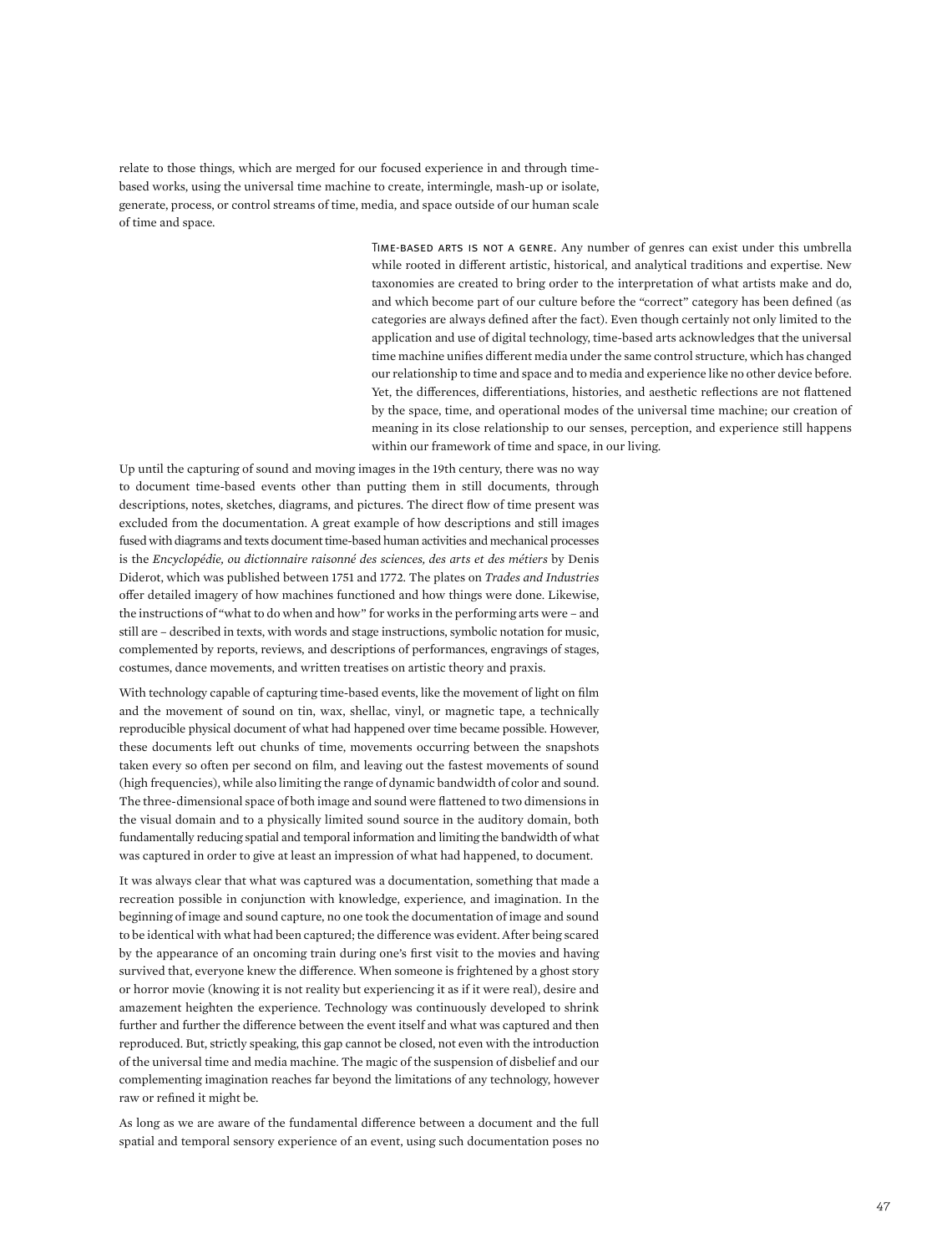different problem than reading a description in words. Depending on our experience with what is described and our expertise, we can add ingredients from other experiences and from other sources of still documentation, like notes, scores, and descriptions, to conjure up a "full picture" of what was documented, filling in details, right or wrong, always extrapolating towards a "full" experience. As technology captures more and more detail, we indeed will have the opportunity to perceive more and more, but the difference between the documented and the documentation cannot be overcome.

The twist comes through the technical ability to alter the material substrate of the documentation of an event. There should have never been the issue of mistaking documentation for a "true" capture, but now digital technology offers the tools for total seamless manipulation of the captured, be it still or time-based, and it simultaneously reveals as much as it hides the always-implicit bias of any documentation, of any capturing of history. If we can make anything look as if the original capture is unaltered, then the capture shows its basic characteristic: it has always been an interpretation of the moment that was captured, a filter, a perspective, a glimpse in a certain direction, leaving out everything else that was not captured, visual or auditory, smell or taste, temperature, humidity or wind, the atmosphere of the moment. This is nothing new, it does not dismiss the culture we have created through documenting, writing history, keeping, archiving, interpreting, or re-writing. On the contrary, the uncontrollable potential of digital technology to change anything that is handed down, to yield the power of narratives to the holders of the bits and to lose everything in an instant, demands for a review of ownership, as these thoughts about the universal time machine propose.

The third area of time-based arts, where technology is used to process and generate events for the real time of our senses, has been at the forefront of interest for artists, performers, historians, archivists, and conservators for the past decades. Here again the boundary between the mechanical and electric, the so-called analog realm and the digital domain with its intangible speeds, creates a problem. How can the technology used in the realization of a time-based event become part of the documentation that would allow us to perform and interpret a work again at a later date?

This problem can still be resolved if we are dealing with just mechanical technology, including electric motors. But already in just the mechanical domain, things can get very difficult. For example, the *Abstrakte Revue (der bewegten Flächen) (Abstract Revue [of Moving Surfaces])* created by Andor Weiniger in 1926, a work rooted in the Bauhaus school, was documented with drawings and, based on these drawings, was recreated by the artist group Wanzke/Steger/Budesheim in 1986 under the title *Blaugrau bleibt Blaugrau–Elektromechanische Bauhausbühne (Bluegrey remains Bluegrey – Electromechanical Bauhausstage)*. During my tenure at ZKM, the Center for Art and Media Karlsruhe, where this reconstruction is conserved and part of the collection, I commissioned in 1992 three movement artists and three composers to collaborate in pairs and create new choreographies with instrumental music for this mechanical stage. The stage definitely has an inherent aesthetic, but we do not know how it was used, as there seems to be no documentation of a performance, only drawings of its construction. Since the functionality and structural elements were documented, the instrument could be recreated or rather re-interpreted. Documentation of actual time-based events related to the project have not been found. If there had been a film documenting a performance, we would at least be able to imagine what a performance would have been like (even if the film was black and white and the moving elements of the stage were quite colorful, as the drawings indicate). In the reconstruction, the 27 electric motors moving elements of the mechanical stage were controlled by a computer and the choreographies activating the motors to perform with the live-performed music were programmed. What we are left with today, only three decades after these new works were performed, are elements of the mechanical stage sitting in some depot of a museum, the digital data controlling the recreated stage in the three works being lost or inaccessible due to just having been lost or because of obsolete software and hardware, and video documentation of the performances potentially still being somewhere… or not. If we were able to find this time-based video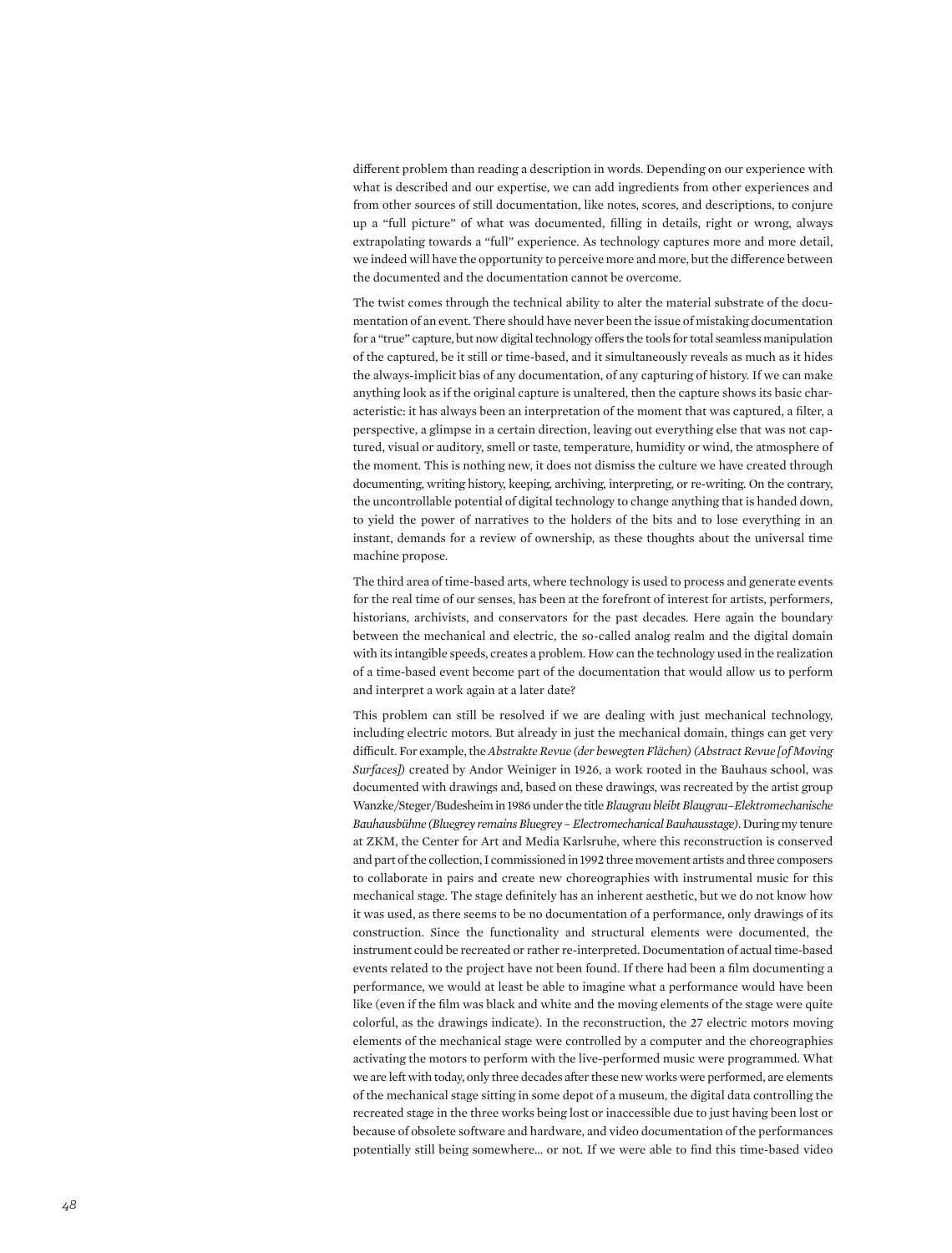documentation and view it, we could get a glimpse of what these works might have been like and how they interpreted the still documents from the 1920s. The very few still photographs of the recreated stage, in conjunction with the existing traditionally notated music scores, do not give any idea of the works from the 1990s.

When sound and moving-image capture allowed for the documentation of time-based events by separating the time of the event from the time of the media holding the captured "signals" in the form of still images or frozen sound waves, things were still quite straight forward: time frozen – time restored. What had happened in passing time was brought back into time to be perceived by us. We had to "only" take care of the material substrates holding the frozen signals.

> When technology became a production tool to synthetically create time-based events in live performance, the issue became if it was possible to document the process and technology to potentially recreate the original in its full temporal-spatial presence.

Otherwise, we are again in the same situation as before, left with a document that captured certain aspects of the live event. An exemplary excursion into the world of sound and music may illuminate what happened when electricity entered the realm of live performance.

The microphone used electricity from its very beginning, not at first for recording sound, but rather to transmit sound in real time over long distances through the telephone. When it began to be used for recording, the process was purely mechanical, without electricity. Up to 1925, the only way to capture sound was by engraving acoustic waves into a rotating cylinder or a disc via a stylus attached to a membrane, which was moved by the sound waves and etched the soundwave into the rotating material. The reproduction was equally mechanical, now following the inverse process: a stylus would follow the previously etched groove in the turning cylinder or disc, and a diaphragm directly connected to the stylus would move the air according to the recorded, etched wave and create an acoustic wave amplified through a bell-shaped horn.

The construction of instruments using electricity to generate sounds started at the end of the 19th century and carried on with many inventions and instruments throughout the 20th century. Thaddeus Cahill built the first electromechanical synthesizers around 1896, the first version weighing 7 tons, the subsequent 210 tons. He later went bankrupt establishing the first on-demand music service, which distributed music over telephone lines to the homes of subscribers. These were live instruments and if a recording were to be done with them, it would only be possible with a purely mechanical system as described above. From such recording alone, without photographs and drawings, it would be quite difficult for us to deduct how the instrument was built, how heavy it was, and how it created the sounds.

After World War II, also as a consequence of the communications technology developed during or after the war, analog (as opposed to digital) electrical music instruments evolved widely in Western culture and have experienced a renaissance in the 21st century after a hiatus created by the rise of digital instruments.

Parallel to the instruments for live performance, there were the machines used to record, mix, cut, splice, and loop recorded or electrically generated sounds, creating "fixed media" to only be played back. In the 1920's overdubbing a recording on a record with a new instrument playing along with the playback of the previously recorded music, while recording both onto a new record; recording sounds onto the sound track of film and cutting and splicing the sound on the film medium; cutting and splicing recordings on magnetic wire and then magnetic audio tape; or closing loops on records and have the wave in that loop repeated with each turn of the disc. The end result of such processes was the assembled audio fixated on a substrate. As with film projection, the presentation from these fixed media took place as a technical reproduction, and the longevity of the material substrate that contained the audio depended on the materials used. The temperature and humidity of the storage environment had a great influence on how the media held up over time. For most works created with such technological apparatus, the technology and detailed production processes, like which sounds and frequencies were created in which way by what manipulations and technical processes,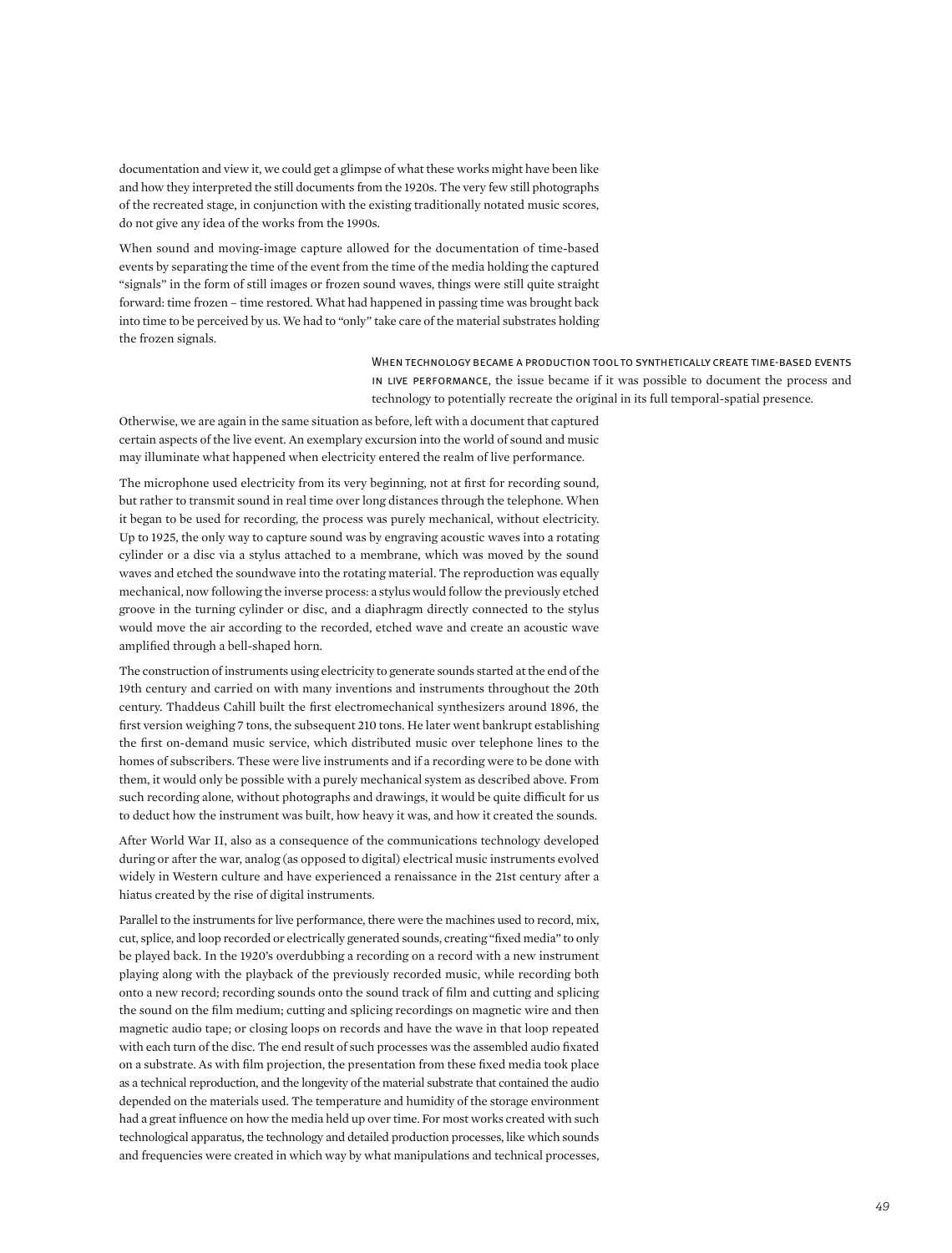were not documented, unless artists themselves came from the tradition of classical music and cared to create a production score, like Karlheinz Stockhausen.

Since electronics started to be used in live performances, there has been mostly no way to document these devices on such a detailed technical level – how they were built and how they were configured and programmed for a specific performance – that one would be able to perform the pieces with other new devices as technology changed or became obsolete. Audio and video synthesizers and signal-processing gear were built in abundance, commercially and experimentally, or as one or a few of a kind. As audio and video technology became cheaper and more available, such performances were documented with video and audio. These auditory and visual documentations, in conjunction with archival documents and photographs, allow us to have a sense of a work, and it enables us to analyze the performance based on the (limited) view captured in the time-based documentation.

Again, music may serve as an example of this issue in the era of analog live electronics. In the arena of so-called Western classical music, many works were created using analog soundprocessing gear, tape loops, delays, ring modulators, vocoders, and spatialization machines that sent sound around the audience. Composers worked in specialized studios. For example, Luigi Nono started his work around 1969 in the Experimentalstudio of the Heinrich Strobel Stiftung in Freiburg, Germany, one of the earliest, most complex and active studios for live electronic music in the classical realm. Music scores contained schematic diagrams and signal-flow charts between specific, often unique pieces of equipment, as well as scribbled notes of what to do at what point in time during the performance for both the instrumentalists and the audio engineers, so as to perform the sounding work. To perform these pieces, the original equipment or quite similar devices were needed. The performances were recorded – mostly flattened to stereo – so this documentation can be played back. When a machine used as a live instrument could not be found again, the piece could most likely not be performed. As the analog machines disappeared from the Experimentalstudio, great energy was put towards documenting the processes in a way that would allow someone to port them from the analog to the digital domain. This was only possible for the original audio engineers and "Tonmeister" who had performed the pieces many times and knew the technical and musical details. Such detailed documentation required a lot of time and money and has been limited to quite few works based on a decision by "someone" what was worth to be documented. With the vast majority of the pieces from those days, the recordings, together with scores, notes, and some technical documentation, are the only way of imagining how such pieces sounded in a live performance. And there is no way to perform most of these pieces ever again (for better or worse…). The capture of the live event, together with still documents, is the only way to imagine and interpret what it might have been like to experience an actual performance. This is not true only for music, but for all time-based arts using live electronics.

DIGITAL TECHNOLOGY AND ITS USE IN THE ARTS evolved in parallel throughout the second half of the 20th century, starting with still media produced as output, in the case of computer graphics printed on plotters, and computer-generated sound captured on analog sound recording tapes as fixed media. This mostly stems from the fact that the computation of the output did not happen in real time for our senses, and storage media holding the original digital data was expensive and needed to be cleared for new projects. Eventually, real time and interactive scenarios entered the scene, with video terminals connected to computers, as in *The Mother of All Demos*, presented by Douglas Engelbart at a conference in San Francisco in 1968, which demonstrated shared, networked, and interactive communication in real time.

> As computer technology changed rapidly in ever-shorter cycles and the processing speed increased so that the technology could be used in real time for time-based arts, the new dilemma became more and more obvious. The hope had been that, with this technology, it would be possible to keep technological environments and artworks "operational forever," since they were executed by a machine in the abstract realm of symbolic operations, forever reproducible in unambiguous ways. But the economics and politics of new technologies and the ever-quicker chopping of time in the universal time machine resulted in quite the opposite. The pressure stemming from economically driven technological change in hardware, software,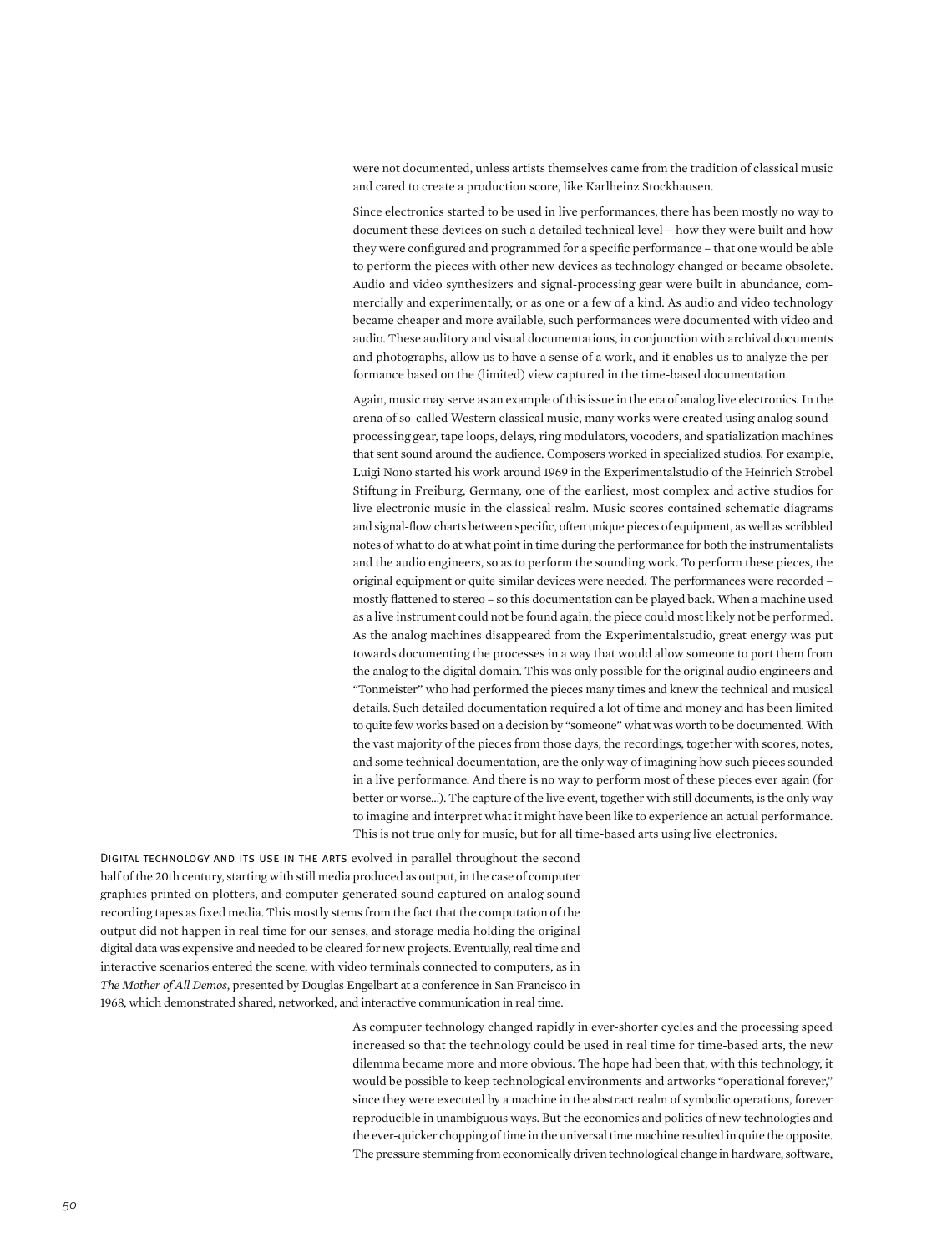digital formats, and standards disregards the user's actual needs (which may require "noninnovation") and counteracts the idea of a cultural tradition of handing objects and documents through generations, as even still media, like text, graphics, and photographs, became not still anymore but had to go through the described process of time exorcism and resurrection.

The different, interdependent cycles of changing hardware, operating systems, interfaces, programs, and data structures resulted in an overall spiral of accelerating change in digital technology. This made it once-and-for-all clear that computer technology would not resolve the issue of time-based artists wanting to preserve "an original," be it for their own lifetime or for even longer time preserved in a museum. Instead, it reminded them that, once again, performance, experience, interaction, and live time-based art are always subject to changes over time, but now accelerated by the speed of change in computing technology. The only approach possible seems to be through capturing and documenting events or processes that use specific, in the literal sense contemporary soft- and hardware technology, through more generic media and technology, with open standards for video, audio, image, texts, and data formats.

Unless there were eternally flowing funds to transfer, emulate, and port the functioning of hardware components, software environments, and data formats to ever-new technological platforms, there is no way for a performance or interaction with time-based arts using digital technology to be maintained on a continual path to be executed, run, used, or performed beyond its "first generation". This is most certainly not only true for time-based arts. As will be addressed below, this is of concern in all instances when we want to preserve what our senses can perceive in digital data, not only for future generations but even just within the span of our own personal life.

Generative and interactive art using computers has become a vast body of work, especially since digital technology became a commodity. Leaving aside the artists and their struggle to keep such works functioning for at least their own lifetime, a great concern for museums and art historians has been how to preserve these artworks. Numerous conferences are held on this topic and new departments in museums and programs at universities have been established for the preservation of "new media art". Strategies are being developed that strive for the preservation of time-based artworks often under the cultural perspective and in an institutional framework of "still art." This includes not only the time-based artworks from the analog era, in which preservation strategies are focused on the hardware (from video monitors to, say, capacitors, as well as the media itself ), but also digital artworks based on specific algorithmic processes developed by the artist and collaborators for just one work, with a very specific hardware and software constellation, and potentially dependent upon very specific network configurations and data availability outside the control of the work itself.

Such works seem often to be seen and treated as if they could be frozen in time, taken out of technological time. As we know from the pharaohs, only immense amounts of money and labor can seemingly take something out of time. In treating time-based artworks, more specifically those works incorporating computer technology, the same way as still art, the first and most important step is to decide, which works one wants to invest in to preserve them. This, as always, is a cultural-political decision with all its consequences. And even then, it might not be possible to preserve a work beyond a port to its second generation, because with the next iteration of technology the same process and required investment will need to start all over again, say within the next 5, 10, or 20 years.

> The proposal – or rather, the imperative, if one believes in culture as a contract, agreement, and desire spanning generations – is to look at time-based artworks that use electronics and digital technology in the same way traditional performing arts have been understood, produced, and dealt with.

Time-based arts never stand still as different temporal agents merge, from economic time, technological time, the time of the performance or interaction, to the time of experience. With digital technology and the universal time-based media machine, the time of production has been moved below the threshold of human experience into the (currently) nano-time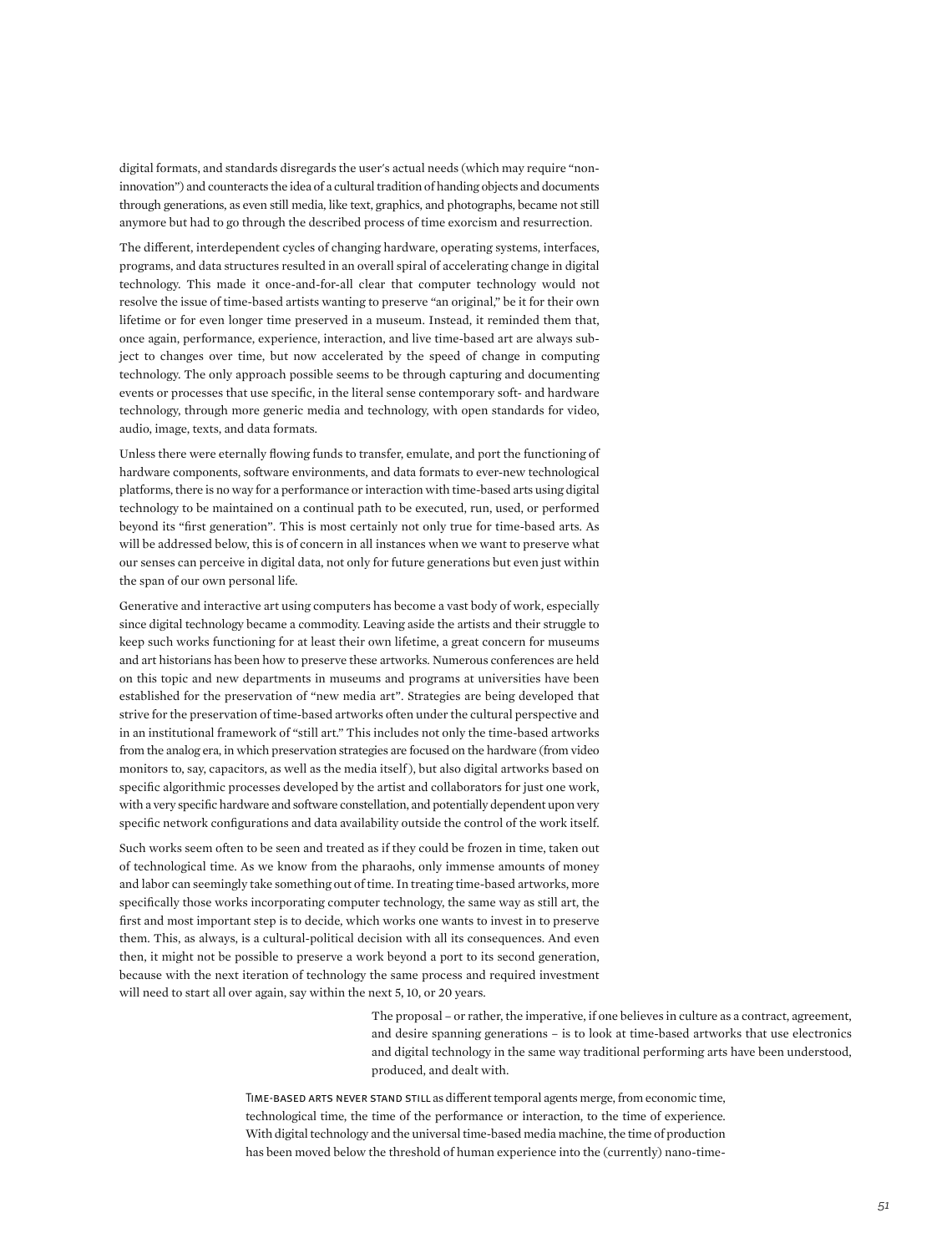governed processes of digital technology. The only way to approach time-based arts from the perspective of human culture, history, and the handing down of "an idea of" is to document what and how it does what it does with video, sound, and – however far energy, time, money, and power reaches – with still documents, photographs and screen captures, texts, essays and reports, flow charts, and diagrams. If there are funding models to port, emulate, and transfer digital time-based works, including algorithmic and interactive works in perpetuity (meaning usually through one or maybe two technological generations), that is certainly "great" and can be accomplished most likely only in very, very, very few cases.

If we do not take this documentary approach, we will lose many works and their contributions and place in history and culture because of obsolete technology. These works will never have the potential to be "rediscovered." An old CD-ROM from the 1980s, found in some box, has a different place in time and underlies different historical and financial interests than a painting from the second half of the 15th century. The painting can be looked at right away. A video capturing the screen as a person navigates through an interactive CD-ROM, a work of algorithmically generated web art, or of a person interacting in an installation will certainly not convey the "full experience," and it will not substitute for the experience "as if one were there," but this is true for any documentation of time-based events as expanded above. The documentation of time-based arts does not preserve the "original" work, cannot follow all of its potential branching and alternate modes, but it opens a window framing a view into the work as it was captured for the documentation.

This now raises the final and crucial question: Is it at all technically and economically feasible to keep even only such audio-video documentation and the accompanying documents accessible in their digital format further into the future? Considering the obsolescence cycle of hardware and software environments, the change of digital formats, and their dependence on the accelerated changes in time-chopping and reassembling by the time machine, can any digital documentation in moving and still formats be possibly maintained and kept accessible, even just for one's own lifetime?

### Digital Archiving across Times, Spaces, and Places

With the introduction of electromagnetic systems for the distribution and storage of images and sound in radio and television, the captured individual stills on film and the continuously inscribed recordings of sound in wax, vinyl, and on tape were transposed from the time of the captured perceivable medium into a different temporal domain. The captured auditory and visual events were accelerated, transposed, and modulated with high frequencies, and it was necessary for the encoded signal to be extracted and decelerated to again meet the speed of our senses. However, there remained an inherent, physical, one-to-one relationship between the points in time of the captured images and sounds, their modulated transposition, and their reintroduction into the realm of human perception.

A qualitative leap took place through the quantitative change in using ever-shorter intervals of time as the fundamental constituent of digital tools. With the introduction of the everhigher clocked synchronization of abstract formal-logic processes in computers, and with the potential for arbitrary and disjointed mapping across any media that digital technology can ingest, process, and generate, the relationship between the captured and the stored, between documentation and archive changed fundamentally.

The internal functioning of digital technology and the interdependency of hardware, software, and data necessary between all components inside and outside the "time-machine" computer underlie the driving economic forces of the information-technology complex. Digital technology grew out of the military-industrial complex, moved to a multi-national industrial complex, and has by now radically transformed human culture, history, and tradition. But considering pre-digital concepts of communication across generations and the archiving of material objects we can hold in our hands, look at, or read, are still the path to realize the radical change time-based digital technology has brought to history, culture, and tradition. We have been made to believe over the past 50 years, and indeed we like to believe, that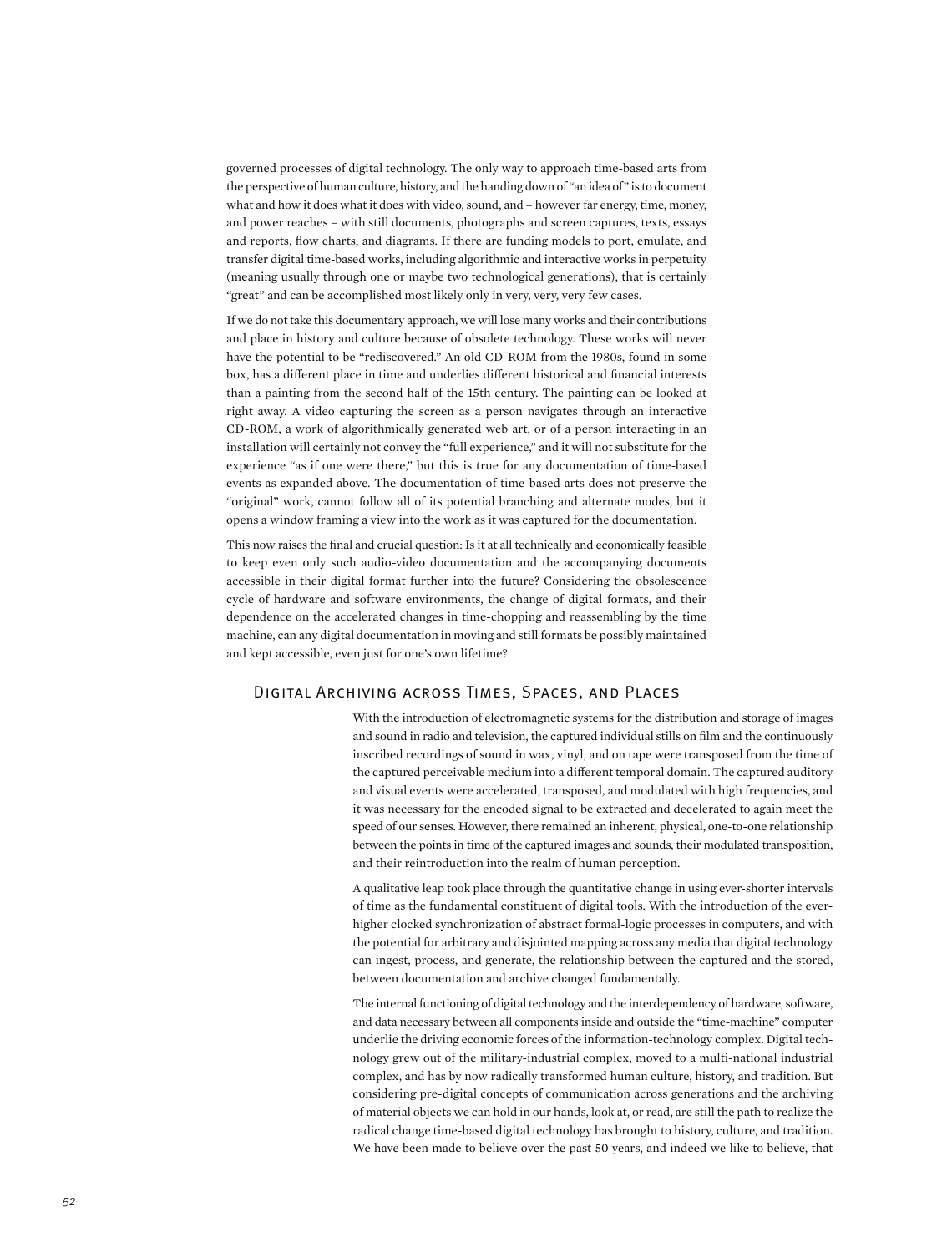when everything can be stored and copied digitally, this is more reliable than clay tablets, letters and images on paper, images on film, and painting on stone, wood, or canvas.

Artists using digital technology for the real-time processing and generation of time-based events know as much as any other engineer and programmer that there is no eternity in the trinity of hardware, software, and data, no equivalent to the 8000 years of written documents or the more than 50,000 years of stone painting and engraving. Not even a decade or two are within the reach of users of commodity computer systems unless constant care, copying, updates, and ports are followed religiously. The change of hardware, operating systems, programming environments, and data formats are accelerating as the clocks of computers get faster, the processing bandwidth increases, and storage media hold ever-denser packed information. The interdependency of all physical, material substrates like disks, tape, or flash memory used to store digital information also when the computer is turned off, as well as the content converted to and from digital data is governed by our dependency on the technology we use and the accelerating changes of technology we have to follow. It appears to be a self-propelling system, like a natural phenomenon outside of human control – which it certainly is not. Humans drive the speed of change in commodity, consumer, semi-professional and enterprise technology as a consequence of the economic system in conjunction with basic and applied research for the next generation of highest-end computational technology.

Programs, hardware, and software integrated with time-based artworks become as quickly obsolete as the industry changes computational environments. This is certainly true for any computer-based project and is well exemplified by NASA's search a few years ago for a programmer who was an expert in the almost obsolete FORTRAN programming language. Old computers orbiting the Earth in satellites had to be maintained independent of the technological changes that had taken place on Earth since their launch, with the subsequent waning of human expertise for such "antiquated" systems.

The obsolescence of computer environments can be countered by translating (porting) programs and data formats to the next new environment and its changed technology; by programming emulators, which simulate old systems and programming environments on new hardware; and by building new hardware interfaces for interactivity, display systems, and actuators for physical devices that function identical to the old ones but that can be connected to the systems of the day.

Web art and other installations, which use resources from the World Wide Web, run up against old links, since the eternal time machine in general and, for instance, the *Wayback Machine* as a specific internet archive, does not keep "everything," let alone "for eternity." Museums, artists, and art historians continue to struggle with the complexity and cost of keeping, maintaining, and reviving any time-based real-time digital artwork. They see the artworks turning nonfunctional or disappearing within a decade or less; the only traces left are at best the announcements, catalogs, academic writing, and curricula vitae of the artists, and possibly a video and sound documentation of the work in action.

Once it is accepted that time-based, real-time works using digital technology have the same underlying conditions as works of traditional performing arts, some relief might be found in the acceptance that digital technology is simply the fastest-changing medium invented so far. As clocked time has become the fundamental basis for technology, anything the technology performs is a dance to metric beats below the threshold of human movement and perception.

Let us assume for a moment that a museum would agree with this perspective and would take the approach performing arts have taken ever since it was possible to capture movement and sound on fixed media. Not only would descriptions, scripts, drawings, and still photographs be stored together, maybe with the source code of the computer program, flow-charts and specifications of hardware components, but also the output of generative programs and one or several interactive sessions would be captured, recorded, and placed in the digital archive as well. But how will this archive then travel through time?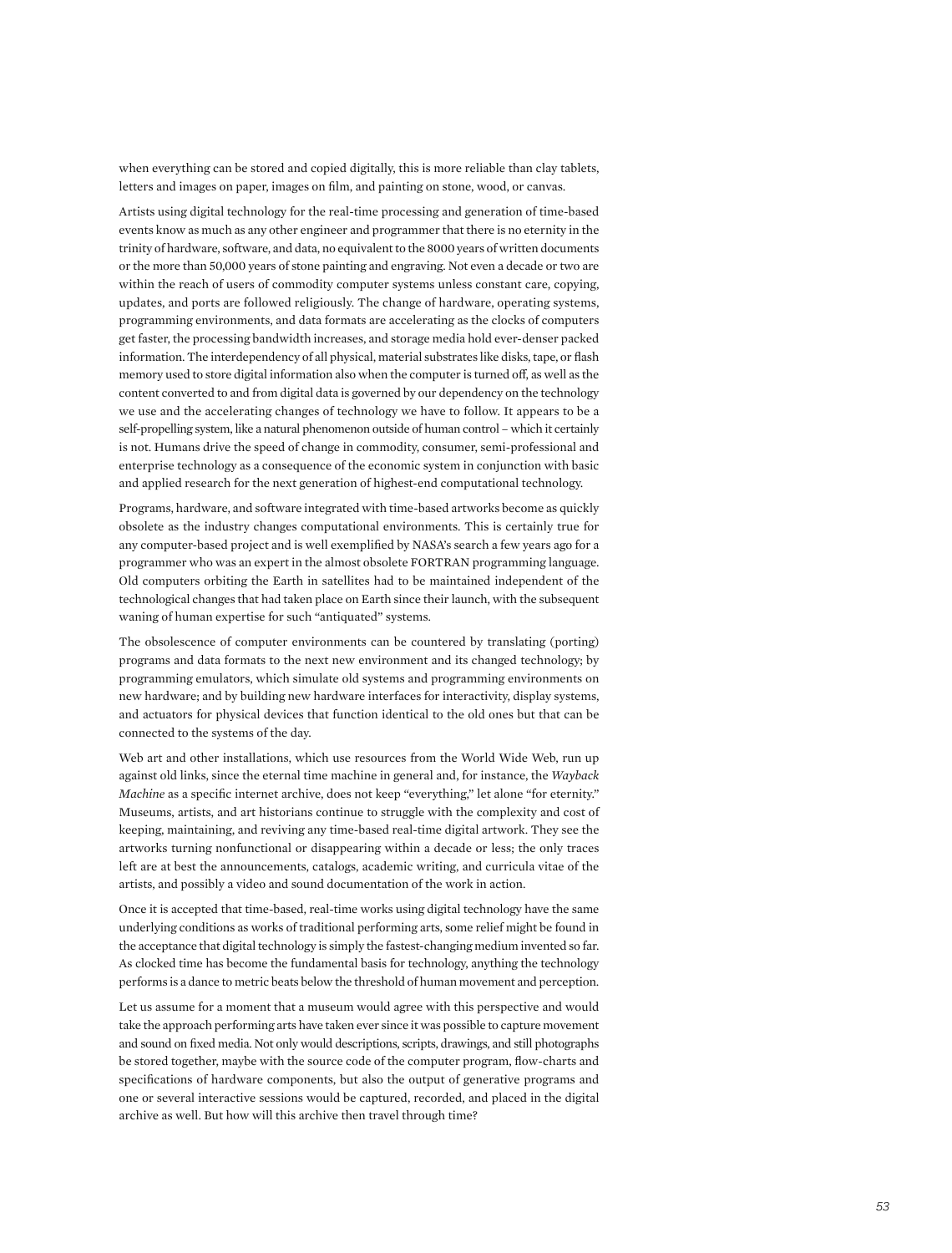### The Digital Time Capsule

In 2020, the horizon of the following discussion of a digital time capsule is defined by the state of commonly available technology and the few decades since the invention of the electronic digital computer. After a decreasing interest in the challenges of archiving digital data between 2010 and 2015 nourished by the notion of "the cloud" holding "everything forever", a renewed interest in the question of the longevity of the physical bits that hold digitally encoded information has risen. The development of new materials with ever higher storage capacity that simultaneously secure the physical integrity of the stored information, has been conducted for commercial solutions that are integrated in high-end and proprietary systems. When and how such technology will trickle down to become widely available for consumers and institutions is unknown, especially as cloud storage and its convenience factor of data synchronized across devices overshadow questions of the longevity of independent and locally stored data. Interestingly, optical storage and retrieval is still the archival medium of choice, be it the writing or "engraving" into newly developed complex crystalline structures or exposing visual images containing data, for instance packed into QR code, onto film, which then is stored deep in a mountain.

The rapid development and world-wide spread of the CD in the 1980s from factory-manufactured to an individually writable medium over only eight years was followed by the optical medium DVD with about seven times as much storage capacity and similar wide-spread use, and the Blu-ray disc with at minimum 5-6 times the storage capacity of a DVD, but with declining consumer base. This rapid development and spread of optical storage media for consumers will surely not be repeated with another optical medium, especially given that music and film streaming has removed individual ownership of media, that cloud storage is increasingly convenient and that the cloud business models are so highly profitable to manufacturers and providers.

Despite of currently around 80% of data being never accessed once stored (according to an estimate by a highest level executive of IBM), the amount of data created and stored is ever increasing. Even data saved by those who carefully select, prepare, and store it for posterity (whether to be handed down from parents to children, to be transmitted from author to reader, or saved by researchers and archivists that contribute to scientific, social, cultural, and historical memory) will not easily find a durable storage and retrieval environment that does not require constant tightly-knit maintenance schedules and a continuous stream of financial support.

Having researched the available technology with which to build a digital time capsule, lead from an initial, possibly naïve concept down the rabbit hole of technology and the intertwinement of data, software, and hardware towards the perspective that the only solution might be to print words, data, and images on paper, bind them as books and put them on a shelf.

Continuing down the technological rabbit holes of our current time (2018-2020) may prove to be fertile or futile. The fundamental conceptual considerations will likely be valid for some time, especially those regarding the sustainability of the computer hardware as part of a time capsule. Even though there had never been another time

in human history where such an abundant amount of information, data, and documents were created, these technical considerations may explain to a future archeologist why there might be a big hole in the records from individuals and institutions in the decades around the turn from the 20th to the 21st centuries – already now called the "digital dark age" because of the irretrievable digital data and documents.

### Digital Documents vs. Books and Boxes – Ownership, Maintenance, Durability

As previously described, still media like paintings, sculptures, books, prints, and photographs abduct what they display out of the passing time of moving and speaking. When viewers and readers then look at or read such objects of frozen time, they infuse their own personal time into them, when "taking them in". The infusion of time through attention and perception moves the still to life, as eyes move over a picture or follow lines of writing to recreate language in time. This infusion of time takes place without any technical tools. Even the frozen movement of still photographs that are animated by a filmstrip moving through a projector can be viewed without the apparatus and accelerated in one's mind to get an impression of the progressive changes.

In the case of sound, a transubstantiation has to take place. The changes of air pressure, which we perceive as sound, are captured and inscribed into a medium such as wax, tin, or vinyl. By infusing the same removed time through the playback system by spinning the cylinder or record and creating again changes of air pressure by a moving loudspeaker membrane, we can perceive the recorded and now-reproduced sound. Simply looking at the grooves does not convey much.

This leads to an inherent property of time-based digital technology. Changes on the macro level – new products, environments, operating systems, programs, and formats – are tied to higher clock and processing speeds resulting subsequently in more data to be stored on the nano level, and the need of more and more physical storage for data. This asks for ever-denser data packing methods with both immediate, as-fast-as-possible online access and offline archiving outside of the time of the time-machine. As hardware, operating systems, programming environments, and formats change, the old stored data might not only become inaccessible because of technological change, but the bits themselves will most likely have vanished, their disappearance rooted in the physical properties of the storage media.

Consider a time capsule made out of bronze that is airtight, watertight, and sealed, and buried with a cornerstone of a building. It holds a snapshot of information about the era or moment in time when it was walled in. It is meant to communicate what happened at the time the building was erected to a future generation of owners or historians.

Would it be possible to design a time capsule with digital information that is equally stable and self-contained? The time capsule should be inexpensive and based on widely available, low-cost commodity hardware and software, as well as using only widespread and well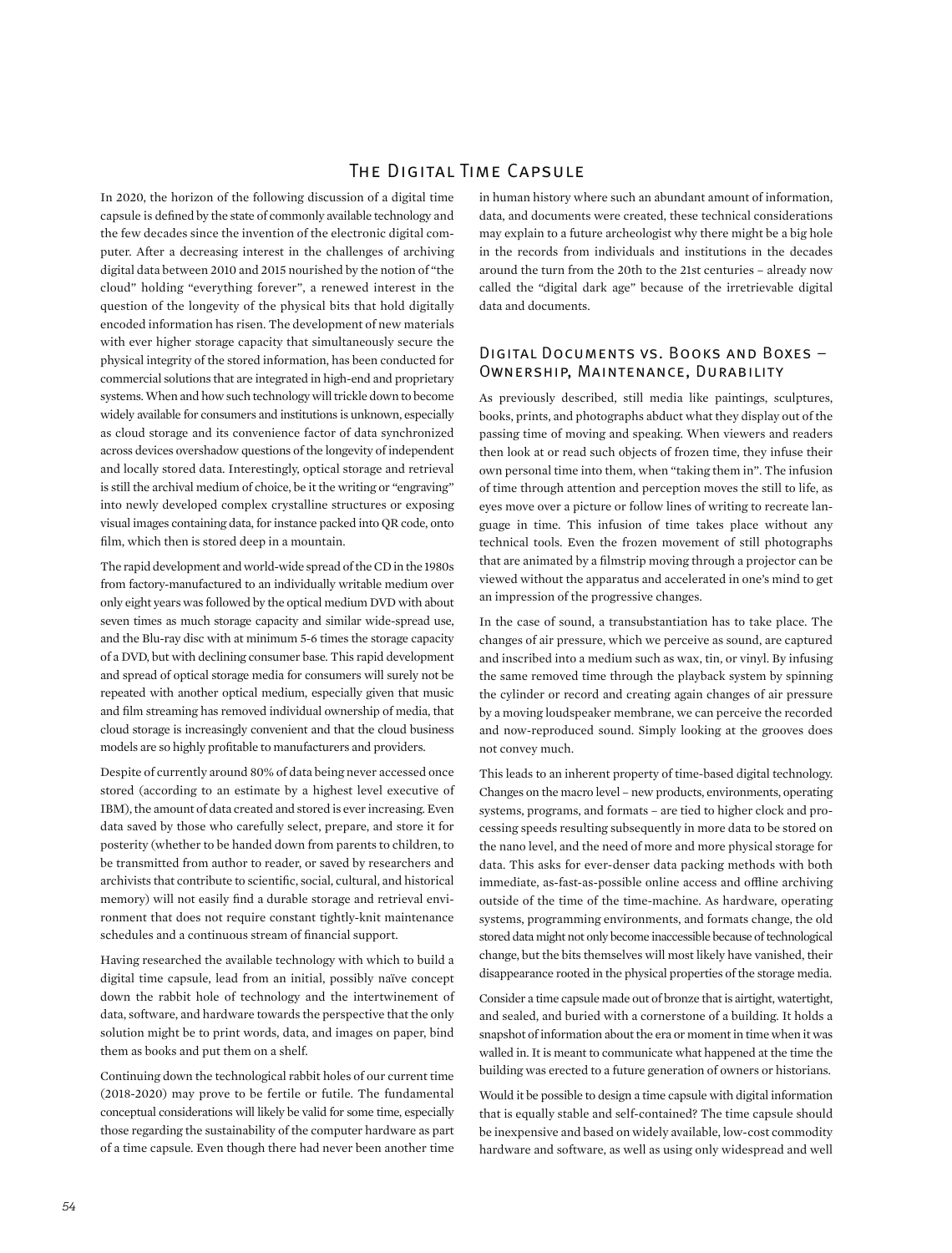documented data formats. It should be storable in a box or on a shelf, surrounded by four stable walls and a roof, without being connected to electricity and without requiring special environmental conditioning to control temperature and humidity.

The challenge for such a time capsule is threefold: to determine media that holds the bits under such conditions without deterioration; to ensure that file formats used are predictably supported and documented; and to investigate if a self-contained hardware combination could be configured that would start up after many years.

The other most important aspect of the digital time capsule is that the data should allow individuals and institutions to personally own, store, and access the data on their premises and under their control; the data is not to be handed over to third parties like companies that own cloud storage. Any computer user should be able to use the capsule, which may hold anything from personal photographs and documents to the holdings of institutional repositories like museums, universities, or libraries. The individual or the institutional approach to a digital time capsule require a robust, self-contained archive that does not need constant support and maintenance and that can be kept intact and functioning without the necessity of continuous funding and technical "life support" like climate control.

If we put a hard disk in a box and store the box in an attic, library, or vault in hopes that future generations will be able to just connect the drives to a computer and start it up, to then access, see and hear what we stored for them, it is clear that this will not meet our goal. We know from our own experience that we will probably not be able to retrieve data left to sit on a hard drive, even for only five to ten years. Firstly, older forms of digital storage media have been replaced by new technology. No one uses punch cards or 9-track digital tape any longer. Floppy disks have become obsolete. In the unlikely event that the actual data is still retained on such a storage medium, the hardware to read such obsolesced media is difficult or impossible to find. But as discussed, the chances that the data will have vanished is probably more likely than the availability of obsolete hardware. An informed estimate of longevity for data stored without air conditioning on a magnetic or solid state drive is 3-10 years, whereas the hardware to access the data might function for 15-25 years.

In the case of a box with obsolete storage media, which we can no longer connect to our current computer and its operating system, we might be successful to pull all the old hardware together, but even then, the physical layers of a tape holding the data might have delaminated, a spinning hard disk might be stuck because the grease used to lubricate the ball bearings caked together, or so-called solidstate data storage devices like a "thumb drive" or SSD device have lost the stored data. In the case whereby we overcome hardware obstacles and find a computer with an operating system to access the storage media, it may turn out that the programs needed to turn specific formats of digital data into perceivable texts, images, or sounds are no longer available and it will be time intensive to source, install, or write programs to convert the data to current formats. However, the point is to not imagine what one could do with major financial resources and human expertise, but to arrive at an understanding of what it would take to create a digital time capsule as accessible as a bronze time capsule or a book – open it and look at what it contains.

If we copied data every five to eight years while checking the integrity of the data even more regularly; if we had the media stored in a temperature and humidity controlled environment; if we had been continuously porting all our documents and required programs to new systems, programs and data formats before they were not supported any longer by hardware and operating systems, or if we sourced and maintained emulators, running old programs on technology of the day – only then might we be able to pull the old data into the time horizon of that current moment. This process requires constant attention, labor, updates, and investment, and climate control to keep the stored data stable. In institutions, it requires continuous funding and an institutional continuity across changing staff. A book on a shelf did not care if the king went broke and a looter took it from the court library, and then sold it to someone who would read it.

> In 1989, the International Digital Archive for Electroacoustic Music (IDEAMA) was founded in a collaboration between ZKM, Center for Art and Media Karlsruhe in Germany, and the Center for Computer Research in Music and Acoustics (CCRMA) at Stanford University as a result of my then concurrent engagement with both institutions. A major objective was to find the best storage media for the digitized works of electronic/ electro-acoustic music up to around 1970, which arrived to become part of the archive already digitized, but in different formats on many different digital media. In 1990, the first CD writer became commercially available, and I was able to purchase the very expensive system for the ZKM-Institute for Music and Acoustics that I had founded. We determined that the "write once read many" (WORM) CD with a gold reflecting layer and an anticipated range of 50-100 years of retaining data would be the longest lasting available media in comparison to computer hard disks. In 1990, a large foundation in the USA declined grant support for the project, because an "all-digital archive" was not regarded as feasible… The archive was subsequently realized with support from ZKM and CCRMA (when funding ran out at CCRMA, it was finalized by ZKM) and distributed to over 20 international institutions and libraries as a set of written CDs. Ironically, in the 2000s, ZKM changed the CD distribution to hard disks, since 100 hours of audio could be put on a single drive, making it faster to copy and easier to ship – not considering that the bits would be lost after just a few years if not copied by the partner institutions. The golden CDs will have outlived most of the hard disks by now.

Today, 30 years later, digitization has become the main technology, approach, and mode of thinking for many archives pushing to store more information on an ever-smaller physical footprint, and assuming that the data will be eternal and could be copied "without loss."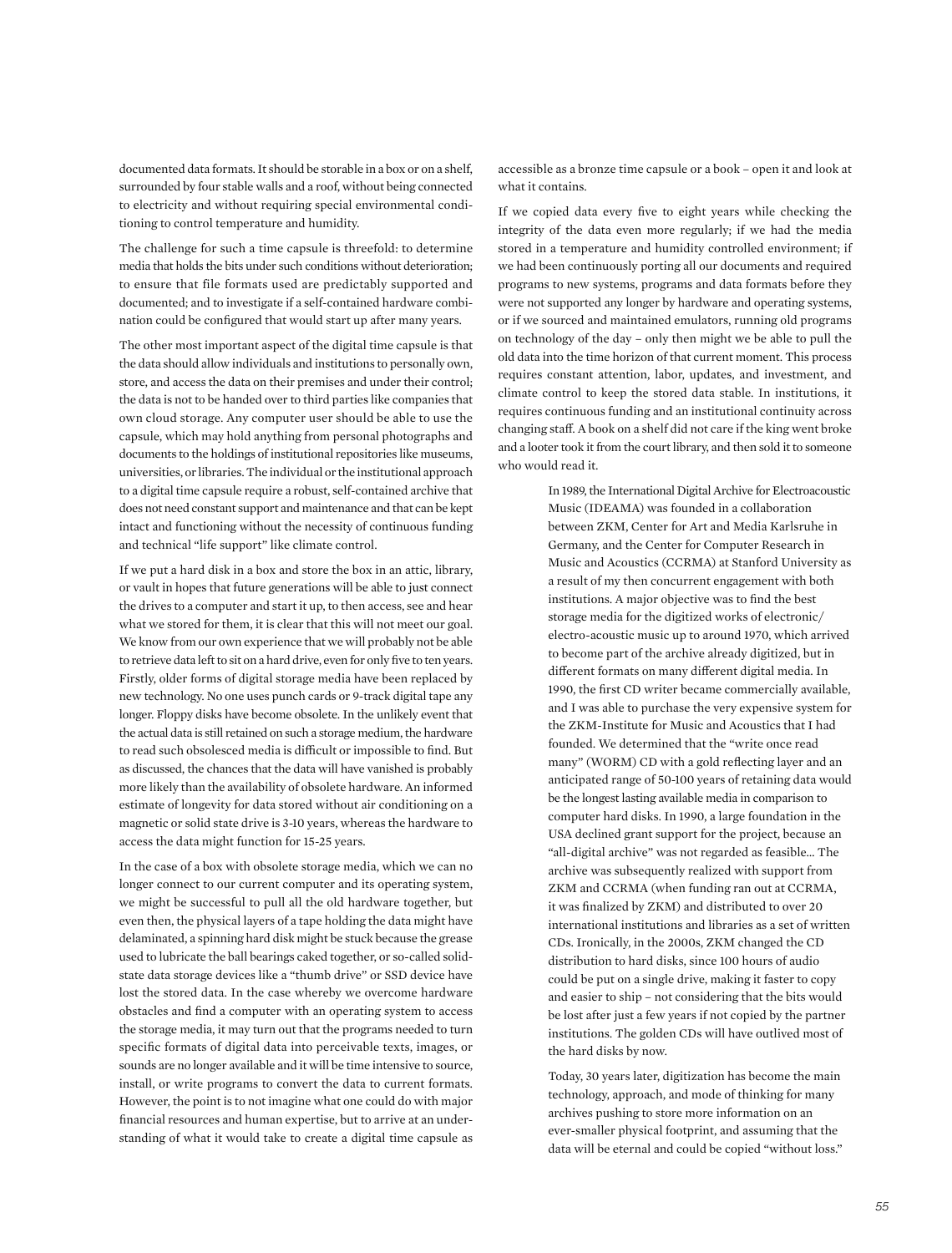Today, culturally important books, documents, photographs, and laser-scans of buildings, which are doomed to be lost through wars, terrorist acts or air pollution, are scanned and stored in digital archives and in "the cloud".

Creating the first instantiation of a digital archive and not having the funds for the subsequent constant maintenance of the data and computing environment is a misleading effort. For example, many highly important books from libraries in Timbuktu, Mali, were saved from being destroyed by Al Qaeda and were digitized through great effort and personal sacrifice. The question now is what keeps these digital scans "alive" and accessible for the next 50, 100, or even 700 years – the oldest document held in Timbuktu is from the 13th century. Seven hundred years amounts to approximately one tenth of the time since writing came about in human culture, and today it seems to be an unfathomable length of time through which to keep digital documents. In Timbuktu, the books and collections were often part of private archives and libraries, which were handed down through generations. This will not be possible with their digital scans. No one today believes that a digital document from today will still be accessible so many centuries in the future. Even if the data were engraved in five-dimensional crystalline structures, the machines to access them would most likely be lost or needed to be reconstructed. Many generations of Rosetta Stones would be needed, with manuals and data formats chiseled into granite, keeping masons today and data archeologists in the future busy.

Digital and digitized documents certainly allow for worldwide access, reaching orders of magnitude beyond the distribution of a copied manuscript or printed book. The fundamental question is, who is going to maintain the data and keep it as part of the digitallyaccessible cultural heritage spanning generations?

Presently there are several options. One can rent storage space "in the cloud." Here the main issue is ownership. There is no guarantee that the data will last longer than the corporation operating the cloud, even if we pay our fees regularly. The cloud is not an adequate solution to keep data accessible for one, two, or three human generations. Not even just for our own lifetime. We certainly have no chance to "insist on our data", when a cloud company goes bankrupt, since the physical representation of our uploaded bits is not ours. So, what do we do when – based on the small print in the contract, which we never read – we get a six months' notice like "download your data or otherwise it will be gone"?

To protect their data, their business, and to achieve so-called "load balancing" for all those millions of people accessing their cloud, the largest and dominating companies have mirrors of their data in far flung locations, so users have uninterrupted access and war or disaster should not destroy it. For our personal data, we can pay extra to have it mirrored in different locations. And the data, which the companies hold as basis for their own online business, is protected as the most important asset in their business model. Such companies strive for or have reached a monopoly on digitized documents and can calculate a cost-profit ratio. They will keep data as long as the financial return generated through the exploitation of the access is satisfactory to their shareholders, through advertisement next to publicly accessible data, through licensed commercial use of specific data, or by renting out cloud storage and cloud computing. This strategy and operation is certainly not anything new and is along the lines of popes, kings, or civil societies and their cultural-political strategies and interest in managing their "cultural assets" as part of their political identity and control. But in the case of the multinational companies of the digital economy today, we are confronted with far wider consequences for small islands of cultural identity and history, larger cultural and thus political contexts, as well as for humanity as a global web.

Besides the enormous technical infrastructure, its updates and maintenance, cloud storage uses immense amounts of energy, but since the cost is split between all users, this is not visible to the individual archive. To alleviate the cost of spinning discs and splitsecond access to data in "hot" data storage environments, so-called "warm" and "cold" storage offer alternatives for not so often or rarely accessed data. Here the data is stored on older, slower discs, or on tapes or optical discs, which may only get activated when needed. Still, air conditioning, active computers, and data maintenance are needed and the responsibility for the accessibility of outdated formats lies with the owners of the data.

An alternative may be a cloud in "public ownership" by governments or – depending on specific political-economic systems and conditions – non-profit foundations. This would prevent the market risks of investment-driven archival operations, but just several years of waning staff and financial support for such archives would likely also result in the loss of data. (And even if we have created a robotic self-replicating archive, human support and funding will still be needed somewhere in this process, since robotic environments need maintenance and replacement as well.) To re-instate discontinued support for an archive is difficult and unlikely for such public or private organizations once they experienced a phase with lack of support and maintenance. Besides the creeping obsolescence of hard- and software, the deterioration of stored data will be immensely accelerated by loss of tightly-controlled air temperature and humidity.

Another option might be a block-chain based distributed archive with data spread across machines all over the world. This would also use enormous amounts of energy, but as with cloud storage this will be of no major concern to most users, as the physically decentralized model would come with the cost limited to each user's individual system. The ownership of the physical parts, the computers, storage media, and network access is distributed, so only the interest of the individual owner will determine the sustainability of the overall system. Decentralized systems only survive if there is a continuing financial return on investment. Decentralized organizational structures which are "just human centered" – societal, political, or cultural in contrast to "just financially driven" – often fade out as the founders of the first generation start to die, a sustainable succession has not been put in place, and funding becomes an issue.

An institution – a museum, a university, or a research group – may create their own digital archive and may follow the recommendation to have copies of their archive in three different locations. But, here again, the most important factor will be the continuous financial support for environmental control, media integrity, and data main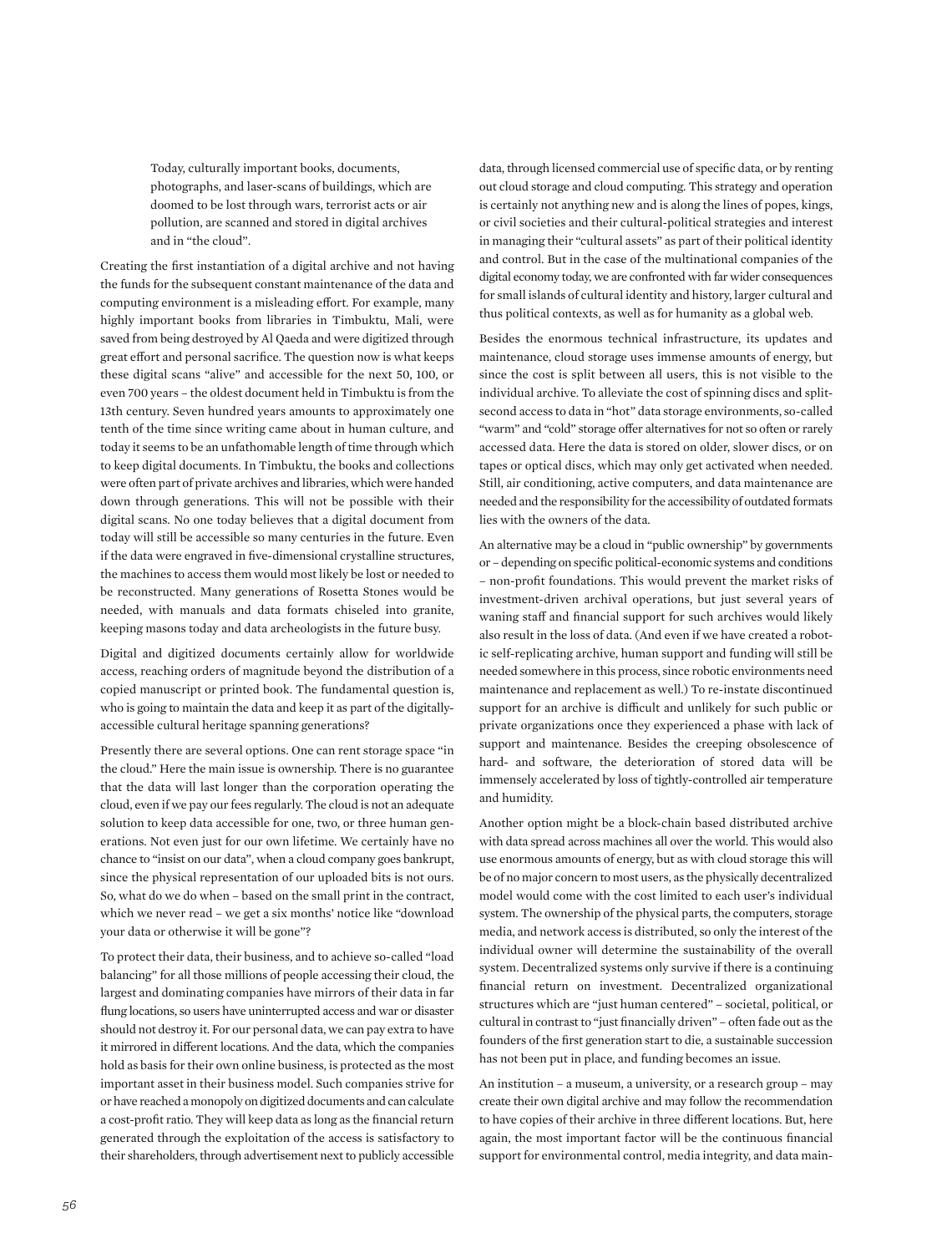tenance after the initial generation of archiving. The sculptures and paintings in a museum's physical collection are by far less vulnerable than their digital assets. Even if the museum could not pay for the air conditioning for a substantial period of time, the deterioration of these physical assets will occur at a slower pace and will affect individual works and documents unevenly, depending on the materials used, whereas digital storage has a much higher "packing density" and loss affects data indiscriminately of what it represents. To give an example, if the environmental storage conditions for magnetic tape deviate from 50% relative humidity to 80% relative humidity, the projected thirty years of data retention on tape can rapidly go down five years, not accounting for other reasons for failure like mold and fungi that may feed on chemicals provided by the tape.

An individual or institution can build a data repository, maintain the data, and fund all the necessary steps continuously, from checking the integrity of the bits, copying the data to new media, to porting data and programs to new systems. In this scenario, the ownership and responsibilities are clear. As long as the needed funds are available, the data can be kept accessible.

Powerful institutions, the clergy, nobility, and the wealthy created large libraries, collections, and archives over hundreds of years. As smaller collections came into reach for individuals since the era of printing, many books – if not destroyed by fire, flood, or war – found their way through changing times and, most importantly, were and are accessible over many generations and up to hundreds of years without the need of technology and electricity. Open the book and read it. This has changed radically with digital documents, their highly compressed storage, their short data-retention spans, and built-in obsolescence of hardware, software, and digital formats that move through several cycles within the lifetime of an individual human.

### Criteria and Critical Issues of the Digital Time Capsule

The digital time capsule developed and implemented at EMPAC is based on the following criteria:

• The "capsule" is a stand-alone system containing all components necessary to keep a digital archive accessible to sight and hearing for two to three human generations, up to 100 years.

The digital technology and the stored data should maintain their functionality when stored under environmental conditions that humans feel comfortable in and without the need for air conditioning.

The capsule should never be connected to a network but be fully functional in stand-alone mode. The devices, operating systems, and programs should never be updated and they are also backed-up on optical discs as part of the time capsule. The computer can load the operating system and programs from an optical disc.

The computer will start with the power supply connected to AC (avoiding laptops that do not turn on if the internal battery is dead).

The program on the boot chip of the computer and of the optical disc drive can be rewritten (reflashed) with the code stored on optical disc.

• The archived data may be accessible parallel to the capsule through an online copy or other storage media through other computers than those of the capsule. The media on the optical disc is the "unchangeable", but always accessible, main repository.

• Data may be added through a clone system of the time capsule that writes discs in the same standard as the body of discs making up the capsule and uses identical data formats which are used for the archive.

The time capsule does not need continuous electricity and maintenance. To be safe, the capsule should be checked once per decade.

The system of the time capsule should cost very little and be simple to operate. All components are mass-market items – devices, interfaces, operating system, programs, and data formats. The cost point should allow individuals to have two or three sets of hard-and software for redundancy purposes, for a total cost for two or three systems of around US\$2,000 in 2020. Institutions with additional resources can store multiple hardware items for redundancy and spare parts.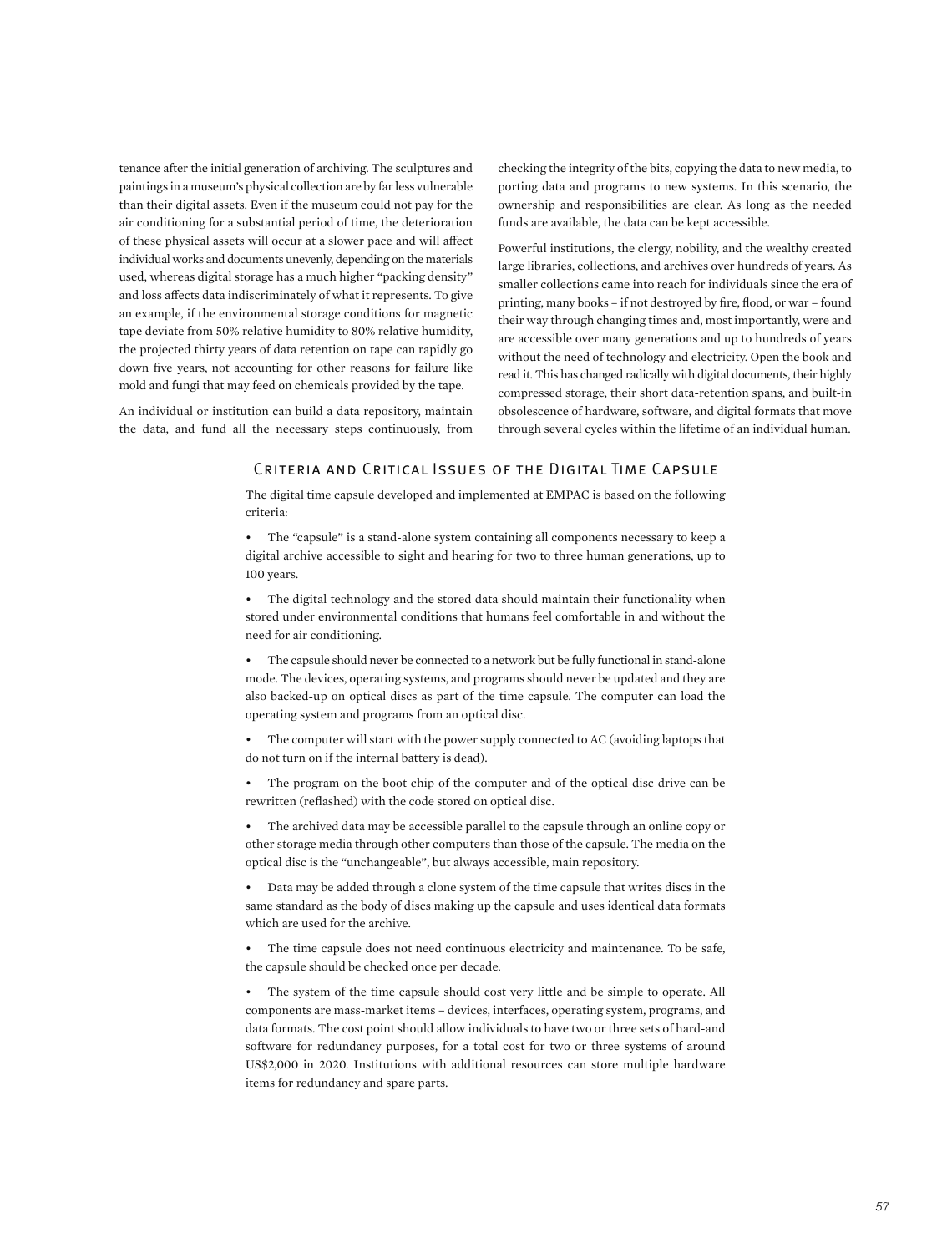Three critical issues should be evaluated:

• The stability of the media on which the data is stored (optical discs).

• The stability of the data on the boot chip of any digital device of the archive and essential to initialize its operations; the possibility to rewrite (reflash) that data; and the same stability for flash memory chips integrated across the computer board, especially for USB chips on the computer and the optical drive, which are necessary to connect the computer with the optical disc drive.

• The stability and durability of electronic components integrated in the hardware, particularly capacitors, which are responsible for providing the smooth quality of electricity electronic components require for operation and that are essential to initialize the hardware to start up and to maintain functioning properly.

### "Non-volatile" Data Storage and its Volatility

The purpose of the time capsule is to store and retrieve digital data independent from the continuous changes inherent to all levels of digital technology. Such a goal stands in opposition to the core of this technology, which is rooted in continuous change rooted in its assigned and applied economic, engineering, societal, and scientific functions.

Over the course of the short history of digital technology, different approaches have been developed to store digital data out of time on "non-volatile" media, that is, media that holds information without relying on the constant flow of electricity. Holes punched into paper cards; magnetic patterns created on tape or disk; read-only memory (ROM) or optical disc (CD, DVD, Blu-ray) that data can be "burned into"; flash memory or solid-state memory (EEPROM, SD cards, thumb drives, SSD solid state drives) that hold the bits in electronic traps. All these strategies are designed to access and retain information at ever-increasing density on a smaller and smaller area as the data churned out by computers explode into larger and larger amounts of data.

Despite the use of the term "non-volatile" in the context of data storage, most material substrates that digital data are stored on today are quite the opposite in relation to a human life span and as such are most certainly volatile in comparison to materials such as paper or granite. The term non-volatile only indicates that the data is stored outside the speed of computer clocks and without the need of constant electrical current to maintain the state of the data. If electricity is shut down from non-volatile data storage, the data stays put and, once the computer is turned on again, it can be reintroduced into the time of the machine by picking it up from the non-volatile storage.

Two areas of non-volatile data retention are important for the time capsule: the physical properties of the media, which the archived data is stored on; and the quality of chips that hold the firmware, which are essential to initialize a computer, when powered on, and to configure all components on a computer board.

Most essential is the chip or the part of a chip that holds the bootloader, which is an essential part of any digital device. The legacy name BIOS (Basic Input/Output System), stemming from the PC world, might be known to many. The boot-loader is necessary to "bootstrap" (boot, for short), to initialize any digital device once the power button is pushed. If these boot instructions are corrupted, the computer (or any other digitally controlled device be it a cell

phone, an optical disc drive, a video monitor, or the endless numbers of computers in a car) will not start up at all. In the context of the time capsule it would mean that the externally archived data cannot be accessed at all with this computer or disc-player, since the devices will not start up but stay "dead".

The development of non-volatile data storage shows how the everincreasing demand for speed, flexibility and more storage capacity changed the concept of "non-volatile" to "not-so-volatile".

The first widely used technology of non-volatile storage were paper cards and paper tapes into which patterns of holes were punched. The holes represented the bits of data that were loaded into the computer's electronic components via an electro-mechanical reader that converted the holes to electricity, which then as "bits" started up the initialization of the machine. Similar to punch cards and equally permanent data storage is "mask ROM" or Read Only Memory, which has been widely used since the 1960s to keep boot instructions intact once a digital device is turned off (ROM being the non-volatile counterpart to RAM, or Random Access Memory, which holds and can change its information only as long as electricity is provided). The bits are physically "etched" into silicon at a factory, using a mask for what has to be etched, and they cannot be changed. Such technology is ideal for not losing information, but it's only useful for a small amount of data like that which is needed to initialize a computer once the power is turned on. The information on a ROM chip cannot be updated but the physical chip has to be replaced — unimaginable in most of today's computing environments. Paper or etched silicon retain their information as long as their physical properties are intact.

Subsequent developments led to chips that do not need to be physically replaced, but which can be re-programmed in-situ and still retain their data when the computer is turned off. The next iteration with Erasable Programmable Memory (EPROM) still needed physical, though not manual access to the chip by exposing the chip to ultraviolet light to erase the stored information before new data could be written to it. Then Electronically Erasable Programmable Read-Only Memory (EEPROM) allowed the erasure and writing of new data without additional physical access, just by sending electricity to the chip. Further development of this technology led to Flash Memory (named for the speedier way of erasing the data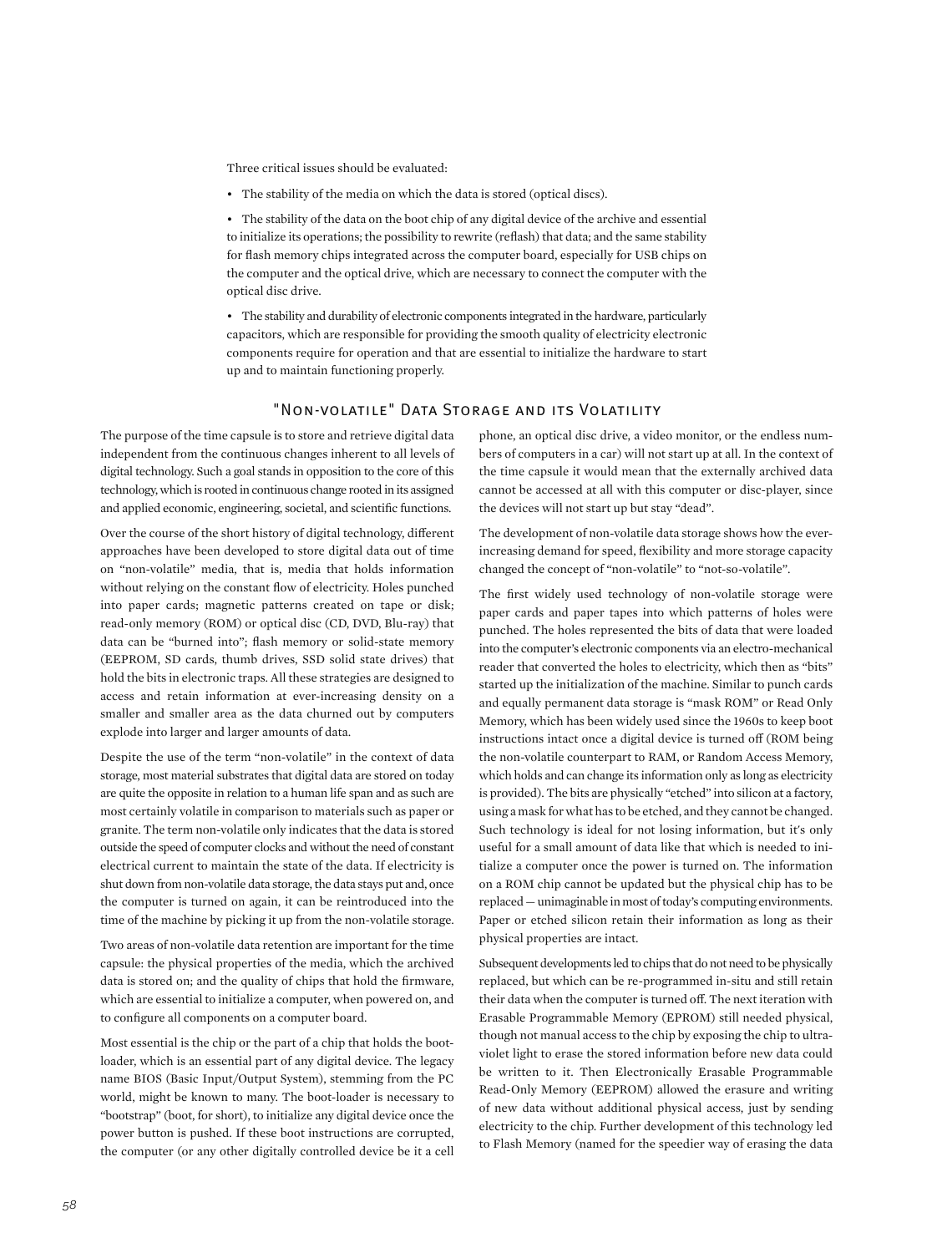compared to EEPROM). Different from ROM, where the information is etched into a physical substrate, this technology holds information by trapping electrons between two gates or leaving the space between the gates empty. This memory can be read and re-written and has evolved over time to hold increasing amounts of data in a given physical area the holy grail of data storage: more data on less physical real-estate with faster and faster access for reading and writing data. Increasingly common are "SSDs" or Solid State Drives (which are actually not "drives" like hard disks as they do not contain spinning discs). SSDs belong to this family of chips, as do USB thumb/-drives and SD cards for cell phones or cameras.

Besides the essential boot program in non-volatile memory, many other such "non-volatile" chips are part of a given computer architecture. For instance, in the case of the time capsule described here, the computer and the optical disc drive contain each a flash memory network chip that is needed to connect both devices via a USB network cable. Without the chips on both ends functioning, the time capsule cannot bootstrap itself and get the operating system from the optical discs and then possibly refresh all flash memory chips used in the system as described further below. But first and most importantly the computer has to start up.

For such flash memory chips, the data retention under everyday environmental conditions is usually estimated at 10–15 years. Their data retention depends on how many times a data cell is written to, the physical packing density of data, and it depends highly on (operating) temperature and humidity. There are higher-quality chips based on the same technology, that are estimated to yield 40 or even 250 years of data retention. However, there seems to be no way to find out which quality of flash memory chips a commodity computer manufacturer used where in a system and so it seems impossible to find out details about the expected data retention of the chips used. So to be on the safer side, the strategy for the time capsule described in more detail below is based on the 10–15 year time span for data retention.

The only other widely used data storage that physically punches, burns, etches, or imprints data in a material substrate as with punch cards or ROM chips, are optical discs, like CDs, DVDs, and Blu-rays. (The storage of digital data which is formatted to be embedded in exposed and chemically developed images on photosensitive film is a unique solution that does not fulfill the parameters set for the time capsule under the perspectives of low cost, general availability, and not being affected by fluctuating environmental conditions.) Depending on both the material compounds used to manufacture optical discs and the technical process used to write the data into the material substrate of such discs, optical discs may indeed retain their data for decades or centuries. All other so-called non-volatile storage media one might use for one's "digital keepsakes" – like hard disks, tape, or flash-memory cards and sticks – are certainly much more volatile in relation to just one human lifetime or to two human generations. But again, as detailed below, the specific composites used for optical discs determine how long they may retain their data.

Spinning hard disks hold data in the form of magnetized areas and the data may already degrade after 3-5 years, or if you are lucky after 10 or more years, but that is without warranty or guarantee and one cannot rely on it. They may fail mechanically or electronically or fail to keep over time the magnetic orientation of the particles representing the bits. It is recommended to check hard discs used for archival purposes every three years and to backup on other discs or media continuously.

Data tapes, which also hold information as magnetized particles, may retain the stored data for 25-30 years under strict environmental control. If temperature, humidity, and clean air control in the storage area is not maintained for reasons of a period of loss of electricity or the hosting institution losing funding, the data retention may or will drop down rapidly to five years and less.

For the time capsule, we have identified the M-DISC DVD as the only optical storage medium currently available and supported by everyday commodity technology that does not require environmental control beyond what is comfortable for human life. We have researched the M-DISC DVD in depth over the past several years We have not come across any other optical storage medium today that meets the requirements for the time capsule.

### Optical Discs – More and Less Volatile

A brief synopsis of the technical background of commodity optical storage media (discs) explains the different reasons, why and how regular discs may lose their data or render unplayable in a disc player, and why the M-DISC resists such failures.

There are two most commonly used types of optical discs. One kind is manufactured in high numbers in a factory, the other is written individually, disc by disc. Though the methods of getting the data onto the discs are very different and have consequences for their data retention, both kinds apply the same underlying technology to read data from a disc.

Optical discs have a data track similar to the grove of a vinyl record, but reading in opposite direction, from the inside towards the edge of the disc. The "zeroes and ones" of data are represented in "pits and land", pits being tiniest depressions in the otherwise smoothest "land" surface of the spiraling data track. Above the data track is a shiny layer covering the whole disc, mostly silvery, sometimes golden, which creates the typical appearance. When the data is read by a disc player, a laser light scans the track from underneath the spinning disc. When there is "land" on the data track, the light gets reflected from the shiny layer above the track and this reflection is picked up by a detector. If there are "pits", the light is scattered and not reflected back strongly to the detector. These changes are then used to reconstruct the digital signal.

Factory-replicated optical discs, like the ones that hold movies for home viewing or computer programs, are "replicated". The whole spiraling data track with its pits and land areas is molded from a master in one whoosh that takes about one second, similar to vinyl records being pressed. Then the metallic reflective surface is applied and finally a protective acrylic layer, lacquer, and label.

The other kind can be "burned" as individual discs – WORMs, "write once – read many". In contrast to the factory-stamped discs, this type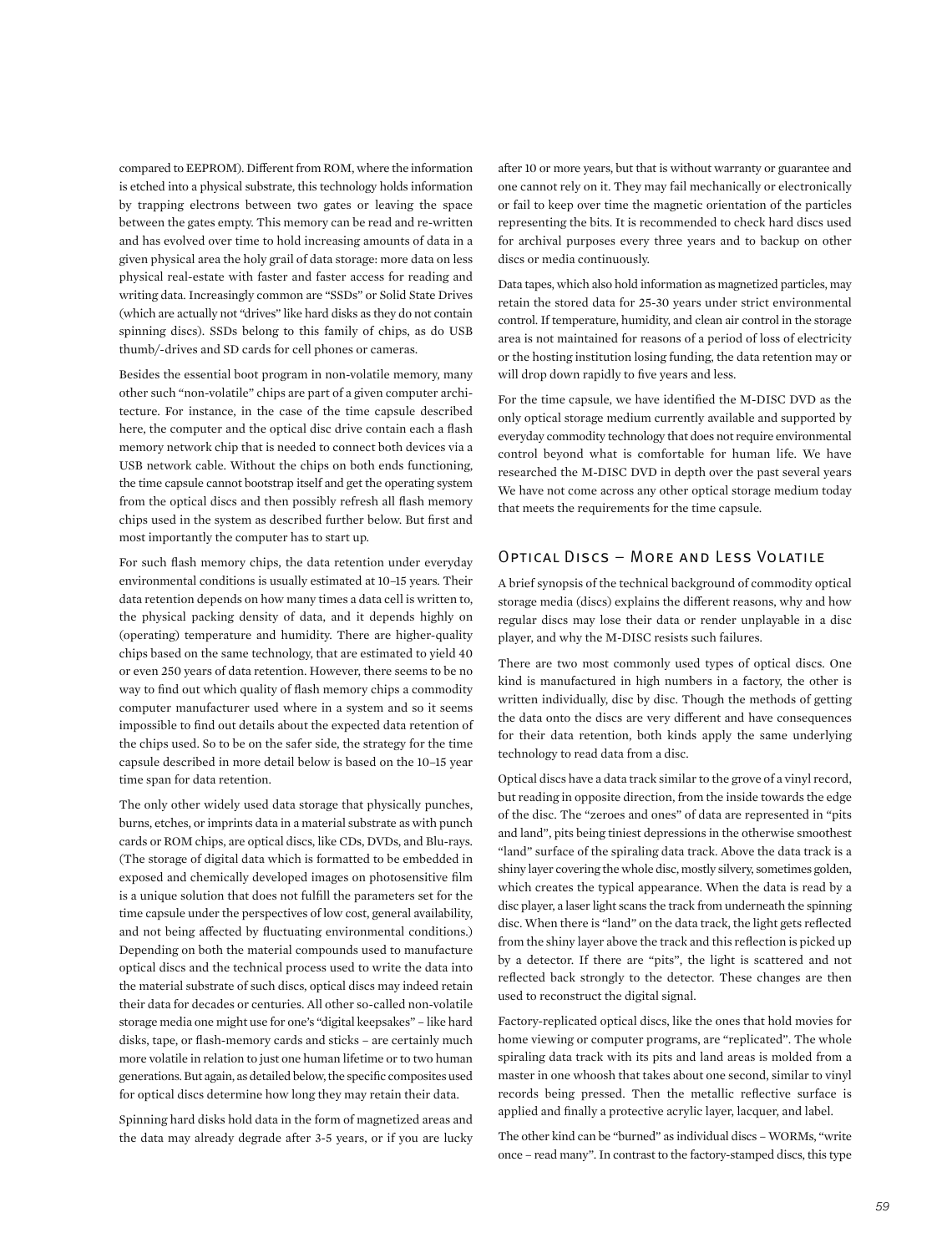of disc has an additional layer upon which the data is written by a laser that burns tiniest holes into the pre-grooved data track. The differentiation of "zeroes and ones" is the difference between tiniest light absorptive spots and spots that allow the light from the laser to pass through to the reflective surface and this reflection is then again captured by the detector. Writing such discs takes much longer than the replicating process in a factory. And the data written onto a disc may be duplicated through writing it onto a new, blank disc. (This is the difference between replication and duplication of optical discs.)

So in both types of discs, the contrast between the two states of light received by the detector allows to recreate the "zeroes and ones".

> A brief interjection on "Information in Contrast": Barry Lunt, one of the inventors of the M-DISC, pointed out to me that all information humanity stores up to now depends on contrast, with one property of material being differentiated from another through contrast. This is as simple as it is fundamental. (Certainly contrast is basic for all human perception, but the focus here is on the encoding of what is to be taken out of time, to be kept beyond the very moment of immediate perception). Text, numbers, and drawings written or printed on paper depend on the contrast between the paper and ink. If the contrasts fades over time by the paper aging and the ink losing its color, we may not be able to read it any longer. Letters or images engraved in stone may disappear slowly through weathering, until we cannot interpret any more contrasts in the surface of the material.

> Digital encoding is based on the binary contrast between "1" and "0", between "there is something" and "there is not something" which allows the processing through formal logic as implemented in computers. This excludes "there might be something" or "almost", or "with good intentions you will see that…", like one might apply when reading a faded manuscript. Certainly, digital technology can present different or for our perception fuzzy outcomes, which we then might interpret in different ways. But at the very core of its processing, the distinction between "there is something" and "there is not something" – even if derived from "there is simultaneously something and not something" – needs to be clearly delineated.

> The focus on all stored communication being based on contrast may yield an interesting perspective on the human relationship to history and time, and to the carriers of communication and information through the ages, from which we then create history. And it may give rise to a different understanding of the combination of calculator and clock, of formal logic and time as the foundation of the universal time-machine and as it relates to our continuous need, desire or compulsion to create meaning in all human endeavors, including from the output from computers.

As mentioned, optical discs are comprised of several layers. The writable CD, DVD, or Blu-ray discs have a data layer made of special material, which the data can be written onto. This special layer is not needed for the factory-replicated disc production where the data track with its pits is "stamped" (injection molded) into clear polycarbonate material. Once the data is on the disc, it cannot be changed anymore, but the data can be read back as long as it is not corrupted. Up to a certain degree, corrupted bits can be restored through error correction data, which are embedded along with the actual data of the document.

For all writable CDs and DVDs (with exception of the M-DISC DVD and most writable Blu-ray discs), the layer onto which the data is written contains an organic dye. This dye changes the light transmission of the dye when exposed to the writing laser light of the disc recorder during the burning of the sequence of "zeroes and ones". The organic materials of the dye deteriorate over time under UV light as from the sun, and through oxidization with oxygen creeping in from the relatively rough and non-sealed edges of the disc. Through such chemical reaction the light absorbing and transmitting patterns representing the bits can disappear beyond repair, and the error correction data contained on the disc gets corrupted as well. In the 1990s, when people started to write their personal music collections on CDs, a disc simply stopped playing at some point in time, especially when left out of its case or on the dashboard of a car because the data layer of the disc had been affected by sun light, temperature, humidity, and oxygen.

The equally absolutely critical layer of optical discs is the reflective layer, which makes the discs shimmer silver or gold. With the sole exception of the M-DISC DVD. all CDs, DVDs and Blu-ray discs – be they factory replicated or written with a disc recorder – need this layer for reflecting the reading laser that detects the "zeroes and ones" by differentiating where on the track its light is reflected with a certain strength and where not. This reflective layer can be made of cheaper reflective metallic material, like an aluminum alloy, or of more expensive material, for instance silver or gold. Since this layer is metallic, it is also prone to oxidize through oxygen finding its way into the disc from its rim. The oxidization makes the layer dull and lose its reflectivity.

As a consequence, the laser of the disc player cannot read the data anymore. The material properties of this layer determine how quickly it corrodes, and obviously, gold is more stable than aluminumbased compounds.

The fate of a deteriorating reflective layer may affect any optical disc, be it replicated in a factory or duplicated and written individually. Again, the only exception is the M-DISC DVD, which does not need such a reflective layer. The data layers of most Blu-ray discs do not contain organic components, however they require the reflective layer for reading the data and which underlies the process of deterioration.

The chemical processes that destroy the reflective layer and the data layer of writable discs are accelerated by higher temperature, higher humidity and exposure to UV light. In order to keep the material stable, they need continuous air conditioning without much fluctuation.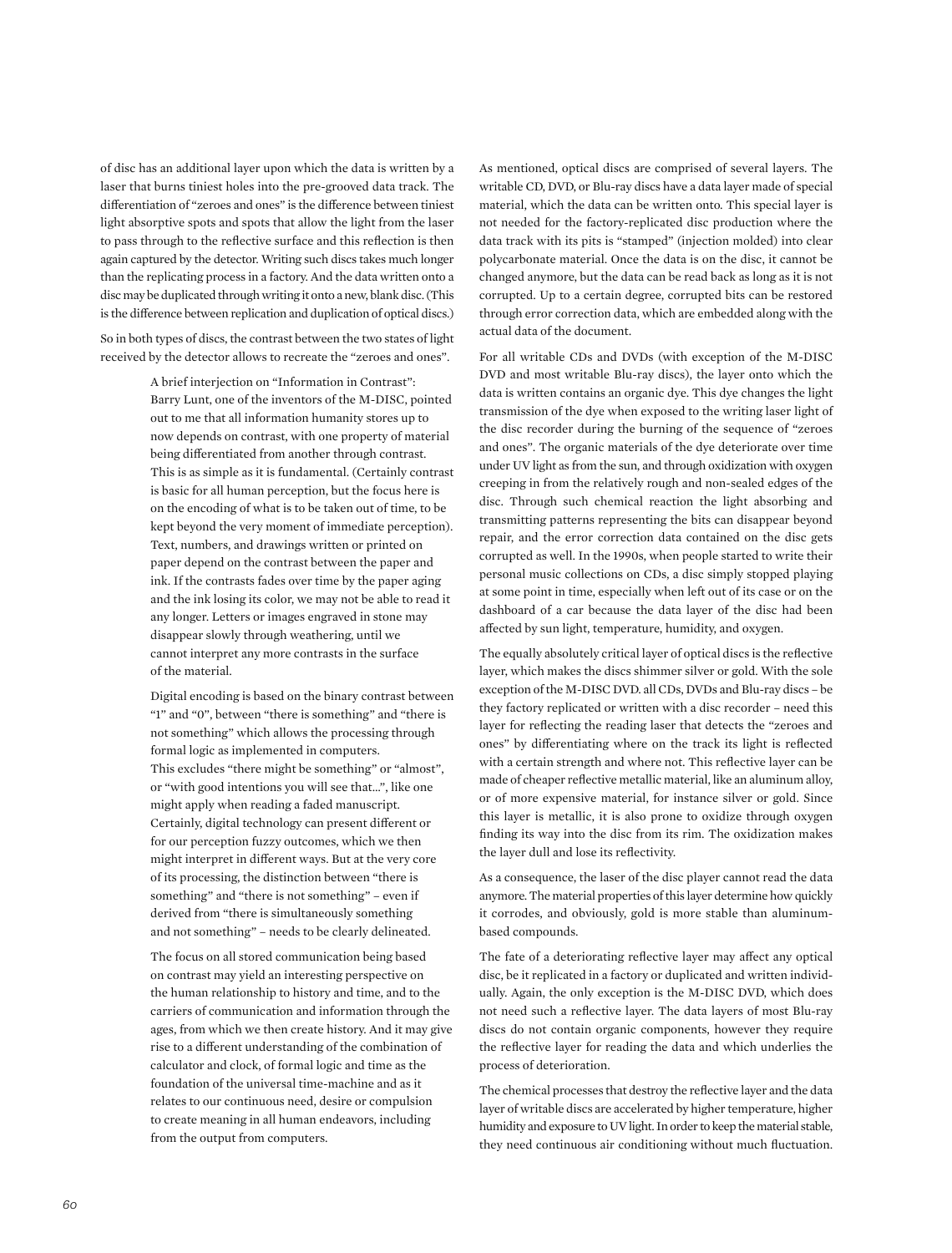This is also true for discs of higher archival quality – like those with a golden reflective surface and higher quality dyes for the data layer –in order to reach the advertised time of data retention.

Based on our investigations, research and material analysis, the M-DISC DVD is the only optical storage medium that contains no material, the oxidization of which would destroy the data, nor does it contain a reflective layer, which can oxidize. The data-layer itself is a compound of three layers. The data is burnt into a Tellurium alloy layer, which is sandwiched between layers of "glassy carbon", which combines glassy and ceramic properties with those of graphite and isolates the data layer from oxygen and humidity, that might affect it. For these reasons, the data layer of the M-DISC is advertised as being "rock like". This DVD disc does not need a temperature and humidity controlled storage environment beyond what is comfortable for human beings to retain the data for a very long time (based on accelerated aging tests), hence the name "Millennial Disc".

The M-DISC DVD became available in 2010. Despite its tested and documented properties, it was not acknowledged and understood widely and did not become part of archival strategies in general, because of communication and marketing challenges of the start-up company bringing the disc to market. As of today, the M-DISC DVD can still be ordered. The EMPAC archive is currently written on about 10,000 such discs, purchased directly from the manufacturer without any logo printed on their surface, which might add potentially destructive chemical compounds.

The cost per disc is reasonable considering that the price of highest quality CD or DVD writable optical discs has dropped to around 1% of their cost in 1992. More importantly we are considering the archive for only a highly selected (curated) sets of data, and the savings are calculated from the time capsule not requiring special air-conditioned storage areas and continuous maintenance. It also should be foregrounded that we do not have any business relationships with the patent-holders or the manufacturers of the discs. On the contrary, it was extremely difficult to obtain any information at all from the M-DISC business organization for our research of the media. However, with support of the original M-DISC inventors Barry Lunt and Matthew Linford, both of Brigham Young University, and Rensselaer's laboratories we were able to verify claims about the components of the discs.

> *The M-DISC Blu-ray*: There is also an M-DISC Blu-ray disc on the market that has much higher storage capacity per disc than the DVD. It is declared to be composed of "similar material" to the millennium DVD and thus would have the same data retention. Based on our research, this is not so. Like most Blu-ray disc, it does not have a data layer with organic material, so it is potentially a useful archival media. However, according to our analysis, it does contain a reflective surface made of a metallic compound which is susceptible to deterioration like any reflective surfaces in regular optical discs. For that reason, it does not meet the stability of the original M-DISC DVD.

Granted that one cannot prove anything of this by "just the looks of it", and for that reason we analyzed the material of the discs. In the case of the M-DISC DVD it is amazing to see that the disc is nearly transparent and has no shiny reflective layer. This is the result of using the contrast between the burned pits and the untouched land of the specific material of the data layer and the disc, which yields the same results as regular optical discs without needing a reflective surface. For writing these discs, a disc writer with the M-DISC label is needed, which has a stronger laser to write the bits. There are still many such writers available. Importantly, the written discs can be read by most any optical disc player (or writer) without them needing to be M-DISC specific; we have not yet come across devices that could not read these discs.

The difference between CD, DVD and Blu-ray discs, which have all the same diameter, the same available area to write data to, is the amount of data each type of disc can hold. They differ in how tightly the data is packed, how much physical space is allocated for each "zero and one", how many data layers a disc might have, and how closely the data layer is sandwiched just below the surface of a disc. A scratch on a Blu-ray disc may go right through to the data layer, which is very, very close to the disc surface, whereas the same scratch on a DVD may not reach the data layer, which is in the middle of the thickness of the disc. A similar scratch will destroy the least data on a CD, where the data is no so tightly packed and the track is also the widest of all three types of dics.

There are many other current developments in optical data storage that aim for "eternity," including ever higher packing on the standard 12-cm optical disc format; storing data with thin-film carbon nanofuses on a silicon dioxide film (coming from a research team with Barry Lunt at Brigham Young University, which includes researchers who developed the M-DISC); recording data in nanostructured glass as "5D digital data"; and other research projects to store enormous amounts of data written into quartz glass, which then requires machine-learning algorithms to retrieve the data. (DNA storage falls in a very different category of material.)

All these new developments are for "cold" storage, where accessing the data might take longer than data in "hot" storage. The terms hot and cold denote that hot data is directly and immediately accessible in blinding speed by the computer systems they are connected to, whereas media in cold storage still need to be put – by a robot or manually – in a device, which then can read the data at a slower speed. But the terms also reference the different levels of electricity consumption through data being "hot" and online with energy being used through constant accessibility, which in turn creates heat, and which then requires more energy for air conditioning versus the storage media being only "spun up" when needed.

Once such new technologies have left the R&D stages, they will certainly not meet the requirements of the time capsule of being "commodity devices" or personally affordable. Such new systems are developed for "highly, highly sensitive data" by entities with enough funding to meet the perceived value of their data and for companies providing cloud services and their ever expanding needs for data storage, while reducing "the footprint per bit" and saving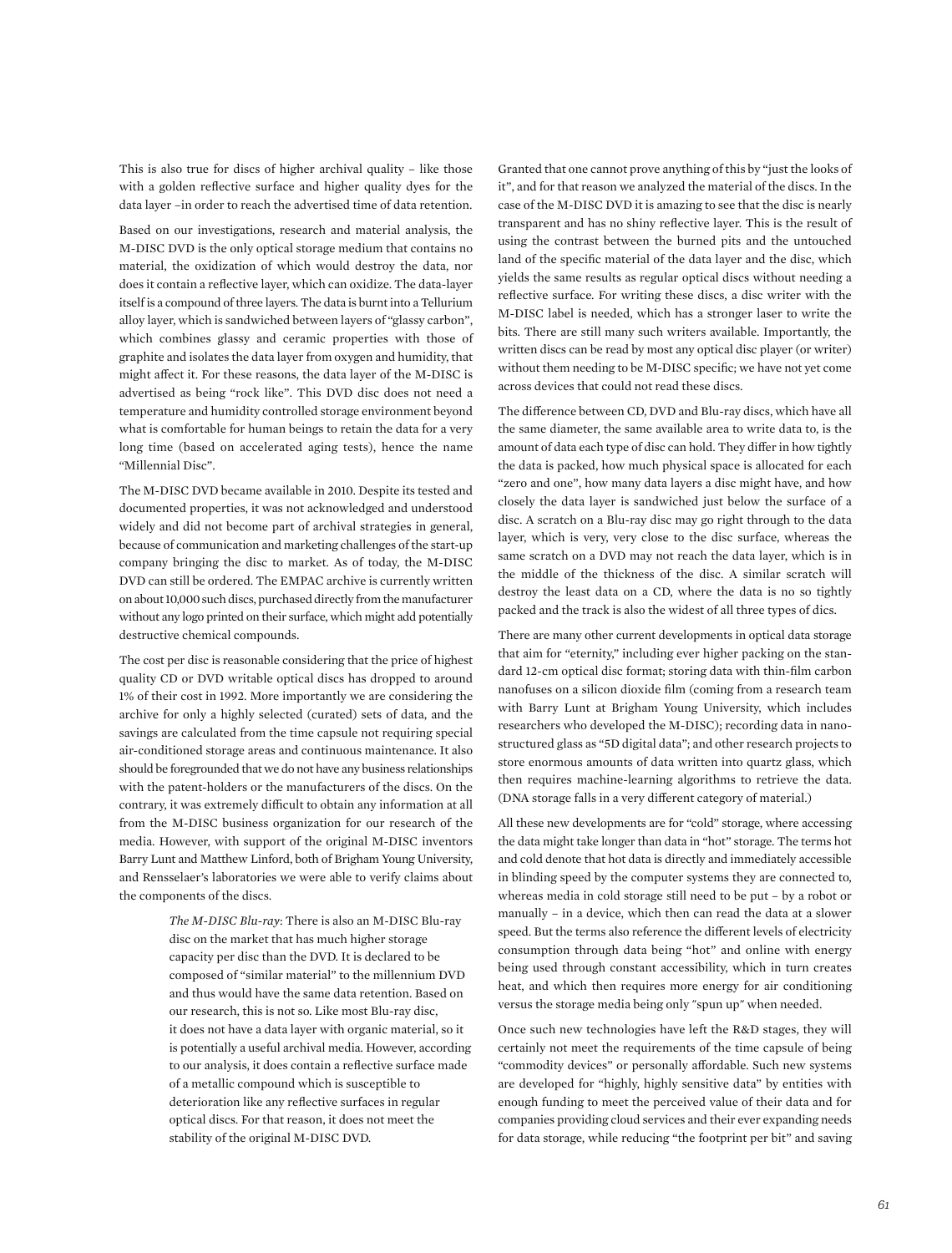expenses for electricity and maintenance. They will be high-cost, proprietary systems and will undergo continuous change. And in case a large external entity wants to keep the stored data under their own physical control, service contracts will be required. There will be no interest in making such technology a mass product, since the current market forces have moved towards online cloud storage, which are fee-based and distribute the high cost of ever-changing technology and very fast access across millions of users. These users in turn rely on heir personal devices to access the cloud, which are similarly part of the cycles of technological change and rapid new product rollouts. Personally owned and controlled methods of archiving data for even a human lifetime or generation contradict the demands of the economic system.

In other words, however simple it is to develop and market a lifetime or generation-spanning storage and retrieval system for digital data that could be purchased by anyone, there is absolutely no economic incentive to provide a solution for keeping data in one physical, personally-controlled location for an extended period of time. The synchronization across personal devices offered by the cloud and the publicly sustained myth of digital data being eternal fuels this major economic engine.

### Storage Capacity and Documents to be Stored

A major question asked in the context of the time capsule arises from the capacity of a DVD as storage medium. Compared to the ever increasing density of other storage media, the 4.6 GB a disc can hold seems outdated and significantly too small. Most any computer sold today has at least 200 times that capacity as internal storage, and most smart phones currently have between 15 and 30 times the capacity of a DVD. For the EMPAC time-capsule we use only around 4GB per disc leaving a wider strip of unused area towards the outside perimeter of the disc (the disc is written from the center out). This allows for a safety margin when physically handling the disc. The criteria to evaluate the capacity are the kind of files, which are written to the disc, and what to do with larger files that do not fit on one DVD. The data retention of the discs, the fact they do not need to be continually backed up and copied, and the high tolerance for fluctuations in the air quality have already been determined as most positive factors.

The time capsule is meant for intentionally selected (curated) documents, which excludes the usual data dump of everything that has accumulated over time, as is the tendency with large storage media. With the very low initial cost for the hardware and the cost for the media being low, and the space for keeping the discs having no special needs, the labor and time invested into selecting the documents and writing them to disc are the factors weighing most.

The cost for one gigabyte of storage in the proposed time capsule, including M-DISCs and protective a crystal cases for each disc, is 40 US cents (2020). (The preferred choice of crystal cases versus thinner protective envelopes stems from potential imprints of even Kevlar sleeves onto the surfaces of discs and the better mechanical protection.) A living room book shelf of about 2m (6.5ft) high by 3m (10 ft) wide can hold up to 20 Terabytes, which would mean, for instance, up to 10 billion (with a "b") pages of simple, unformatted text, or 140,000 hours of sound in highest quality MP3 format. The *Encyclopædia Britannica Ultimate Edition* 2015 with over 100,000 text articles, thousands of images and media files (granted at low resolution), fits on one DVD. An image file larger than 4.5 GB is at this point in time rare and would need to be split into components. Likewise, large data files of any type can readily be split to span across discs and be concatenated upon retrieval.

The EMPAC time capsule currently holds over 600 high-resolution video files, none of which fit on a single disc. We use a public-domain program that automatically splits such files into segments of any size, in our case to 4GB, spanning however many discs are needed. The individual component files are self-contained video files and can easily be merged when retrieved. Each files has the necessary header information regarding its format, which a split by just an operating system would not yield. So even if the first or any other disc of the series gets damaged or lost, the others can still be viewed and put back together.

Based on the concepts put forward in this essay, the only data considered for this version of the time capsule are documents, which our senses can perceive, such as text, numbers, drawings and images, audio recordings, and moving images. Applications programmed for a specific project, artwork, or scientific application, which rely on project-specific hardware, processors, operating system, programming languages, interfaces and protocols, are not within the scope of this time capsule. Since anything in bits can be stored under this concept, the time capsule can be expanded to contain such specific programmed environment by integrating a sealed-off, never-updated configuration, which does not rely on external resources (not relying for instance on data from the ever- changing World Wide Web), and which keeps all hardware, software, and data away from technological changes. For instance, this would allow for generative art works to be kept working as long as the hardware and operating system start up. However, as previously discussed, it is worth considering to archive a video documentation of the generative program running to accompany the code of the artwork itself. It is most likely that such video documentation can be ported with greater ease to a later computer environment than the original program. This way, an "impression" of the work will still be available.

To wrap up the question of programs and file formats used for documents contained in the time capsule, we believe that less than ten data formats would suffice to capture a snapshot of all types of current digital files. These data formats should be either public domain or publicly documented through the International Organization for Standardization (ISO), or so widely in use at the time of the capsule's creation, that there will always be someone with a program capable of opening or porting such documents to then current new formats. We rely on the business world, banks, the military, governments, large institutional archives, and geeks to keep these data formats accessible on the latest machines. In a worst-case scenario whereby the documents can only be viewed and listened to on the time capsule's own computer, the documents displayed on the video monitor of the time capsule can be captured with cameras and the analog audio outputs can be recorded to the then contemporary technology and formats.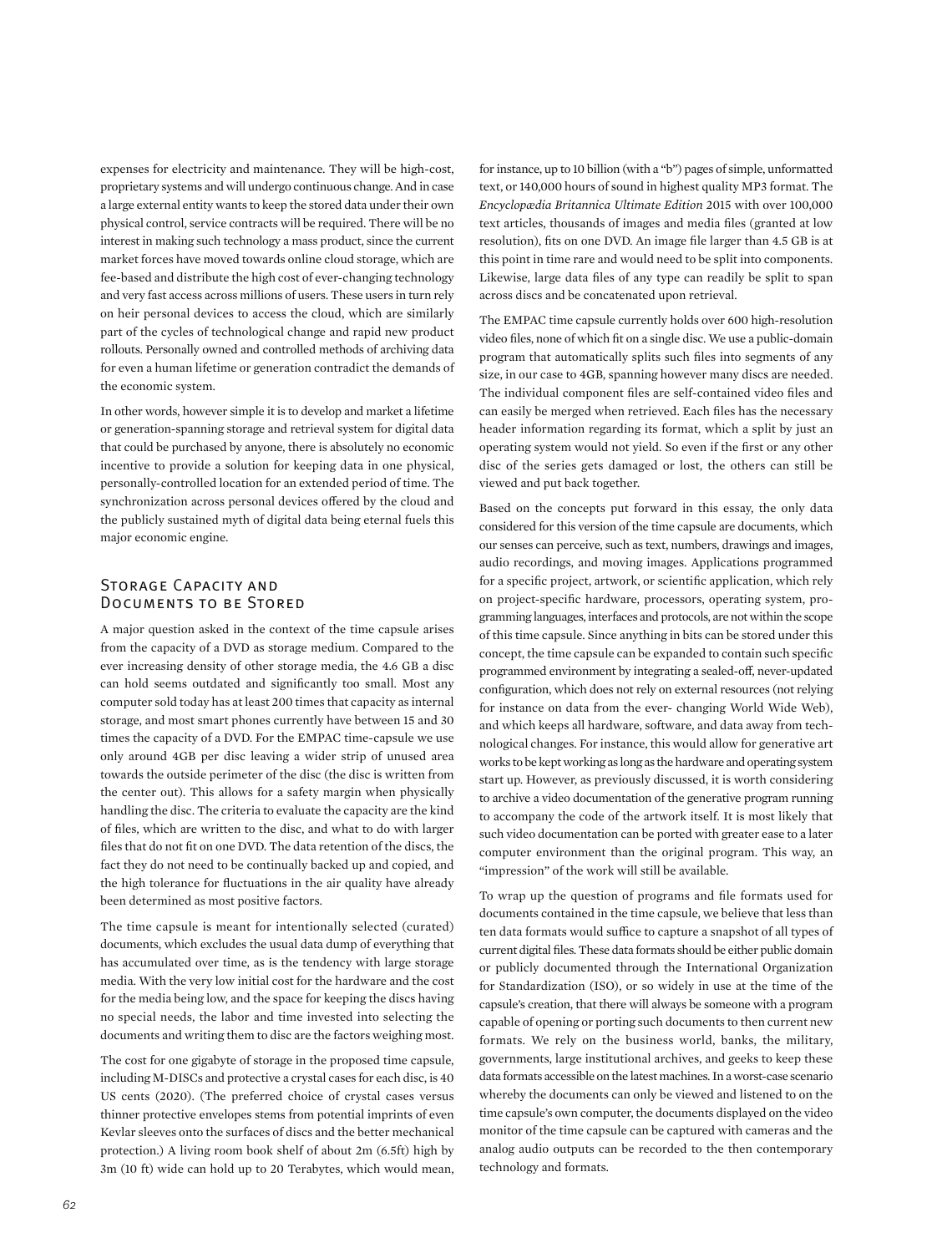The fundamental issue raised in the reflections of the very first part of this essay on the interdependency of clocked time, digital technology and perception becomes clear when analyzing how data formats hold the essential key to how time was taken out of the documents, how the data is segmented and packaged, and how the data needs to be put back together and reinfused with time to make it again perceivable by our senses—in order to make sense.

The proposed time capsule is geared towards documents and files, the data of which are not changed or changing once part of the disc, archive. Certainly, it is possible to include custom programs, algorithms or generative real-time processes in the time capsule, which run on the hardware and under the conditions of the frozen and isolated operating system, but this is not the goal.

### Starting the Machine – Firm, Flash and Boot

As discussed, the crucial part in verifying if the hardware used as part of the time capsule meets the requirements is the boot sector program and its retention for computer and disc player. Without this functioning initialization sequence the device will not start at all.

Depending on the quality of the specific chip holding the boot instructions, the data may be retained for between 15 and 40 years and potentially more. But for mass-produced digital devices, there seems to be no way of finding out, what exactly the quality of the used boot chip might be, and usually a range of 10–15 years is given. Even though the chip manufacturers do have information based on aging tests, the difficulty is finding out, which chip exactly has been used in a device. It seems impossible to confirm how long a specific chip used in a specific computer or device will retain the state of these all important bits, and in consequence it is impossible to know after what time the computer or device may not restart.

A consolation and most important result of our investigation is that the time span such a chip retains its data starts anew, when the data is rewritten onto the chip. Once a computer starts up and is running, it is possible to "reflash" the chip and renew the state of the stored bits. The clock of data decay is reset and takes the assumed number of years to fade again. As a consequence, part of the maintenance strategy for the time capsule is to refresh this boot information for the computer and for the disc player in a cycle of 8-10 years, which is well below the expected data retention time of such chips.

The refreshing procedure is easily accomplished once the computer starts up and is running, so it is crucial that this procedure happens well before the expected deterioration of the stored bits. This refresh process is simple, is documented as part of the time capsule's manual and does not require special expertise. The data for the boot program of computer and disc player are part of the time capsule's optical disc archive and can be retrieved from there.

In 2020, chips of the flash family are integrated into numerous components of a computer. It is confirmed that their "life" cycle can be reset by rewriting the required code to such chips, although this still requires that the computer will start up initialized by the boot loader. The required code for other such chips in a computer is integrated with the boot and operating system initialization. (It is

also possible that somewhere in a system a flash chip is used that is not enabled to be reflashed. We were not able to find information on this possibility yet. Any pointer is welcome.) Care has to be taken with the time capsule to include a disc player that allows the reflashing of its information, since some players do not allow a refresh, but only updates with newer version numbers.

The boot and operating data for the EEPROM/flash memory chip in the optical disc player is also included in the time capsule's archive. Again, the most important chips to reflash are the boot chip of the computer, the USB interface chips of the computer and the disc player, and the disc player's main chip. If one of these chips does not work, the hardware of this time capsule will not start up at all or will not connect with each other, which is vital to load the operating system from the disc archive. This is where redundant machines of the time capsule's computer and disc player are valuable.

In addition to the requirement for the boot program to be stored on an optical disc, the operating system and all programs and utilities that are needed to activate and access the time capsule are stored on optical discs as well. A computer and operating systems should be chosen that after the initializing booting can build up the operating system by reading it from a disc of the external disc player.

In addition to the complete specifications of the file formats used for the documents of the archive, the discs of the time capsule should contain all technical information and documentation in respect to interfaces, cables, connectors, and protocols.

Besides the optical discs, computer and disc player, the time capsule needs a video monitor and an analog audio-out jack. It should contain everything needed to open it "like a book", whenever one wants to view and listen to the documents. A laptop that integrates the video display is potentially possible with the caveat that the laptop needs to power on even when the internal battery is dead. Alternatives, such as what we are using at EMPAC, is a small form factor mini PC like an Intel NUC, or a larger desktop, which allows easy access to its internal boards. Fundamentally, the computer should be as "stripped down" as possible.

Institutions may follow the recommendation for digital archives that three copies should be kept in separate, physically distant locations. In the case of the time capsule, this protocol is simplified given there is no need for stringent environmental controls.

Certainly, all documents archived on the optical discs may also be kept online in "hot" storage devices connected to any computer or network, for instance a spinning harddisk or a solid-state drive (SSD) or stored "in the cloud". The optical disc archive as part of the time capsule is primarily the reference storage, which can be accessed, restored, captured, or ported to other computer systems as long as the computer and an optical disc drive in the time capsule are operational. Once programs used with the archive have changed or disappeared, the old formats stored may not be accessible on newer systems, and exactly for that reason the time capsule's computational environment is never updated and should not be connected to any external network. Beyond a certain point, the time capsule may or will be the only way to access the documents, be it for viewing, listening, or ripping them and porting them to new data formats.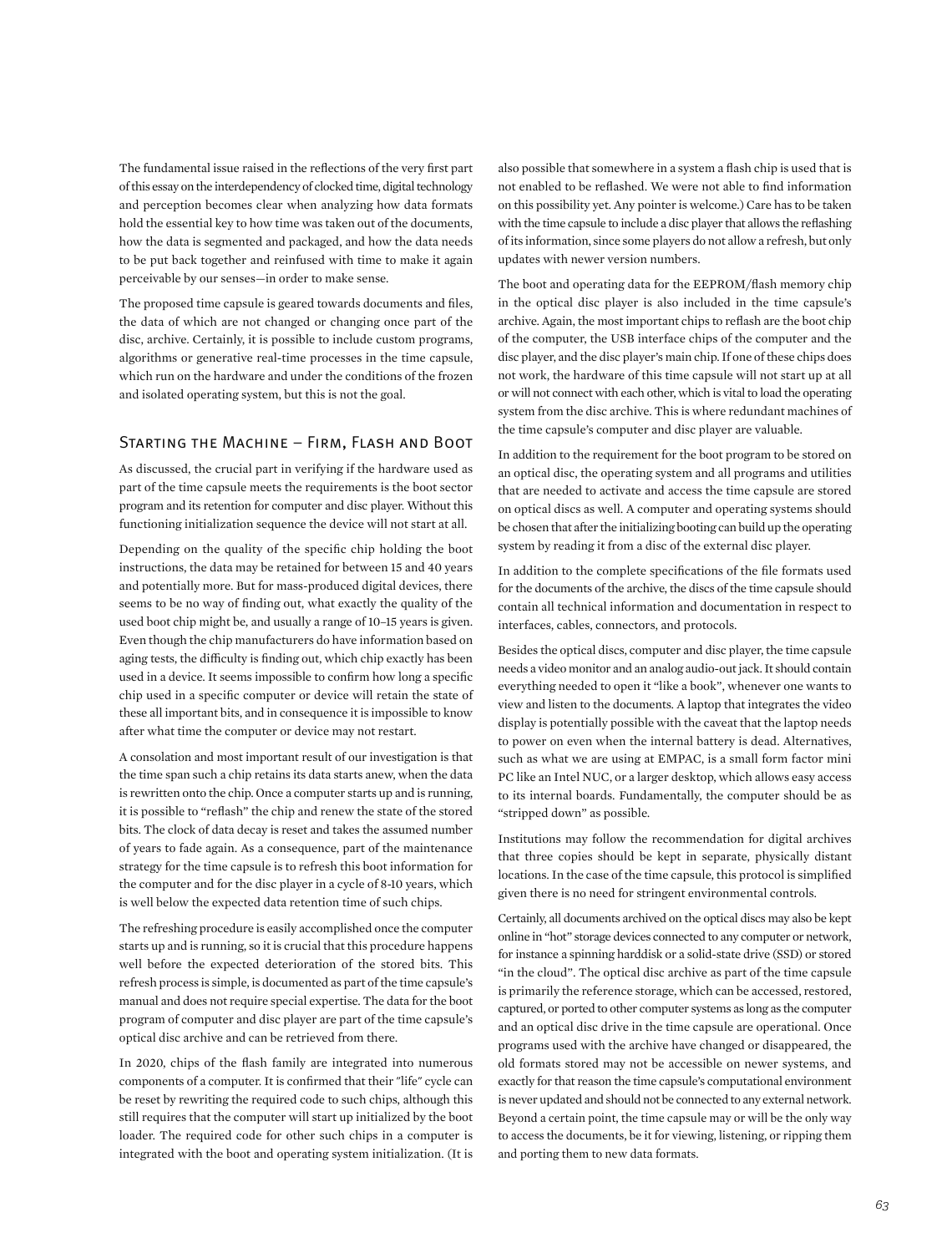### Capacitors and the Slow Fade

Another critical issue for the time capsule is the stability of mechanical and electrical connections, like the drawer or slot for the discs of the optical disc drive, wires, and soldered connections, and additionally the shelf and operating timespan within which any electrical and electronic component remains functioning. I will neglect the potential of loosened wire connections, the breakdown of insulation around wires, or soldering points turning cold. Such cases either happen and can be tracked down and get fixed (with most likely a lot of patience), or they don't occur. For this reason, an institutional time capsule should contain several computers and disc players, which will be very feasible at the price level of commodity hardware. And to have a second system will be very affordable for an individual as well.

Recently, towards the end of researching and developing the digital time capsule and in the attempt to cover all aspects of the seemingly straightforward initial concept, another hardware component raised its time-based head: capacitors (in other languages called condenser or condensator). They are used throughout any electric, electronic, and digital hardware. They condition electrical energy and ensure that the flow of energy meets the requirements, specifications, and level of quality for each component, that needs electricity to function and do what it is designed to do.

Fundamental to the use of electricity, a capacitor is a passive electronic component that stores and releases an electrical charge at different intensities and rates. Capacitors come in a range of physical dimensions from refrigerator-sized to the microscopic found in integrated circuits. The first examples of capacitors were experimented with in the 1740s and they have since undergone continuous development for almost three-hundred years.

In the context of the computer and disc player as part of the time capsule, the main focus of concern is on those capacitors which are "visible". These visible capacitors are discrete components used in a power supply or on a computer board together with other electronic components as opposed to the capacitors that are fully integrated in chips. These capacitors help provide smooth, consistent, and uninterrupted power at specific voltages to electronic components. Capacitors may also be used to eliminate noise, "dirt" generated in one circuit of an electronic device so as not to pollute or corrupt the behavior of another circuit, maintaining clean power to all areas. Thus, capacitors condition electrical power as it is used across a system of electronic components as assembled on the motherboard of a computer.

A capacitor's electrical properties degrade with time. Unless they are physically damaged or exposed to electrical or environmental conditions that are out of their operational tolerances, they should not just stop working suddenly. As capacitors degrade and move out of their designed range of performance, the quality of power they can supply also degrades. Once a certain level of degradation has been reached, the components served by the capacitor may not work correctly, they may get damaged, or they stop working altogether. Digital technologies are much more sensitive to receive clean power than most analog components, and they require much tighter tolerances in fluctuations and distortion than, for instance, audio amplifiers or big electrical transformers, which also depend on the use of capacitors, but which are more forgiving to changes in the power they are served.

The design and applications of capacitors have changed considerably over time. Today, a large variety of fabrication materials and methods are developed and continuously evolve, so the extremely diverse sizes, specifications, and contexts of technical integration of capacitors can be met. Many factors influence the longevity of capacitors. Depending on the specific materials used, their chemical stability and quality, the timespan of operational performance of capacitors can vary greatly. Besides the actual voltage and current applied to a capacitor, humidity and the temperature of the environment significantly impact the operational functioning of capacitors, their "life", and also their "shelf life".

The shelf life of capacitors refers to how long they can be stored just for parts without being connected to other components; it is influenced by capacitor type, temperature, and humidity during storage. Moisture, beyond impacting the internal composition of a capacitor, can cause corrosion of soldered leads by which they are integrated into circuits. Storing replacement capacitors in a box with the time capsule may not work, however, this is likely unnecessary as capacitors will no doubt be around as long as we have electricity.

The operational life of a capacitor – when connected and with current flowing through it – is measured in hours. To give an idea of what this means, assume the life span of a capacitor is given by the manufacturer with 2000 hours, which means the capacitor should last for 200 days with 10 hours per day usage, or 100 days of 20 hours each. For regular computer usage with a machine continuously turned on, such capacitor would be useless, but for this time capsule this might be sufficient. Two-thousand hours would mean that over a period of fifty years the capacitor could be used on average four days per year; enough to restore plenty of data from the optical discs and to reflash the boot chips. Of course, this would not be enough time if using the time capsule as a research tool in order to watch, listen, and read. But capacitors used on motherboards are not rated for such a low number of operational hours. A major influence beyond the actual operational hours is the kind and make of the capacitor, if it is "wet" or "solid" and which materials are used in its manufacture. Often the lifespan of capacitors is estimated by the manufacturer at the maximum voltage the capacitor can work at and at a high-operating temperature. When operated in the conditions our homes provide – with the associated environmental parameters of temperature and humidity, the quality of electricity, and the actual operating temperature of the electronic environment inside the computer – their operational life can increase radically by years and decades.

To retreat from the capacitor rabbit hole back to the time capsule, we can note that the lifespan of capacitors can be anywhere between 15-50 years. Many people have computers that still start up after twenty or more years. Since the time capsule will not be updated and will run only with its original programs, we are "only" dealing with the aging of the hardware components, an issue that will not often surface for consumers who purchase a new computer every 5-8 years. If using a simple computer as proposed for the time capsule, a bad capacitor on the motherboard can be replaced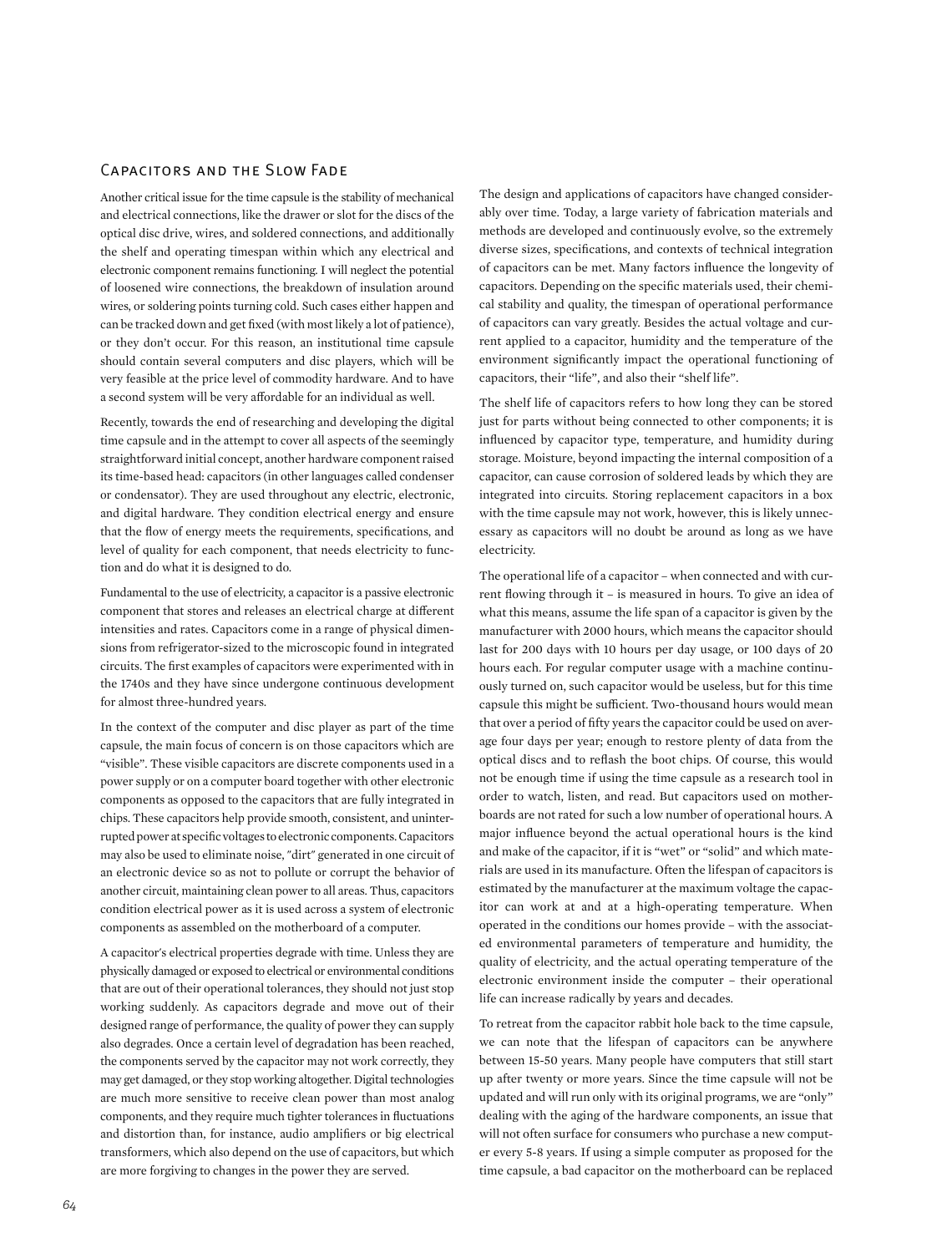relatively easily by someone with experience, patience, and a steady hand. And if all fails, there is the backup computer (which is not a real consolation, as it is clear by now that a computer cannot replace a book).

All electrical power supplies have a particular type of capacitor that will fail at some point in time as they have a short lifespan. Again, the quality of the capacitor, the quality of electricity it takes in, the actual operational hours, temperature and all parameters previously discussed contribute to its lifespan between 5-20 years. Thankfully the capacitors of power supplies are the easiest to identify and replace.

The complexity of parameters contributing to the lifespan of capacitors may only be countered with hope and the assurance that capacitors will be in use as long as there is electricity. A major point of frustration, as we defined and assembled a time capsule, is the impossibility to get a clear indication of the quality of the approximately 50 "visible" capacitors on a simple computer motherboard today (neglecting the "invisible" capacitors, for instance as those that form part of currently used DRAM memory chips).

Another issue is the difficulty in sourcing a computer manufacturer who would design a long-lasting basic computer with only prime hardware components. Considering that such a computer with clear indications of the quality of all material components does not seem to exist as consumer or even enterprise level product, the approach might as well be to use commodity products. Any information about computer motherboards, whose quality of used capacitors can be determined, would be very welcome. If the archiving community came together or an "archival philanthropist or foundation" would come forward, it would certainly be possible to design a motherboard with verified quality components.

This circuitous journey away from the focus on data storage devices, media, flash memory and firmware, operating systems, programs, and data formats to the underworld of capacitors certainly reveals the complexity of the scales and interlocking layers of time required to access a single text in the archive. This complexity reaches from the abstract discussions of how the universal time machine relates to the time scales of human perception and tradition down to chemical reactions within its components.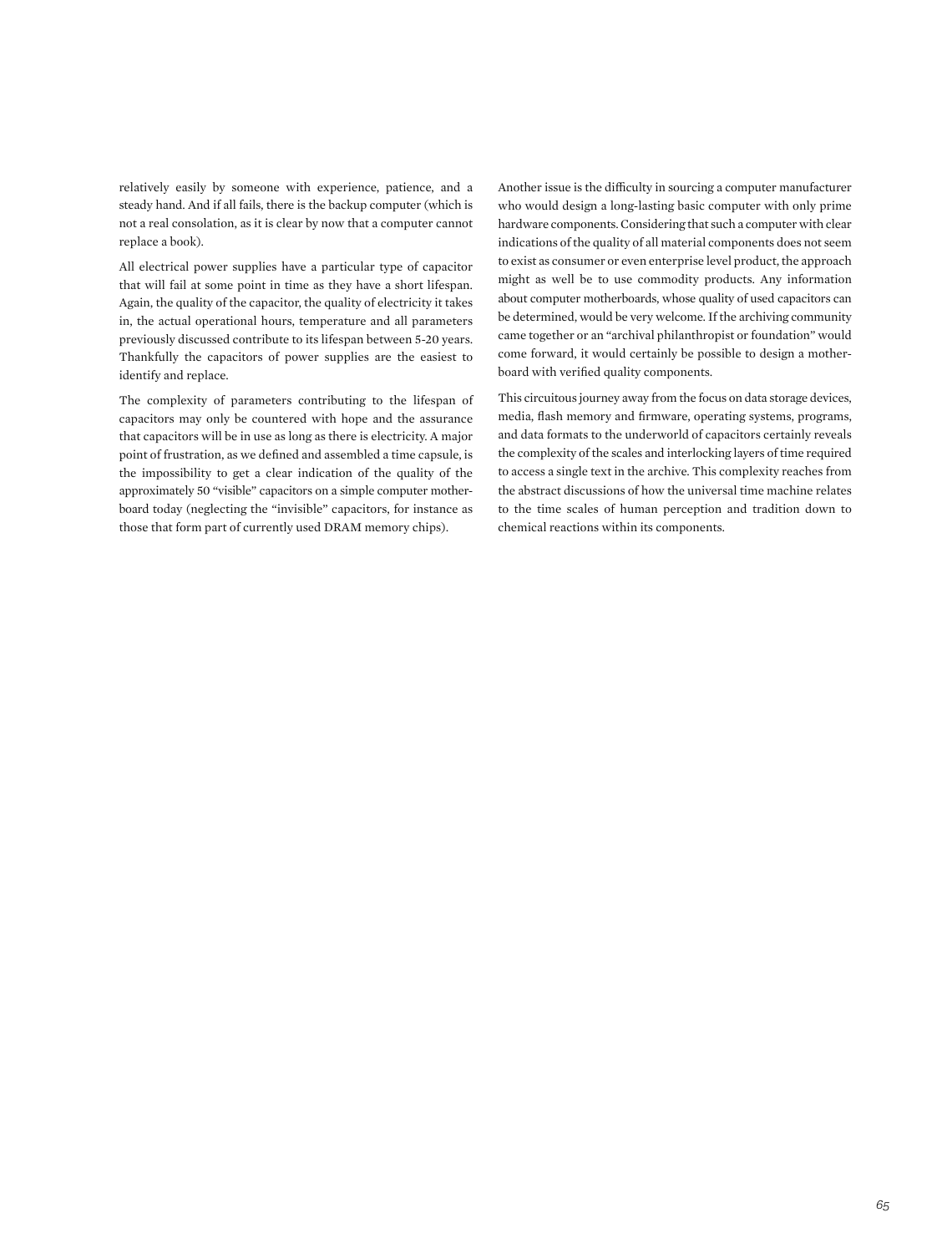### Technical Synopsis for the Digital Time Capsule

### The Goal

Store and access selected data for fifty to one hundred years as a self-contained, stable system that is cheap to setup (in 2020 this costs approximately US \$1000 per complete capsule, plus the media, which for M-DISC is around \$400 per terabyte). The time-capsule requires human labor to create the archive. It is not dependent on continuous funding, uninterrupted electricity, environmental conditioning of storage, support of an institution (though absolutely qualified for institutions), continuous copying of data, or backup in the cloud.

The archive is as a snapshot, not a continuously incremented archive. As long as the hardware, software and identical data formats, which constitute the time capsule and its archival media, are available, data can be added to the archive.

#### The Data

Without data, we have nothing to see or hear, observe, read, or listen to. The data is the foundation of a window into the past.

For the past decade, the M-DISC DVD is the medium that has the best and longest data retention without special environmental requirements, stored within the temperature and humidity range comfortable for human beings, and without the need to copy the data to new media within a few years.

Data formats used in the archive are limited to a handful different formats, which are widely used at the time of archiving. The used formats are accessible by the programs, which are part of the time capsule. Wherever possible, the formats are in the public domain, ISO certified, or used widely used across the globe. The documentation of used formats is part of the archive.

#### Operating System and Programs

The operating system and programs used in the time capsule are never updated. They are stored on the optical discs and do not depend on magnetic or flash-based data storage. Upon start-up, the computer has to be able to load the operating system from an optical disc.

#### The Hardware

The computer hardware should be as minimal as needed for the functioning of the archive and its components should be as accessible as possible. It should be equipped with as much RAM as possible.

The enclosure of the external optical disc player should be as sturdy as possible.

The boot memory on the motherboard of the computer and of the optical disc player can be refreshed when the computer is running, with the code read from optical disc, which is part of the archive.

An external read-write storage medium can be connected to the system, if and when needed for its operation and for when the internal storage of the computer stops functioning. The computer should not need to rely on its internal "non-volatile" storage medium (hard disk, SSD, etc.).

Documentation of cables, connectors, and protocols are included on optical disc as part of the archive.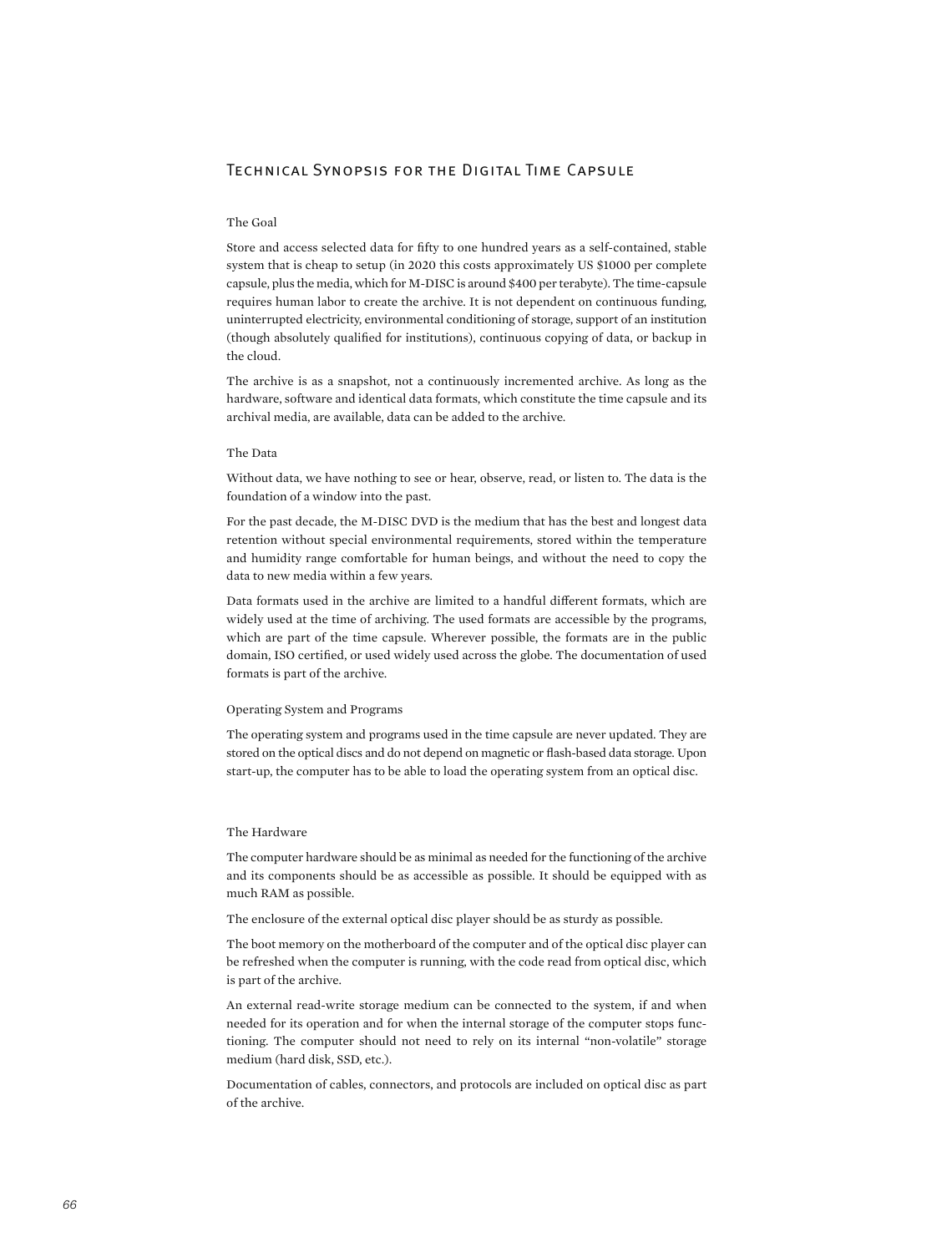#### Optical Storage

Discs used to store data are M-DISC DVDs. They are transparent, should not have a white inkjet printable surface or anything printed on their surface (though the latter most likely does not result in any damage to the data). Larger quantities can be obtained from the manufacturer Ritek.

M-DISCs can be read by all regular optical disc drives (though testing of those included in the archive is always necessary). If it is also intended to use the optical disc drives for writing M-DISCs, the drive has to be certified to write these discs because the write laser has to yield more power than for the writing of regular discs.

The discs are to be stored in crystal cases rather than in envelopes, so it is ensured that nothing touches their surface and leaves imprints.

#### Usage

The time capsule is only running when accessing documents directly or when restoring or copying data to other external storage. The computer should not run continuously. It is recommended to have at least one redundant computer and 3-4 optical disc players. It is preferred to work mostly with one system until it fails and then switch to the next (certainly following the maintenance schedule for all.)

#### Maintenance

All hardware, including the redundancy systems, should be started up every 8-10 years in order to reflash the boot memory of computers and disc players.

Today, there seems to be no alternative to the digital time capsule for storing and archiving digital documents without the need for absolutely continuous and uninterrupted environmental conditions, maintenance and copying of data, and the financial support to support these requirements.

Based on the prototype developed at EMPAC and the considerations of this essay, it might be suggested to initialize another research project supported by the archival community or a startup company that can put together a digital time capsule with a computer providing only the needed basic functionality and where the critical electronic components are verified as being of high quality yielding greater expected longevity and stability.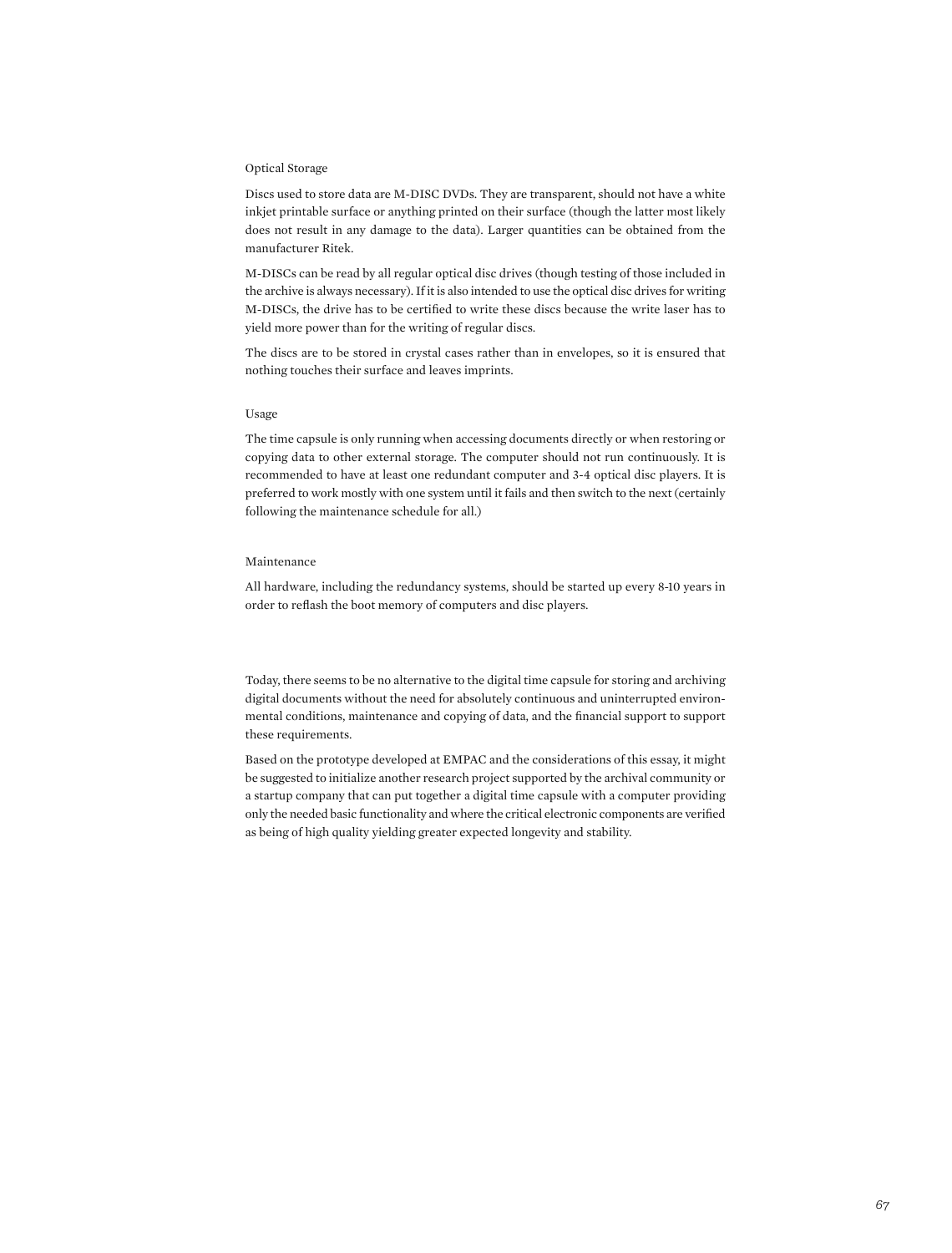### epilog i

The digital time capsule is a thought experiment as well as a concrete technical proposal to address digital technology as fundamentally time based on all levels of its components. The intertwining of the extremely far apart timescales of the "nanosliced" time in computer processing, data storage and retrieval, and those of human perception, tradition, and history affects all areas of human activities. For the duration of our personal life, we would like to access documents and the thoughts, stories, and communications they hold, our valued still or moving images and audio without worrying that such digital representations might have vanished. And the changes for the collective memories of societies and cultures that came from extending oral traditions into tangible, visible documents and artifacts that lasted longer than an individual's or generation's lifetime, are now, so to speak, moved back in time to an invisible, time-based medium with its constantly changing data formats, software and hardware environments – to "shorter than an individual's lifetime", to shorter than a blink of the eye and to quicker than can be heard, undetectable to technologically unaided perception.

Texts and images written, drawn, or printed on paper can be kept under traditional archival conditions. Today most texts and images are created in a digital medium at the outset. The diaries of soldiers from current, most recent, and future wars will not be available like those from World Wars I and II, Vietnam, the Balkan, Darfur, Mali, or Sudan. There will be no documentary films on "real film", whose longevity is well understood, but digital film bits need to be continuously copied. The majority of digital communication never moves out of the time-based digital domain with its inherent short-lived temporality. Who prints emails received from their children or parents? It is understood that the by far greatest majority of human thoughts, documents, or memories have never been "saved". But this does not mean that the tools developed over the past 5000 years with the resulting expanding of education to more and more individuals should be returned to only the few entities that retain the power over means and technology and from whom we have to license the view into our own personal life and cultural history.

Besides being a technical blueprint, the proposed time capsule is a political statement: a statement about ownership, access, and the potential to hand what is cherished to next generations. The current digital situation inhibits any such handing-over, of "tradition" in its original meaning, unless being able to follow the fast economy driven cycles of technological change and relying on the shareholders of the Clouds; or alternately being part of a government or private philanthropic enterprise with the means to constantly maintain, copy, and port the data and keeping it accessible across changes of digital hard- and software. The communication created by and flowing between individuals, families, and groups of any size, previously expanded through writing and printing on paper, is indiscriminately flattened under the rule of the "digital complex" and the required continuous flow of money to keep that very communication accessible. For libraries and archives this certainly has not changed very much over the past centuries since they were always depending on funding that was not driven by a financial

The universal time machine is a tool for time-based arts, spanning all media and being used for the ever-evolving web between the human body (what meets our eyes, ears, minds and hearts) and our experiences through the arts. The foundation of time-based arts is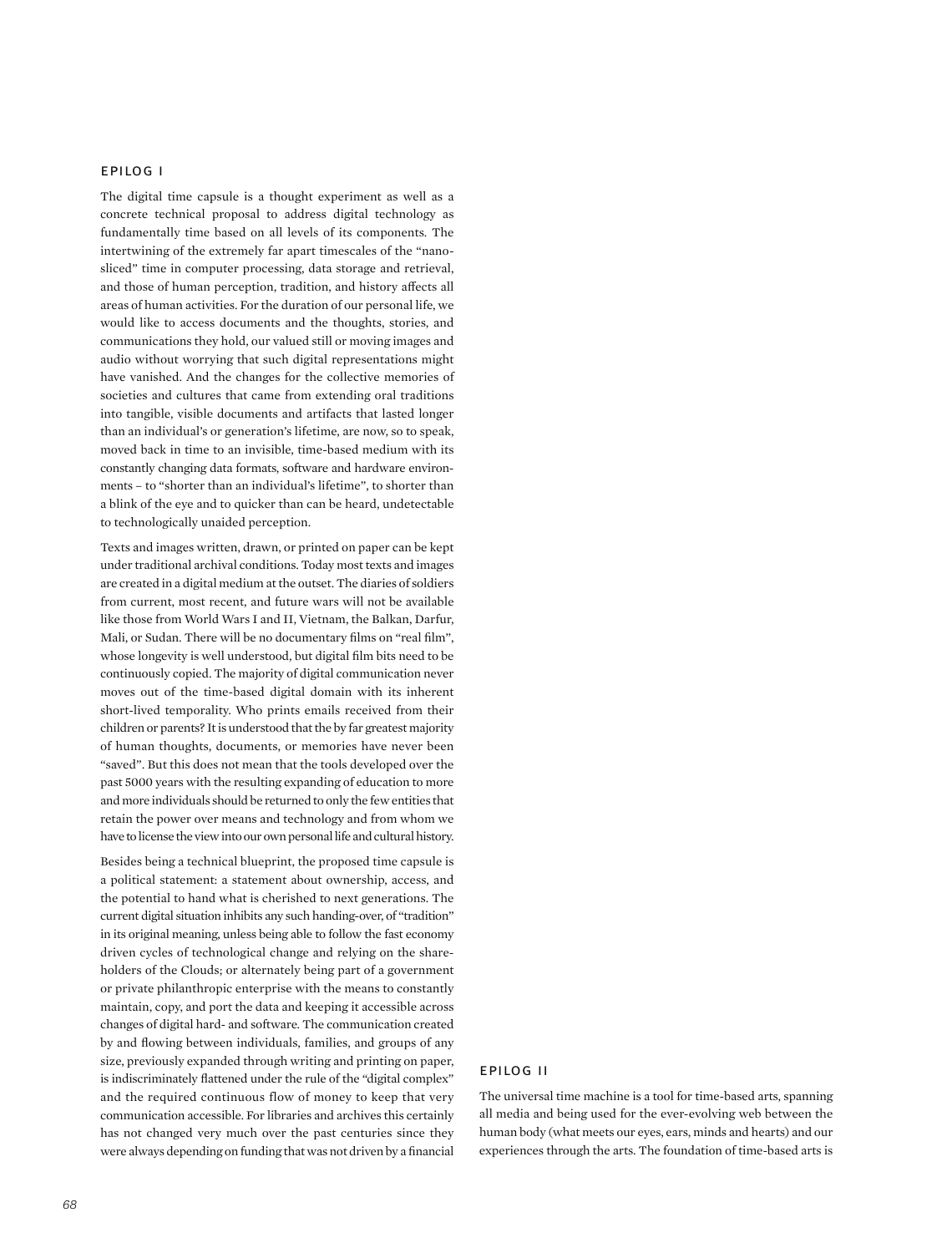#### epilog i cont'd

return on investment. Our current situation, however, narrows the potential of keeping, archiving and accessing even further than in previous centuries as it is subjugated to the changes in digital technology many times over in a human generation and the consequences for continuous investment, amplified through the inherently short life span of stored data on the majority of storage media.

The last 500 years of education, reading, writing, and book printing changed the course of tradition and with that of all aspects of human life radically. Equally radical are the consequences of digital technology as the foundation for distributing, archiving, and accessing human doing and thinking. The past 20-30 years have seen the disappearance of personal and institutional documents just because of their digital format. It is already evident now, that future archeologists will find a digital black hole of the 1990s, with a widespread loss of documents in the abyss of changing digital technology.

The EMPAC time capsule is the attempt to understand and potentially use digital technology against its inherent forgetfulness, contrary to the mantra that everything will be saved for ever because it is now digital. Over just a few millennia humans developed strategies to move thoughts, knowledge, information and considerations of groups and individuals through writing and printing, through creating and capturing images and sounds out of the time of human heartbeats, and allowing distribution and access through books, sketches, drawings, photographs, and audio records into the time and ownership of an individual owner. Time-based digital technocracy turns the wheel back to a purely time-based communication and tradition – almost like oral tradition before writing and printing, but now with several iterations of obsolescence and "forgetting" over the lifetime of an individual person.

The holders of power over technology, its development, production and distribution, are the new holders of tradition parallel to the Western European Medieval era, when the holder and gatekeeper of knowledge, its passing on and controlling access, was The Church. This parallel includes the non-coincidental proclamations of the secondcoming of a savior – anticipated in major religions as an end to the battle between good and evil and as end to all human misery – through the so-called technological singularity, when technological development will move beyond the limits of its human inventors in their constant exploitation of other humans, away from war and terror to a transhuman, autonomous state.

The considerations leading to the digital time capsule do not come from a Luddite or from *Rage Against the Machine*. On the contrary, it comes from an analysis of how technology has changed what we can keep throughout our individual lifetime; how history is created, and which thoughts and objects are handed down through the times; and how the masters, dictators, mentors, and creators of history are changing their strategies as they always have with and through technologies. New horizons of time have always been inherent to every newly developed technology, be it a hammer, the book, the electrical motor, the refrigerator or the nuclear bomb. With digital technology bridging unfathomable splits of seconds with the "slow" time of our perception, we create meaning, fantasies,

intrinsically linked to our encounter when an artwork is performed, activated, and experienced in the moment. This has not changed with digital tools. The difference between what is "live" and what is "documented" remains.

With the universal time machine, we have created a convolution of time and space that radically revises the contracts between the different timescales of individuals, generations, communities, institutions, and economic and political power structures. These revisions are driven by the continuous and all-affecting technological changes with their built-in cycles of obsolescence, revolving many times through the lifetime of an individual and across human generations.

Digital technology is rooted in its potential for endless repetition, its effortless permutation of what has been, and its generation of the new. All of which is subjected to the driving forces of changing digital standards, protocols, hardware and software as part of the industrial fabric of digital entanglement. Obsolescence and oblivescence are linked on the economic and subliminal timescales of the time machine and its components.

Scientific and engineering changes in concepts of time will – as through the ages – result in new technology and new applications, which in turn affect human life, existence and history deeply. With the universal time machine, any media can be stored, shaped, generated, controlled, and distributed within one complex set of tools, "the computer". The foundational principle for this is the encoding in digital formats, which can be freely defined under the conditions and within the limits of the digital. These limits will be expanding and changing radically over the course of time.

The computer operates outside human perception. As a result, anything it stores and creates needs to be brought into the time of our human senses, if and when we want to make sense of it. This is only possible if the data stays intact and if the exact digital formats in their historical configurations at the point in time, when the data was generated, are available. This stands in destructive tension with the complexity of the universal time machine and its constant technological change, which is driven by new discoveries and developments and by the economic goals of the holders and manufacturers of the digital domain. As a result, the historical, hermeneutical, and political horizon changes with the speed of changing technological conditions. And the necessary construction of continuity over an individual's lifetime or across a few generations, has been moved from "the book" to "the clock", from what we can hold in our hands to what needs to be put back together for us each time we want to perceive what it holds.

Storing, finding, and accessing that which is captured and held digitally has characteristics of the temporal realm of oral tradition, that is to say, the telling, retelling, altering, and adding across changing contexts over the lifetime of individuals and generations. Now, institutions and technology companies hold all the keys to knowledge, memory, and history to what is told, what is kept and what discarded.